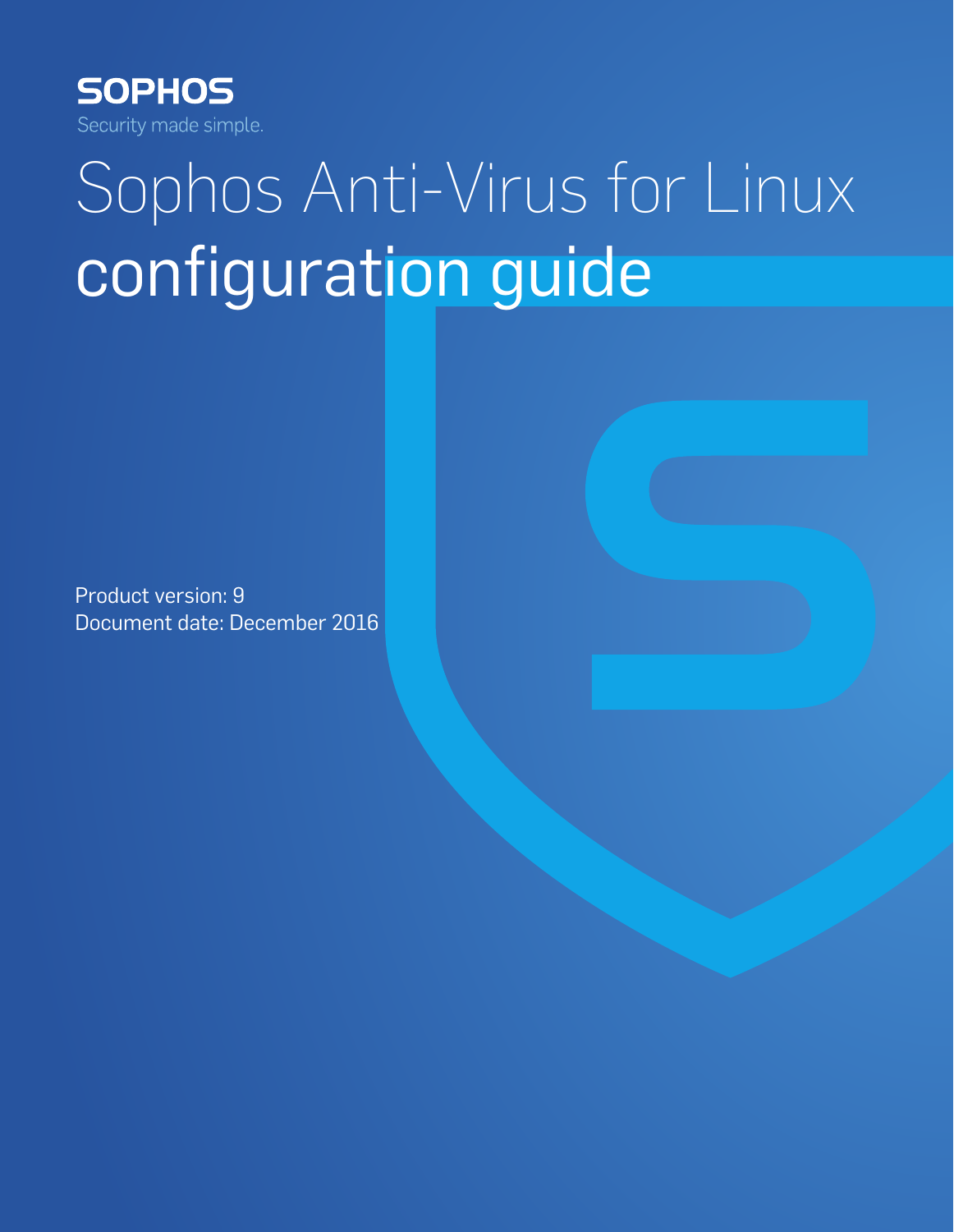## Contents

|    | 3.2 Check that on-access scanning will be started automatically on boot8 |  |
|----|--------------------------------------------------------------------------|--|
|    |                                                                          |  |
|    |                                                                          |  |
|    |                                                                          |  |
|    |                                                                          |  |
|    |                                                                          |  |
|    |                                                                          |  |
|    |                                                                          |  |
|    |                                                                          |  |
|    |                                                                          |  |
|    |                                                                          |  |
|    |                                                                          |  |
|    |                                                                          |  |
|    |                                                                          |  |
|    |                                                                          |  |
|    |                                                                          |  |
|    |                                                                          |  |
| 10 |                                                                          |  |
|    |                                                                          |  |
|    |                                                                          |  |
|    |                                                                          |  |
|    |                                                                          |  |
|    |                                                                          |  |
|    |                                                                          |  |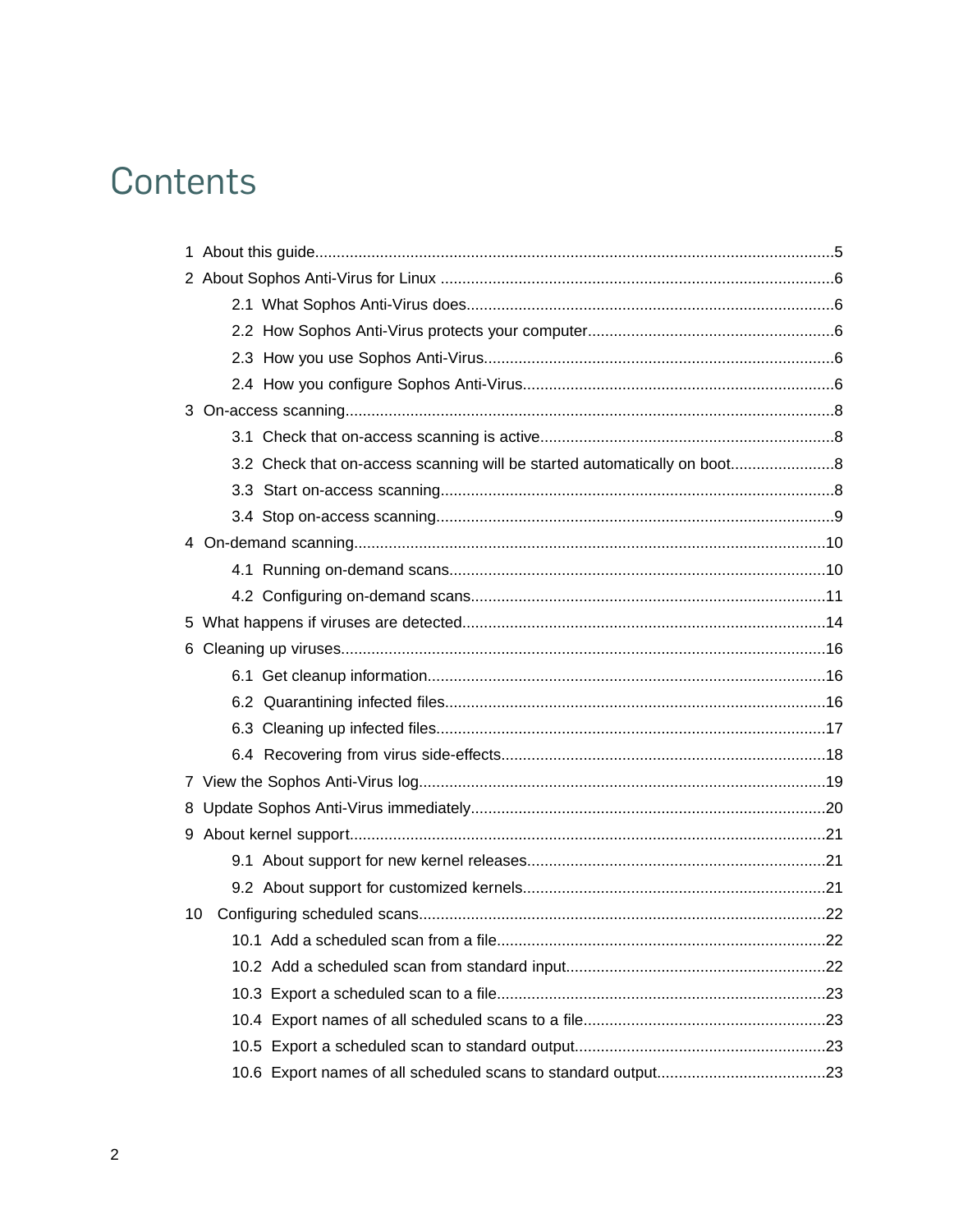| 12 |                                                                     |
|----|---------------------------------------------------------------------|
|    |                                                                     |
|    |                                                                     |
|    |                                                                     |
|    |                                                                     |
|    |                                                                     |
|    |                                                                     |
|    |                                                                     |
|    |                                                                     |
|    |                                                                     |
| 15 |                                                                     |
|    |                                                                     |
|    |                                                                     |
|    |                                                                     |
|    |                                                                     |
|    |                                                                     |
|    |                                                                     |
|    |                                                                     |
|    |                                                                     |
|    |                                                                     |
|    |                                                                     |
|    |                                                                     |
|    |                                                                     |
|    |                                                                     |
|    |                                                                     |
|    |                                                                     |
|    |                                                                     |
| 11 | 16.6 Archiver backs up all files that have been scanned on demand42 |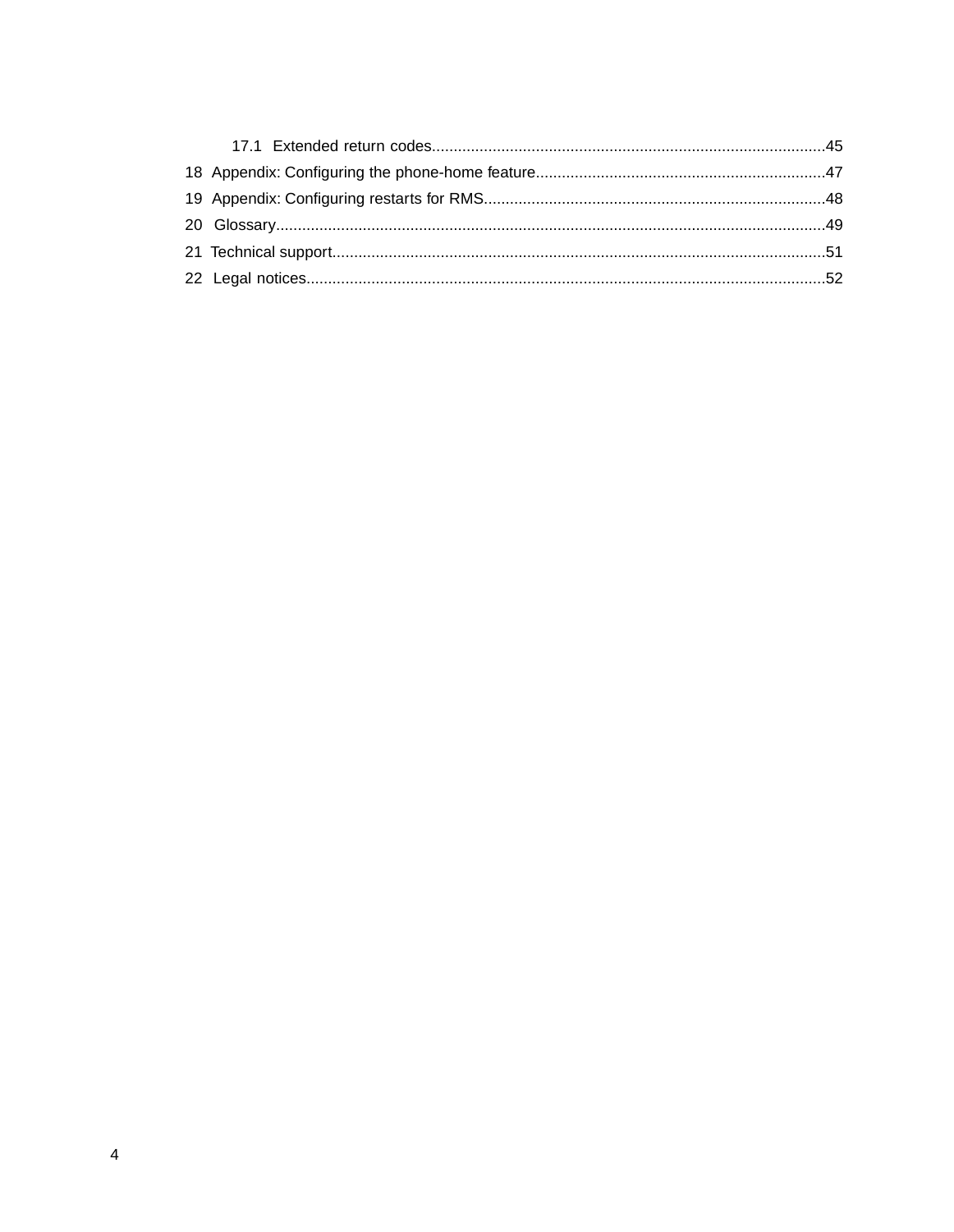## <span id="page-4-0"></span>1 About this guide

This guide tells you how to use and configure Sophos Anti-Virus for Linux.

You can find information on installation as follows:

To install Sophos Anti-Virus so that it can be managed with Sophos Central, log in to Sophos Central, go to the Downloads page and follow the instructions there.

To install Sophos Anti-Virus so that it can be managed with Sophos Enterprise Console, see the *Sophos Enterprise Console startup guide for Linux and UNIX*.

To install or uninstall unmanaged Sophos Anti-Virus on networked and single Linux computers, see the *Sophos Anti-Virus for Linux startup guide*.

Sophos documentation is published at [http://www.sophos.com/en-us/support/documentation.aspx.](http://www.sophos.com/en-us/support/documentation.aspx)

**Important:** The configuration information in this guide also applies to Sophos Linux Security.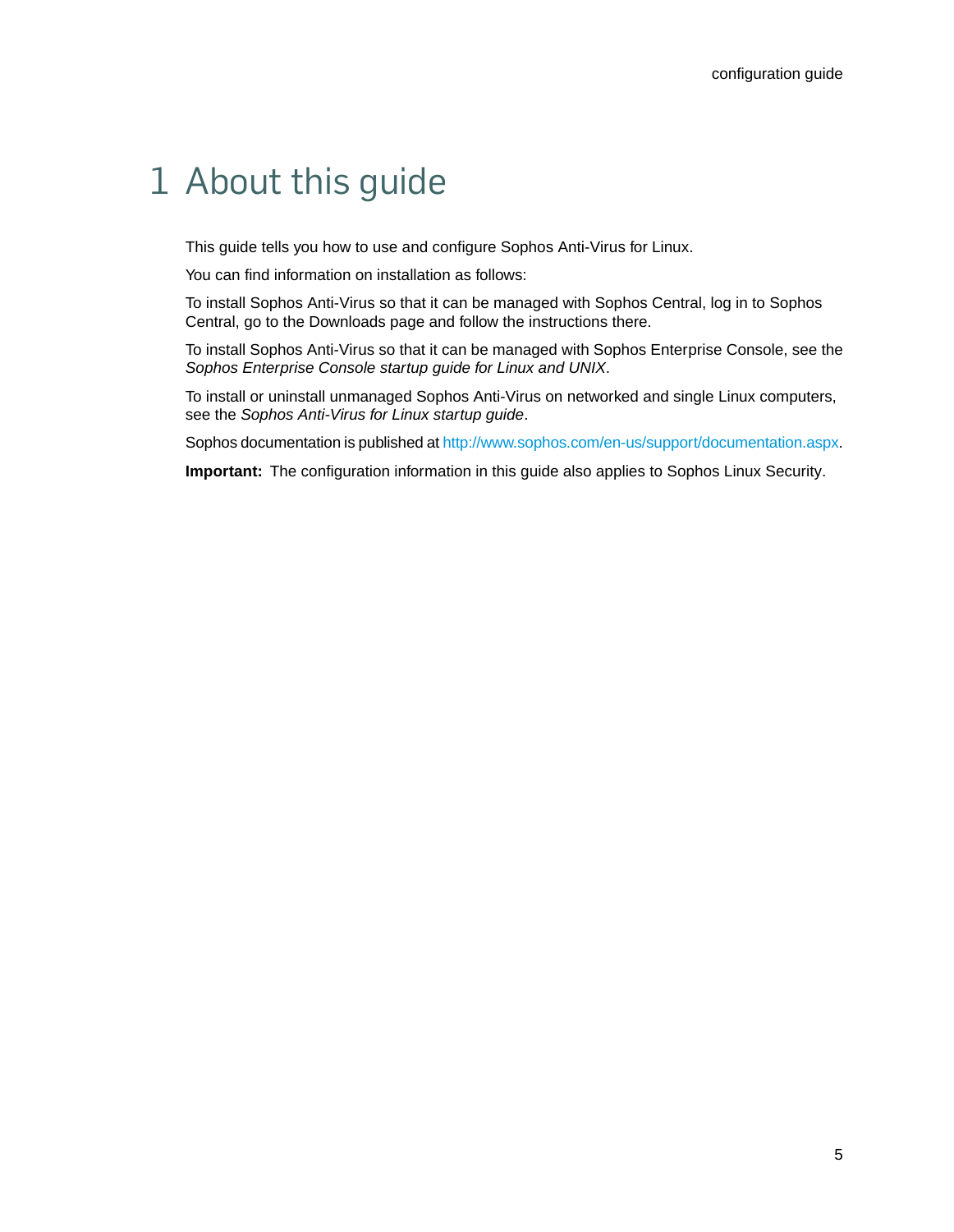## <span id="page-5-0"></span>2 About Sophos Anti-Virus for Linux

## <span id="page-5-1"></span>2.1 What Sophos Anti-Virus does

Sophos Anti-Virus detects and deals with viruses (including worms and Trojans) on your Linux computer. As well as being able to detect all Linux viruses, it can also detect all non-Linux viruses that might be stored on your Linux computer and transferred to non-Linux computers. It does this by scanning your computer.

### <span id="page-5-2"></span>2.2 How Sophos Anti-Virus protects your computer

On-access scanning is your main form of protection against viruses. Whenever you open, save or copy a file, Sophos Anti-Virus scans it and grants access to it only if it is safe.

Sophos Anti-Virus also enables you to run an on-demand scan to provide additional protection. An on-demand scan is a scan that you initiate. You can scan anything from a single file to everything on your computer that you have permission to read.You can either manually run an on-demand scan or schedule it to run unattended.

## <span id="page-5-3"></span>2.3 How you use Sophos Anti-Virus

You perform all tasks by using the command-line interface.

<span id="page-5-5"></span>You must be logged on to the computer as root to use all commands except **savscan**, which is used to run on-demand scans.

This document assumes that you have installed Sophos Anti-Virus in the default location, /opt/sophos-av. The paths of the commands described are based on this location.

## <span id="page-5-4"></span>2.4 How you configure Sophos Anti-Virus

The methods you use to configure Sophos Anti-Virus depend on whether you use Sophos management software (Sophos Enterprise Console or Sophos Central) or not.

#### Computers managed by Enterprise Console or Sophos Central

If your Linux computers are managed by Enterprise Console or Sophos Central, configure Sophos Anti-Virus as follows:

■ Configure **on-access scanning, scheduled scans, alerting, logging, and updating** centrally from your management console. For information, see the Help in the management console.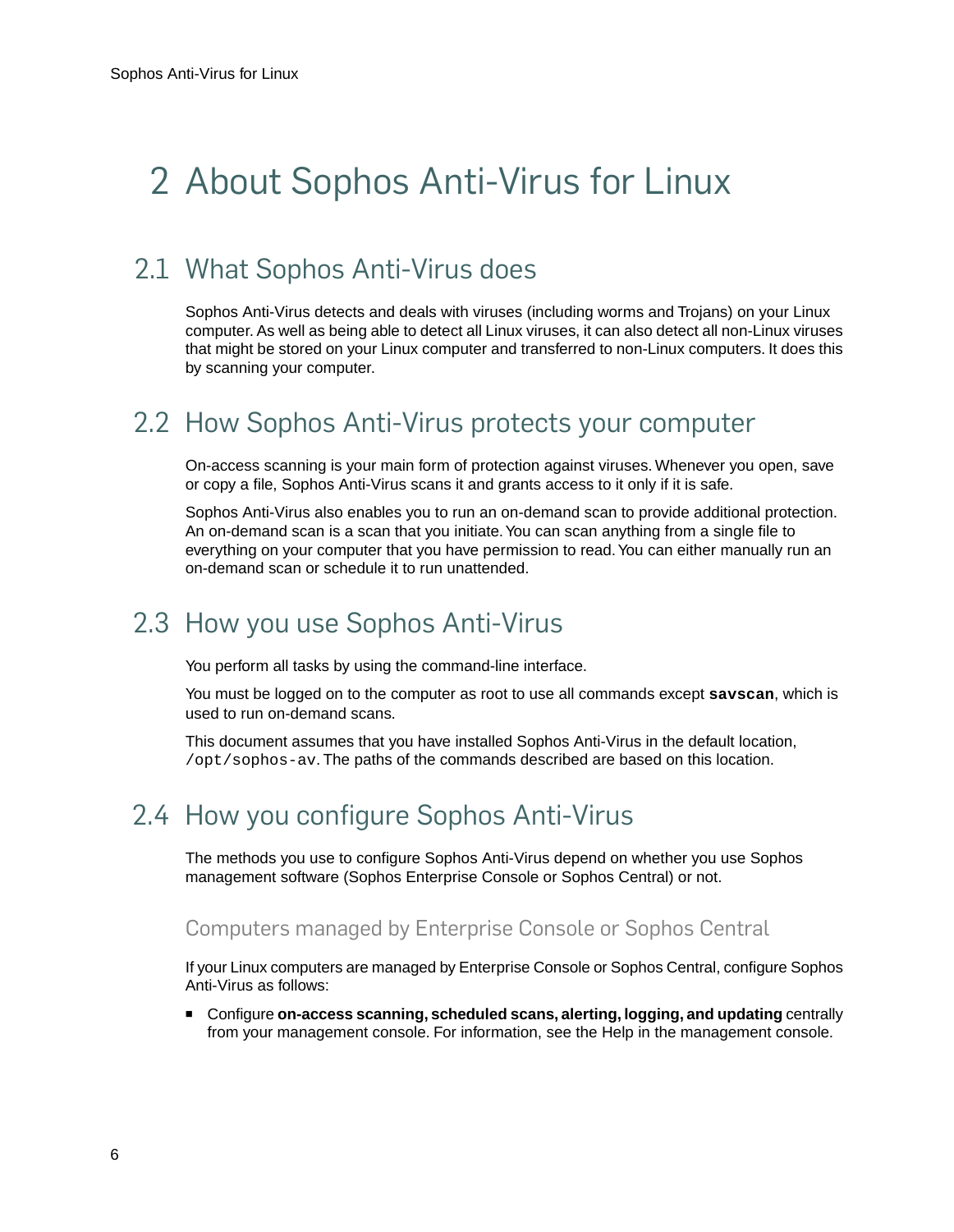**Note:** These features also include some parameters that cannot be set centrally from the management console.You can set these parameters from the Sophos Anti-Virus CLI on each Linux computer locally. The management console ignores them.

**Note:** If you are using 64-bit Linux servers managed through Sophos Central refer to the [Sophos Linux Security startup guide](https://www.sophos.com/en-us/medialibrary/PDFs/documentation/savl_10_sgeng.pdf)*.*

■ Configure **on-demand scans** from the Sophos Anti-Virus CLI on each Linux computer locally.

Networked computers not managed by Enterprise Console or Sophos **Central** 

If you have a network of Linux computers that is *not* managed by Enterprise Console or Sophos Central, configure **on-demand scans** from the Sophos Anti-Virus CLI on each computer locally.

#### Standalone computer not managed by Enterprise Console or Sophos Central

If you have a standalone Linux computer that is *not* managed by Enterprise Console or Sophos Central, configure all Sophos Anti-Virus functions from the CLI.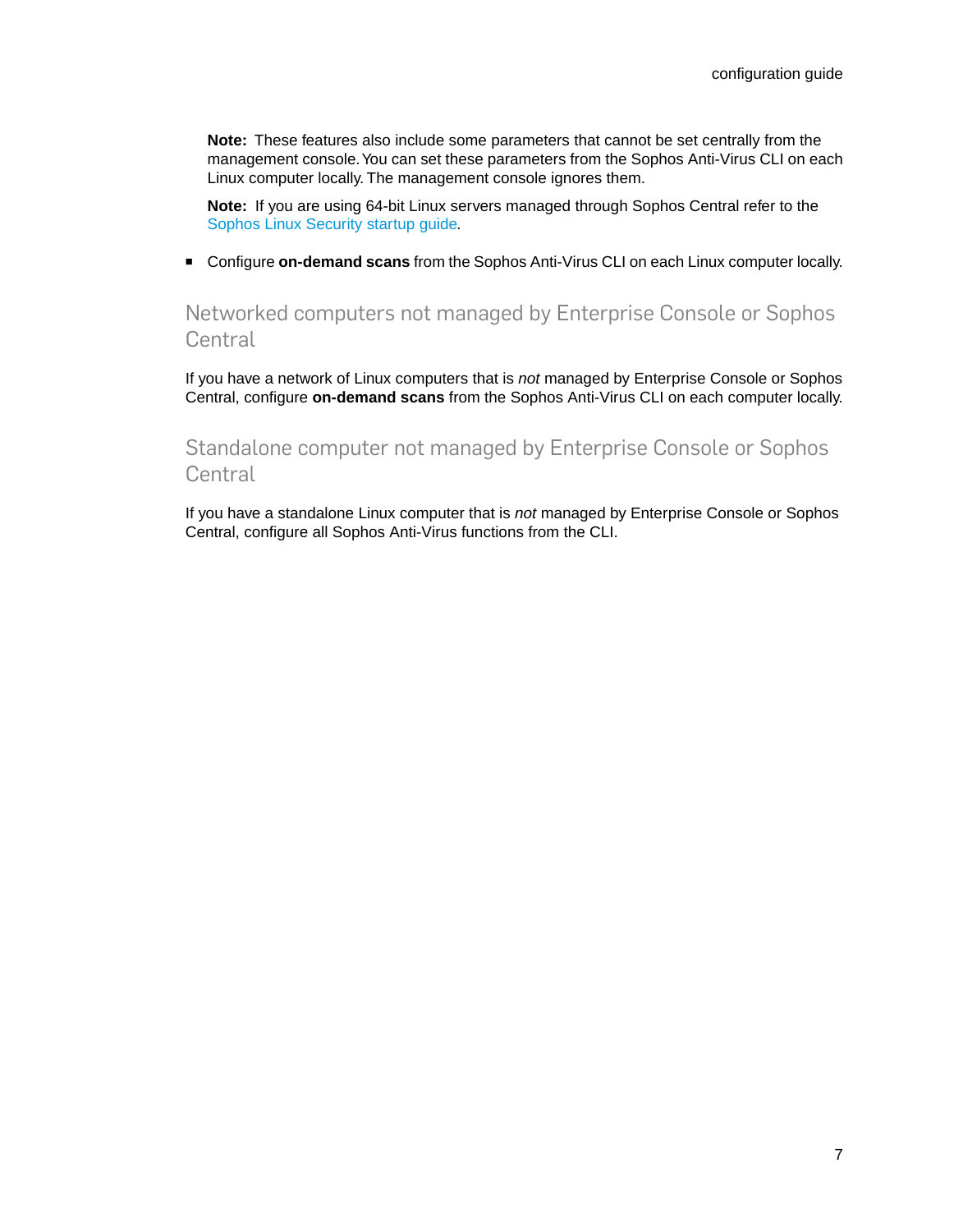## <span id="page-7-4"></span><span id="page-7-0"></span>3 On-access scanning

On-access scanning is your main form of protection against viruses. Whenever you open, save or copy a file, Sophos Anti-Virus scans it and grants access to it only if it is safe.

### <span id="page-7-1"></span>3.1 Check that on-access scanning is active

■ To check that on-access scanning is active, type: **/opt/sophos-av/bin/savdstatus**

## <span id="page-7-2"></span>3.2 Check that on-access scanning will be started automatically on boot

To perform this procedure, you must be logged on to the computer as root.

1. Check that **savd** will be started automatically on system boot: **chkconfig --list**

**Note:** If this command does not work on your Linux distribution, use the appropriate utility to display services that are configured to start on system boot.

If the list contains an entry for sav-protect with 2:on, 3:on, 4:on and 5:on, on-access scanning will be started automatically on system boot.

Otherwise, type:

```
/opt/sophos-av/bin/savdctl enableOnBoot savd
```
2. Check that on-access scanning will be started automatically with **savd**: **/opt/sophos-av/bin/savconfig query EnableOnStart**

If the command returns true, on-access scanning will be started automatically with **savd** on system boot.

Otherwise, type:

**/opt/sophos-av/bin/savconfig set EnableOnStart true**

### <span id="page-7-3"></span>3.3 Start on-access scanning

To start on-access scanning, do one of the following:

- Type: **/opt/sophos-av/bin/savdctl enable**
- Use the appropriate tool to start the installed service sav-protect. For example, type: **/etc/init.d/sav-protect start**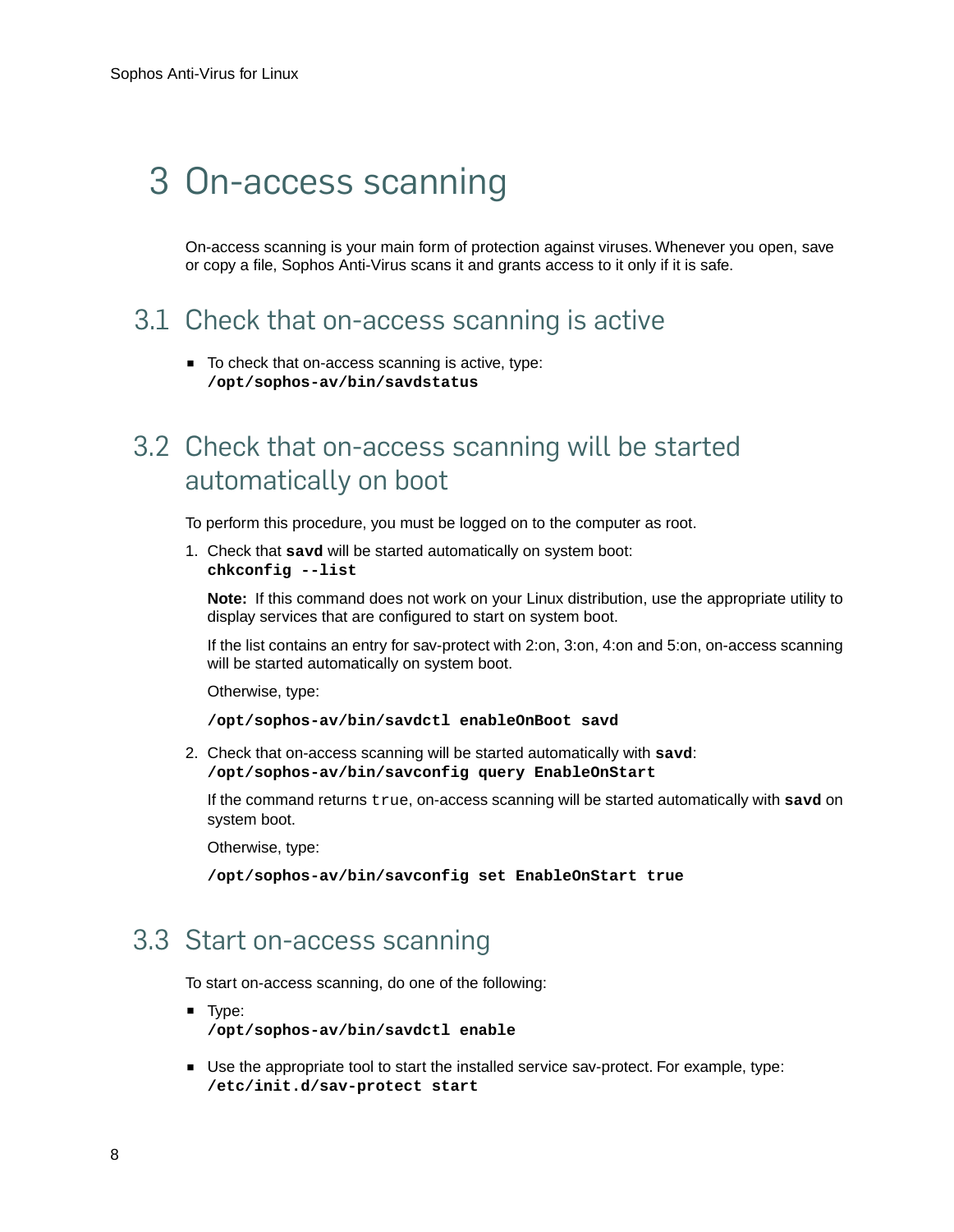or **service sav-protect start**

## <span id="page-8-0"></span>3.4 Stop on-access scanning

**Important:** If you stop on-access scanning, Sophos Anti-Virus does not scan files that you access for viruses. This puts your computer, and others to which it is connected, at risk.

■ To stop on-access scanning, type: **/opt/sophos-av/bin/savdctl disable**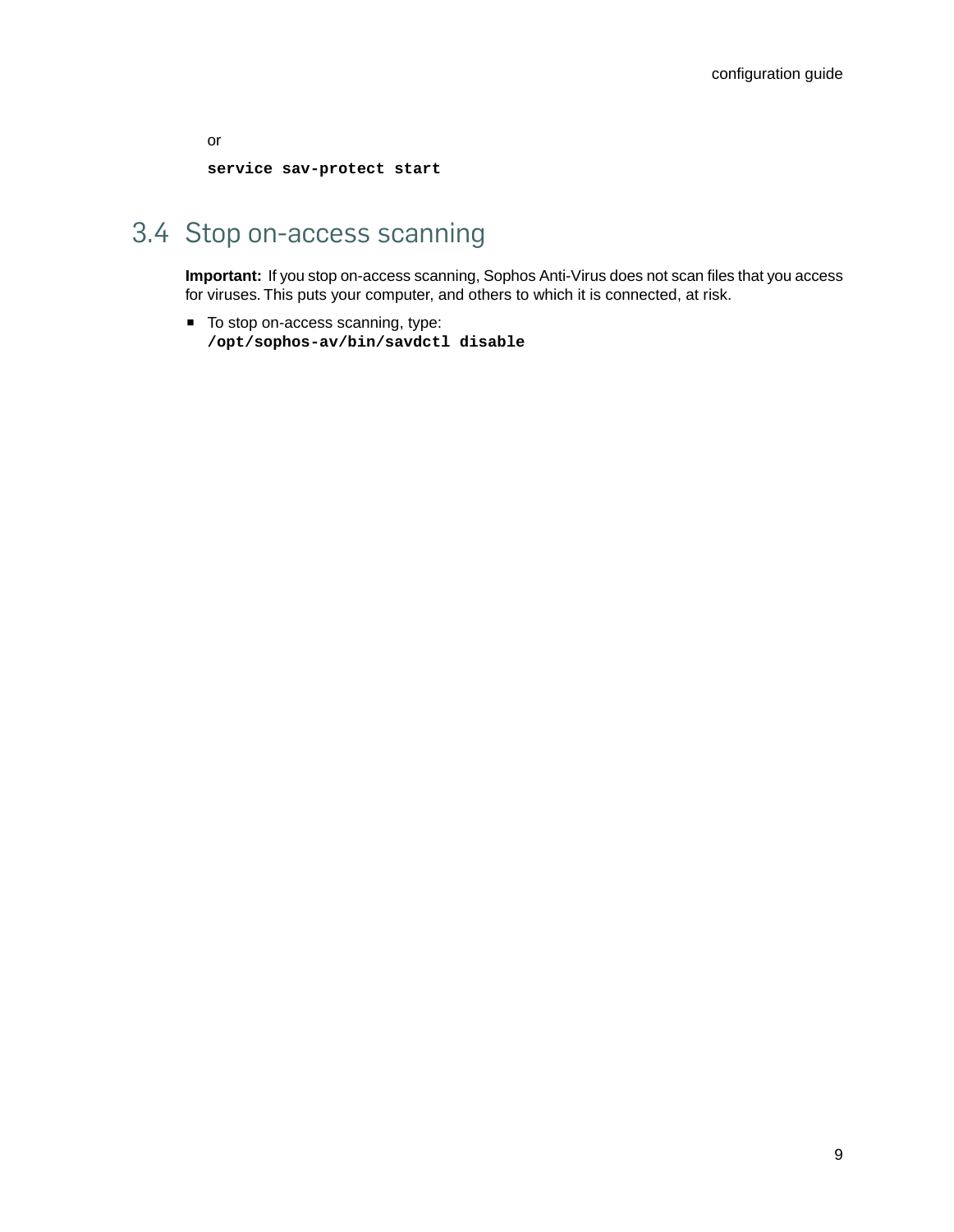## <span id="page-9-6"></span><span id="page-9-0"></span>4 On-demand scanning

An *on-demand scan* is a scan that you initiate.You can scan anything from a single file to everything on your computer that you have permission to read. You can either manually run an on-demand scan or schedule it to run unattended.

To schedule an on-demand scan, use the command **crontab**. For details, see [Sophos support](http://www.sophos.com/support/knowledgebase/article/12176.html) [knowledgebase article 12176.](http://www.sophos.com/support/knowledgebase/article/12176.html)

## <span id="page-9-3"></span><span id="page-9-1"></span>4.1 Running on-demand scans

The command that you type to run an on-demand scan is **savscan**.

#### <span id="page-9-4"></span>4.1.1 Scan the computer

■ To scan the computer, type: **savscan /**

#### <span id="page-9-5"></span>4.1.2 Scan a particular directory or file

■ To scan a particular directory or file, specify the path of the item. For example, type: **savscan /usr/mydirectory/myfile**

You can type more than one directory or file in the same command.

#### <span id="page-9-2"></span>4.1.3 Scan a filesystem

■ To scan a filesystem, specify its name. For example, type: **savscan /home**

You can type more than one filesystem in the same command.

#### 4.1.4 Scan a boot sector

**Note:** This applies only to Linux and FreeBSD.

To scan a boot sector, log in as superuser. This grants you sufficient permission to access the disk devices.

You can scan the boot sector of a logical or physical drive.

■ To scan the boot sector of specific logical drives, type: **savscan -bs=***drive***,** *drive***, ...**

where *drive* is the name of a drive, for example /dev/fd0 or /dev/hda1.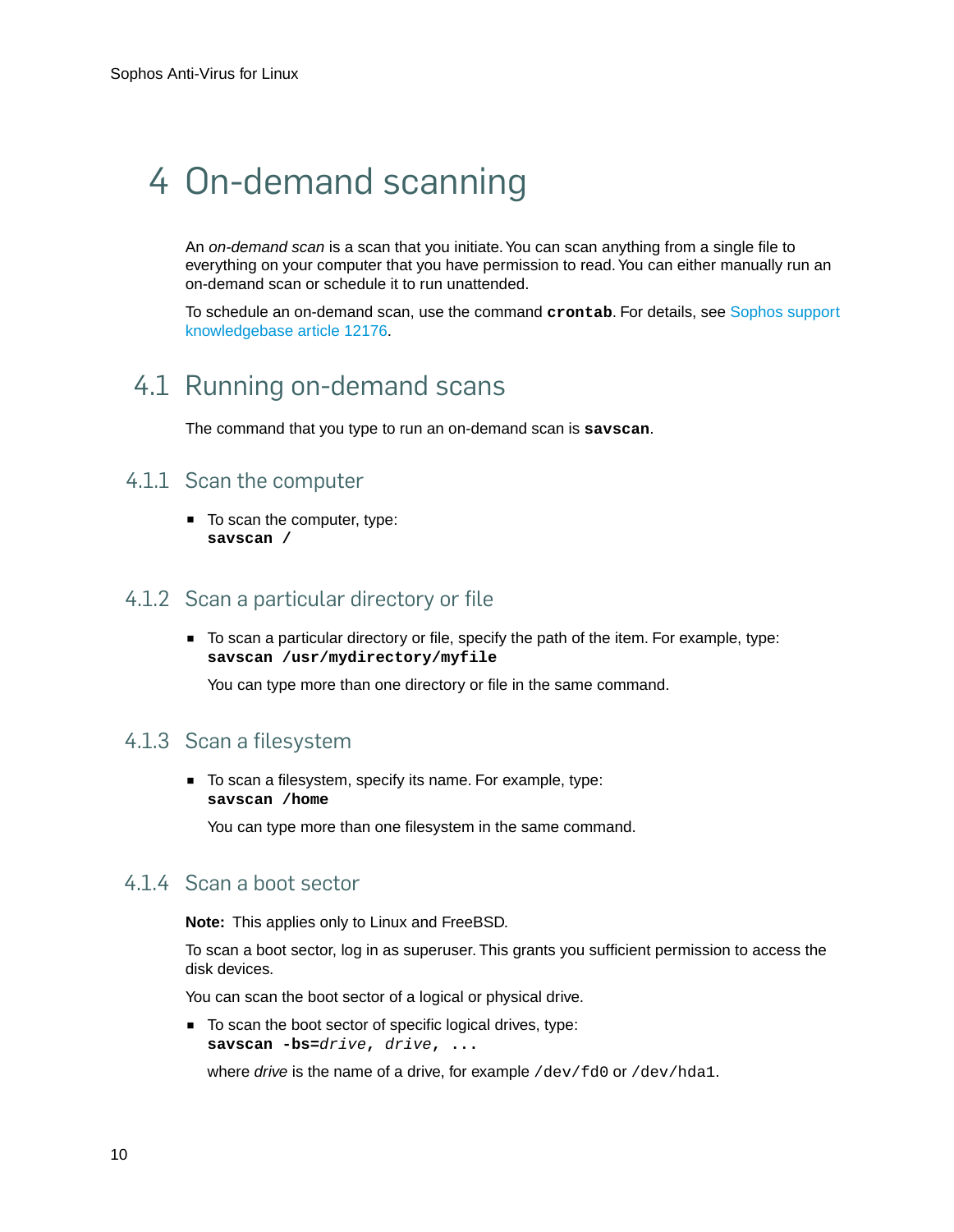- To scan the boot sector of all logical drives type: **savscan -bs**
- To scan the master boot record of all fixed physical drives on the computer, type: **savscan -mbr**

## <span id="page-10-0"></span>4.2 Configuring on-demand scans

In this section, where *path* appears in a command, it refers to the path to be scanned.

To see a full list of the options that you can use with an on-demand scan, type:

**man savscan**

#### <span id="page-10-4"></span>4.2.1 Scan all file types

By default, Sophos Anti-Virus scans only executables.To see a full list of the file types that Sophos Anti-Virus scans by default, type **savscan -vv**.

■ To scan all file types, not just those that are scanned by default, use the option **-all**. Type: **savscan** *path* **-all**

**Note:** This makes scanning take longer, can compromise performance on servers, and can cause false virus reports.

#### <span id="page-10-3"></span><span id="page-10-1"></span>4.2.2 Scan a particular file type

By default, Sophos Anti-Virus scans only executables.To see a full list of the file types that Sophos Anti-Virus scans by default, type **savscan -vv**.

- To scan a particular file type, use the option **-ext** with the appropriate filename extension. For example, to scan files that have the filename extension  $.txt$ , type: **savscan** *path* **-ext=txt**
- <span id="page-10-2"></span>■ To disable scanning of a particular file type, use the option **-next** with the appropriate filename extension.

**Note:** To specify more than one file type, separate each filename extension with a comma.

#### 4.2.3 Scan inside all archive types

You can configure Sophos Anti-Virus to scan inside all archive types. To see a list of these archive types, type **savscan -vv**.

**Note:** The threat detection engine only scans archived files that are up to 8GB (when decompressed). This is because it supports the POSIX ustar archive format, which does not accommodate larger files.

■ To scan inside all archive types, use the option **-archive**. Type: **savscan** *path* **-archive**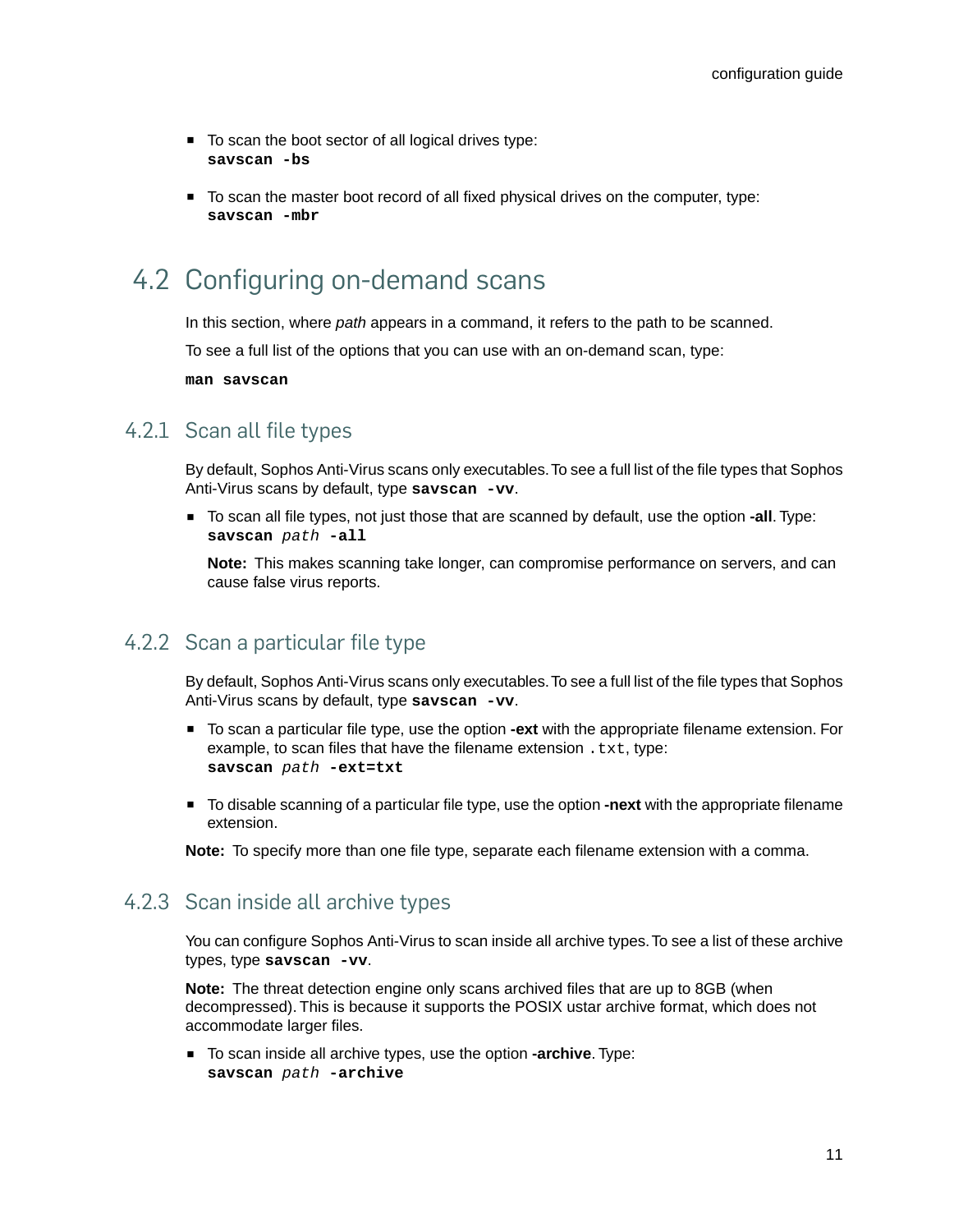Archives that are "nested" within other archives (for example, a TAR archive within a ZIP archive) are scanned recursively.

If you have numerous complex archives, the scan may take longer to run. Bear this in mind when scheduling unattended scans.

#### 4.2.4 Scan inside a particular archive type

You can configure Sophos Anti-Virus to scan inside a particular archive type. To see a list of these archive types, type **savscan -vv**.

**Note:** The threat detection engine only scans archived files that are up to 8GB (when decompressed). This is because it supports the POSIX ustar archive format, which does not accommodate larger files.

■ To scan inside a particular archive type, use the option that is shown in the list. For example, to scan inside TAR and ZIP archives, type: **savscan** *path* **-tar -zip**

Archives that are "nested" within other archives (for example, a TAR archive within a ZIP archive) are scanned recursively.

If you have numerous complex archives, the scan may take longer to run. Bear this in mind when scheduling unattended scans.

#### <span id="page-11-2"></span><span id="page-11-1"></span>4.2.5 Scan remote computers

By default, Sophos Anti-Virus does not scan items on remote computers (that is, does not traverse remote mount points).

■ To scan remote computers, use the option **--no-stay-on-machine**. Type: **savscan** *path* **--no-stay-on-machine**

#### <span id="page-11-0"></span>4.2.6 Turn off scanning of symbolically linked items

By default, Sophos Anti-Virus scans symbolically linked items.

■ To turn off scanning of symbolically linked items, use the option **--no-follow-symlinks**. Type: **savscan** *path* **--no-follow-symlinks**

To avoid scanning items more than once, use the option **--backtrack-protection**.

#### 4.2.7 Scan the starting filesystem only

Sophos Anti-Virus can be configured not to scan items that are beyond the starting filesystem (that is, not to traverse mount points).

■ To scan the starting filesystem only, use the option **--stay-on-filesystem**. Type: **savscan** *path* **--stay-on-filesystem**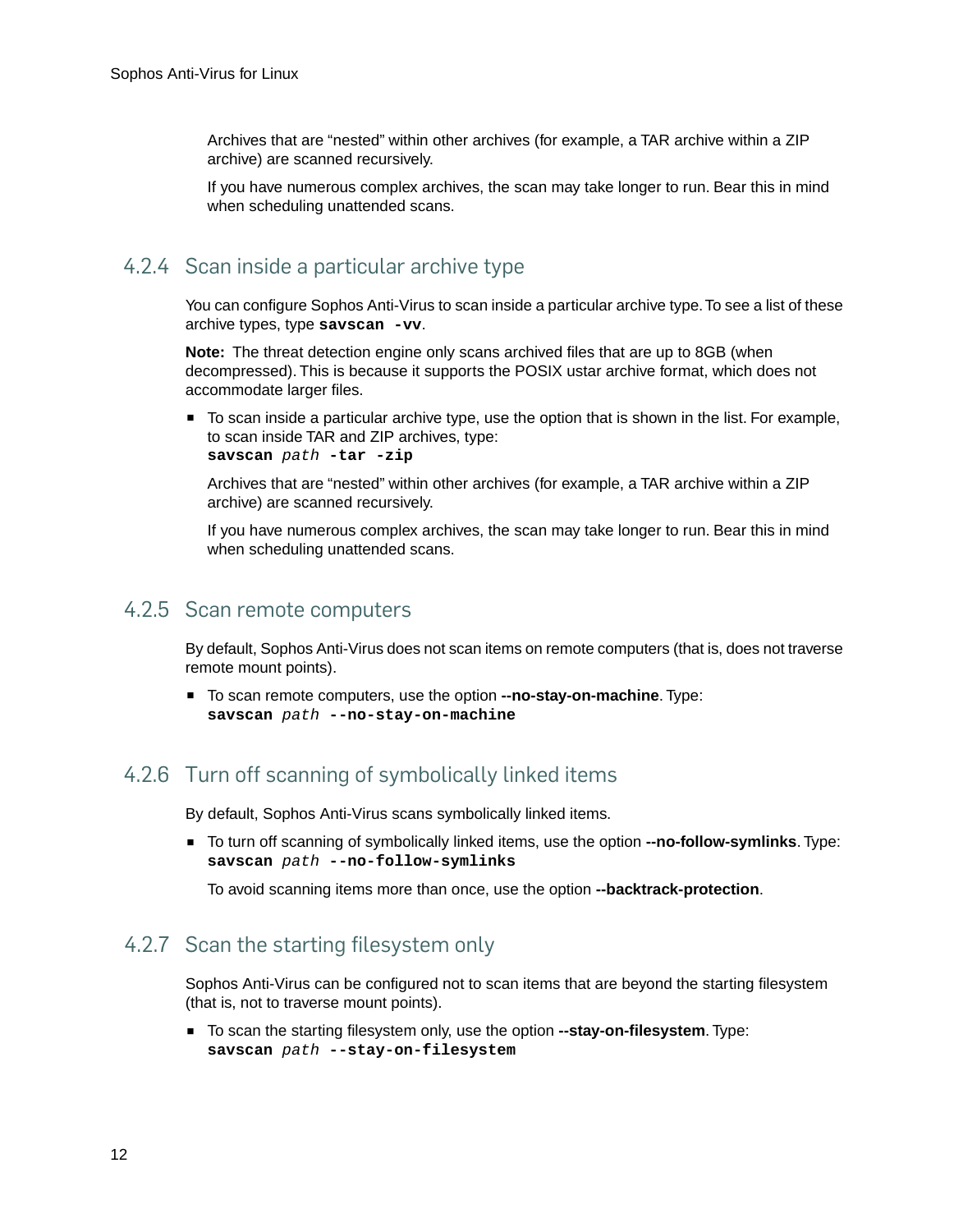#### <span id="page-12-0"></span>4.2.8 Excluding items from scanning

You can configure Sophos Anti-Virus to exclude particular items (files, directories, or filesystems) from scanning by using the option **-exclude**. Sophos Anti-Virus excludes any items that follow the option in the command string. For example, to scan items fred and harry, but not tom or peter, type:

#### **savscan fred harry -exclude tom peter**

You can exclude directories or files that are *under* a particular directory. For example, to scan all of Fred's home directory, but exclude the directory games (and all directories and files under it), type:

**savscan /home/fred -exclude /home/fred/games**

You can also configure Sophos Anti-Virus to *include* particular items that follow the option **-include**. For example, to scan items fred, harry, and bill, but not tom or peter, type:

**savscan fred harry -exclude tom peter -include bill**

#### <span id="page-12-1"></span>4.2.9 Scan file types that UNIX defines as executables

By default, Sophos Anti-Virus does not scan file types that UNIX defines as executables.

■ To scan file types that UNIX defines as executables, use the option **--examine-x-bit**. Type: **savscan** *path* **--examine-x-bit**

Sophos Anti-Virus still scans files that have filename extensions that are in its own list as well. To see a list of these filename extensions, type **savscan -vv**.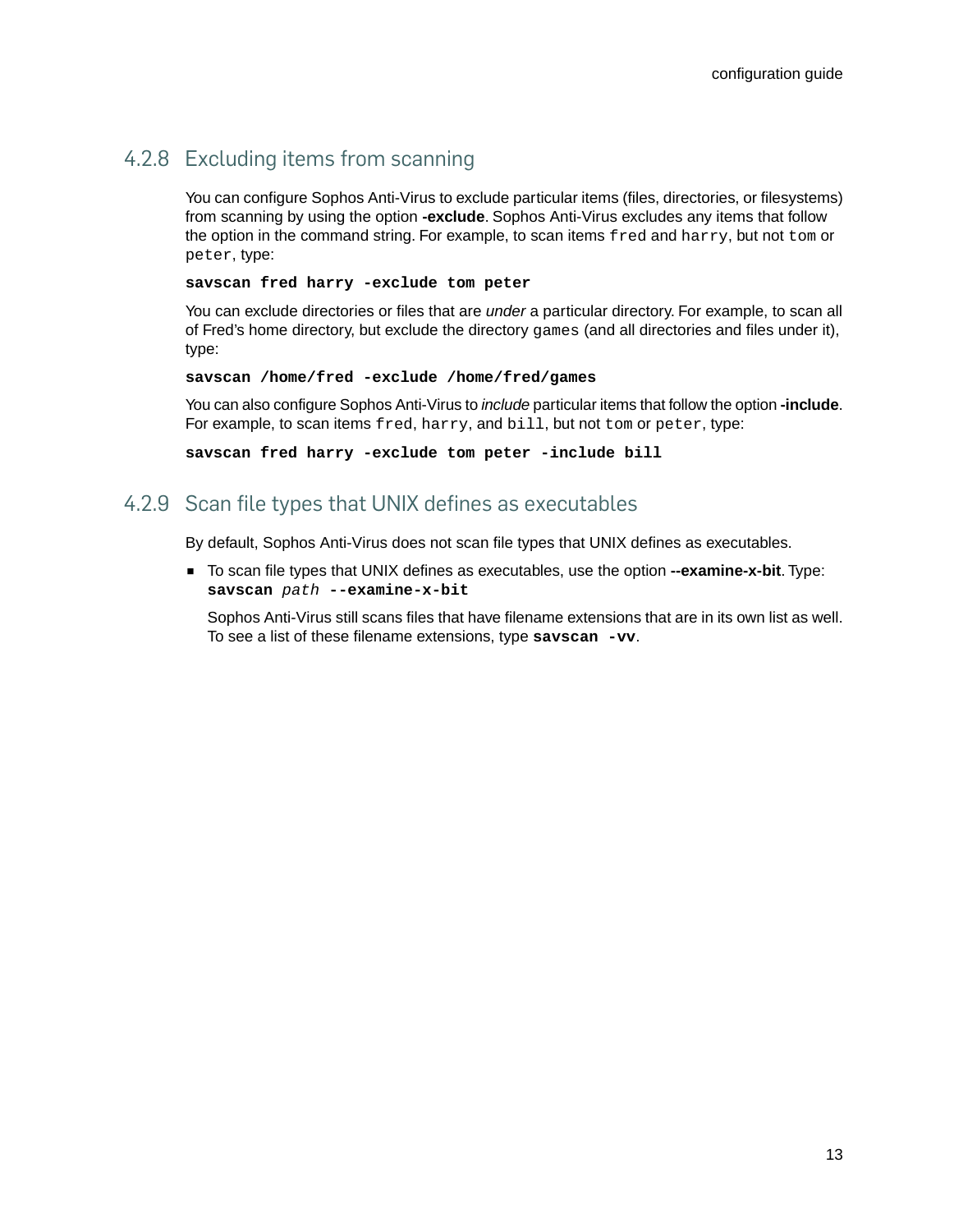## <span id="page-13-1"></span><span id="page-13-0"></span>5 What happens if viruses are detected

Regardless of whether viruses are detected by on-access scanning or an on-demand scan, by default Sophos Anti-Virus:

- Logs the event in syslog and the Sophos Anti-Virus log (see [View the Sophos Anti-Virus log](#page-18-0) (page 19)).
- Sends an alert to Enterprise Console if it is being managed by Enterprise Console.
- Sends an email alert to root@localhost.

By default, Sophos Anti-Virus also displays alerts according to whether the viruses were detected by on-access scanning or an on-demand scan, as explained below.

#### On-access scanning

If on-access scanning detects a virus, Sophos Anti-Virus denies access to the file and by default displays a desktop pop-up alert like the one shown below.



If the desktop pop-up alert cannot be displayed, a command-line alert is displayed instead.

For information about cleaning up viruses, see [Cleaning up viruses](#page-15-0) (page 16).

#### On-demand scans

If an on-demand scan detects a virus, by default Sophos Anti-Virus displays a command-line alert. It reports the virus on the line which starts with >>> followed by either Virus or Virus Fragment:

```
SAVScan virus detection utility
Version 4.69.0 [Linux/Intel]
```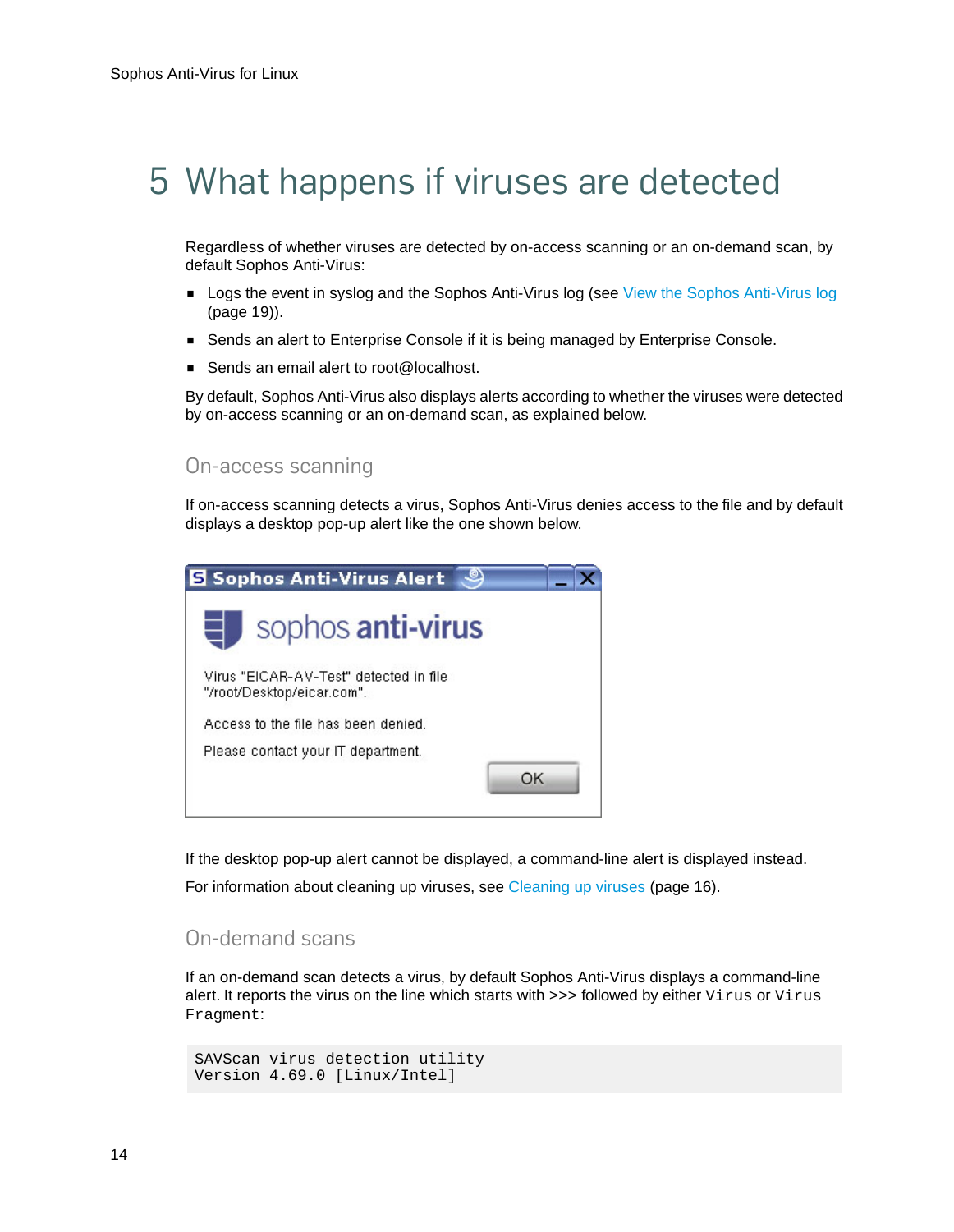```
Virus data version 4.69
Includes detection for 2871136 viruses, Trojans and worms
Copyright (c) 1989-2012 Sophos Limited. All rights reserved.
System time 13:43:32, System date 22 September 2012
IDE directory is: /opt/sophos-av/lib/sav
Using IDE file nyrate-d.ide
. . . . . . . . . . . . . .
Using IDE file injec-lz.ide
Quick Scanning
>>> Virus 'EICAR-AV-Test' found in file /usr/mydirectory/eicar.src
33 files scanned in 2 seconds.
1 virus was discovered.
1 file out of 33 was infected.
Please send infected samples to Sophos for analysis.
For advice consult www.sophos.com or email support@sophos.com
End of Scan.
```
For information about cleaning up viruses, see [Cleaning up viruses](#page-15-0) (page 16).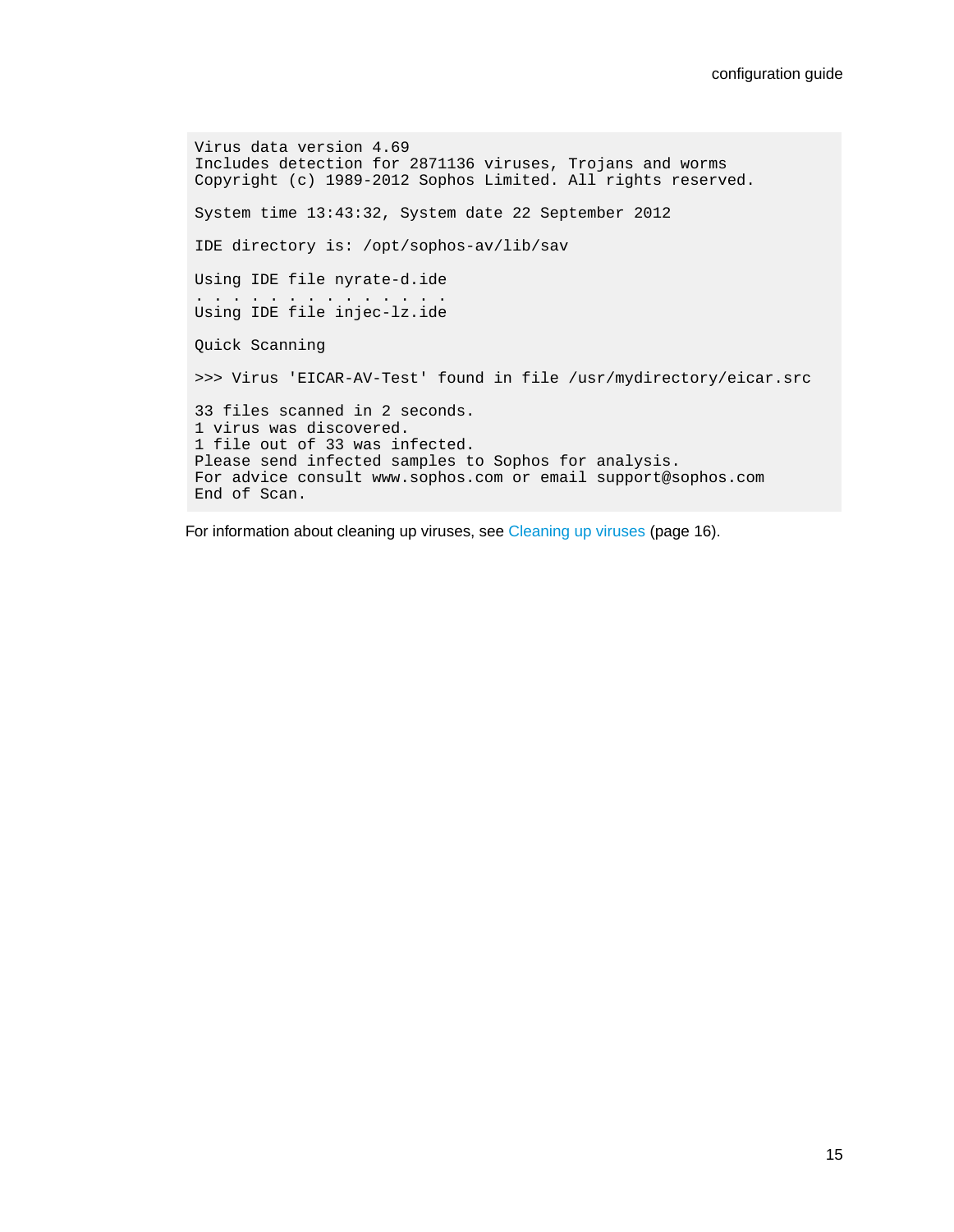## <span id="page-15-0"></span>6 Cleaning up viruses

## <span id="page-15-3"></span><span id="page-15-1"></span>6.1 Get cleanup information

If viruses are reported, you can get information and cleanup advice from the Sophos website.

To get cleanup information:

- 1. Go to the security analyses page (<http://www.sophos.com/en-us/threat-center/threat-analyses/viruses-and-spyware.aspx>).
- 2. Search for the analysis of the virus, by using the name that was reported by Sophos Anti-Virus.

## <span id="page-15-4"></span><span id="page-15-2"></span>6.2 Quarantining infected files

You can configure an on-demand scan to put infected files into quarantine to prevent them from being accessed. It does this by changing the ownership and permissions for the files.

**Note:** If you specify disinfection (see [Cleaning up infected files](#page-16-0) (page 17)) as well as quarantining, Sophos Anti-Virus attempts to disinfect infected items and quarantines them only if disinfection fails.

In this section, where *path* appears in a command, it refers to the path to be scanned.

#### 6.2.1 Specify quarantining

■ To specify quarantining, use the option **--quarantine**. Type: **savscan** *path* **--quarantine**

#### 6.2.2 Specifying the ownership and permissions that are applied

By default, Sophos Anti-Virus changes:

- The user ownership of an infected file to the user running Sophos Anti-Virus.
- The group ownership of the file to the group to which that user belongs.
- The file permissions to  $-r$ ------- (0400).

If you prefer, you can change the user or group ownership and file permissions that Sophos Anti-Virus applies to infected files.You do so by using these parameters:

```
uid=nnn
user=username
gid=nnn
group=group-name
mode=ppp
```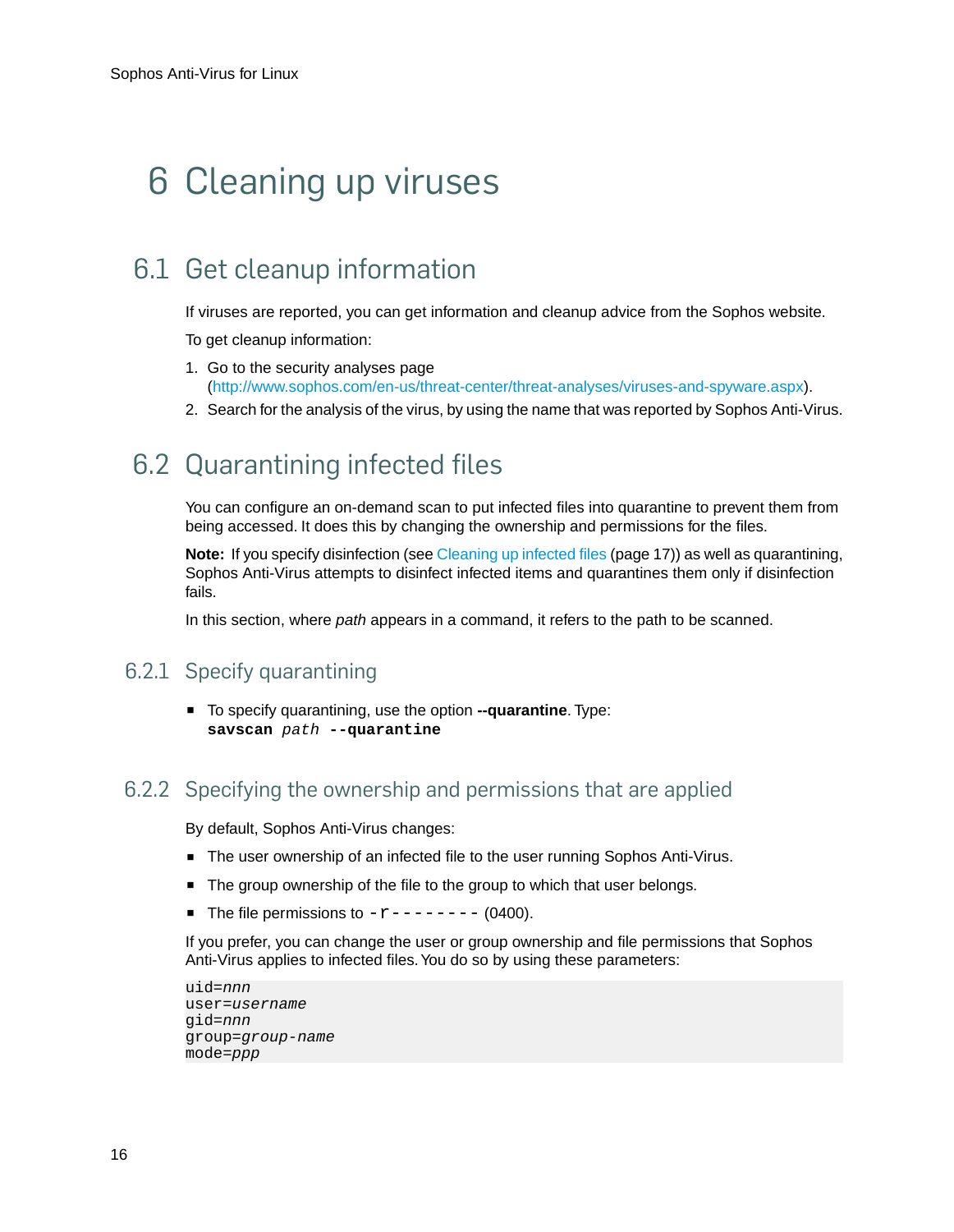You cannot specify more than one parameter for user ownership or for group ownership. For example, you cannot specify a **uid** *and* a **user**.

For each parameter that you do not specify, the default setting (as given earlier) is used.

For example:

**savscan fred --quarantine:user=virus,group=virus,mode=0400**

changes an infected file's user ownership to "virus", the group ownership to "virus", and the file permissions to  $-r-----$ . This means that the file is owned by the user "virus" and group "virus", but only the user "virus" can access the file (and only for reading). No-one else (apart from root) can do anything to the file.

You may need to be running as a special user or as superuser to set the ownership and permissions.

### <span id="page-16-2"></span><span id="page-16-0"></span>6.3 Cleaning up infected files

You can configure an on-demand scan to clean up (disinfect or delete) infected files. Any actions that Sophos Anti-Virus takes against infected files are listed in the scan summary and logged in the Sophos Anti-Virus log. By default, cleanup is disabled.

In this section, where *path* appears in a command, it refers to the path to be scanned.

#### <span id="page-16-4"></span><span id="page-16-1"></span>6.3.1 Disinfect a specific infected file

To disinfect a specific infected file, use the option -di. Type: **savscan** *path* **-di**

Sophos Anti-Virus asks for confirmation before it disinfects.

**Note:** Disinfecting an infected document does not repair any changes the virus has made to the document. (See [Get cleanup information](#page-15-1) (page 16) to find out how to view details on the Sophos website of the virus's side-effects.)

#### <span id="page-16-3"></span>6.3.2 Disinfect all infected files on the computer

■ To disinfect all infected files on the computer, type: **savscan / -di**

Sophos Anti-Virus asks for confirmation before it disinfects.

**Note:** Disinfecting an infected document does not repair any changes the virus has made to the document. (See [Get cleanup information](#page-15-1) (page 16) to find out how to view details on the Sophos website of the virus's side-effects.)

#### 6.3.3 Delete a specific infected file

■ To delete a specific infected file, use the option **-remove**. Type: **savscan** *path* **-remove**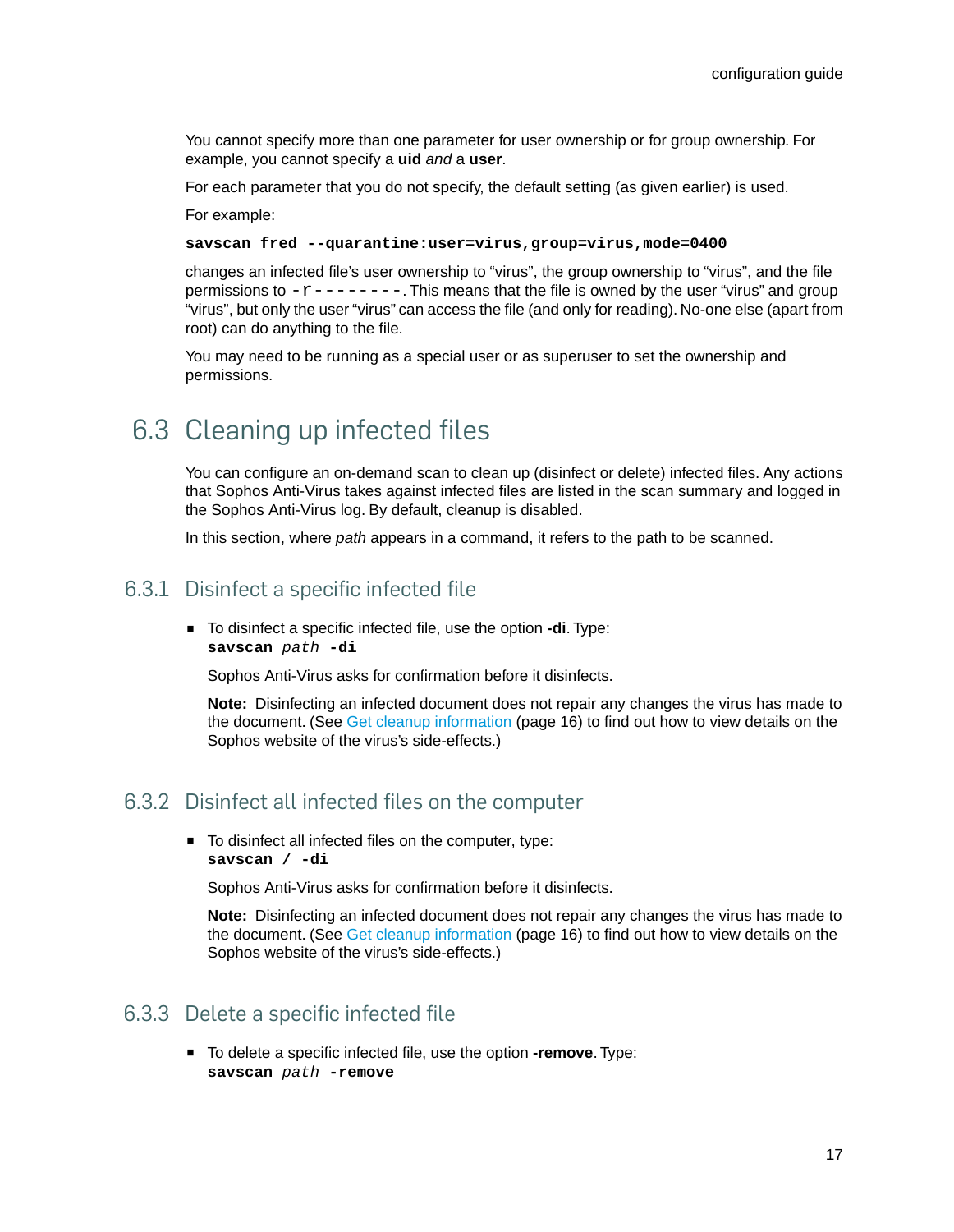Sophos Anti-Virus asks for confirmation before it deletes.

#### 6.3.4 Delete all infected files on the computer

■ To delete all infected files on the computer, type: **savscan / -remove**

Sophos Anti-Virus asks for confirmation before it deletes.

#### <span id="page-17-1"></span>6.3.5 Disinfect an infected boot sector

**Note:** This applies only to Linux and FreeBSD.

■ To disinfect an infected boot sector, use the disinfection option **-di** and the boot sector option **-bs**. For example, type:

**savscan -bs=/dev/fd0 -di**

where **/dev/fd0** is the name of the drive that contains the infected boot sector.

Sophos Anti-Virus asks for confirmation before it disinfects.

## <span id="page-17-2"></span><span id="page-17-0"></span>6.4 Recovering from virus side-effects

Recovery from virus infection depends on how the virus infected the computer. Some viruses leave you with no side-effects to deal with; others may have such extreme side-effects that you have to restore a hard disk in order to recover.

Some viruses gradually make minor changes to data.This type of corruption can be hard to detect. It is therefore very important that you read the virus analysis on the Sophos website, and check documents carefully after disinfection.

Sound backups are crucial. If you did not have them before you were infected, start keeping them in case of future infections.

Sometimes you can recover data from disks damaged by a virus. Sophos can supply utilities for repairing the damage caused by some viruses. Contact Sophos technical support for advice.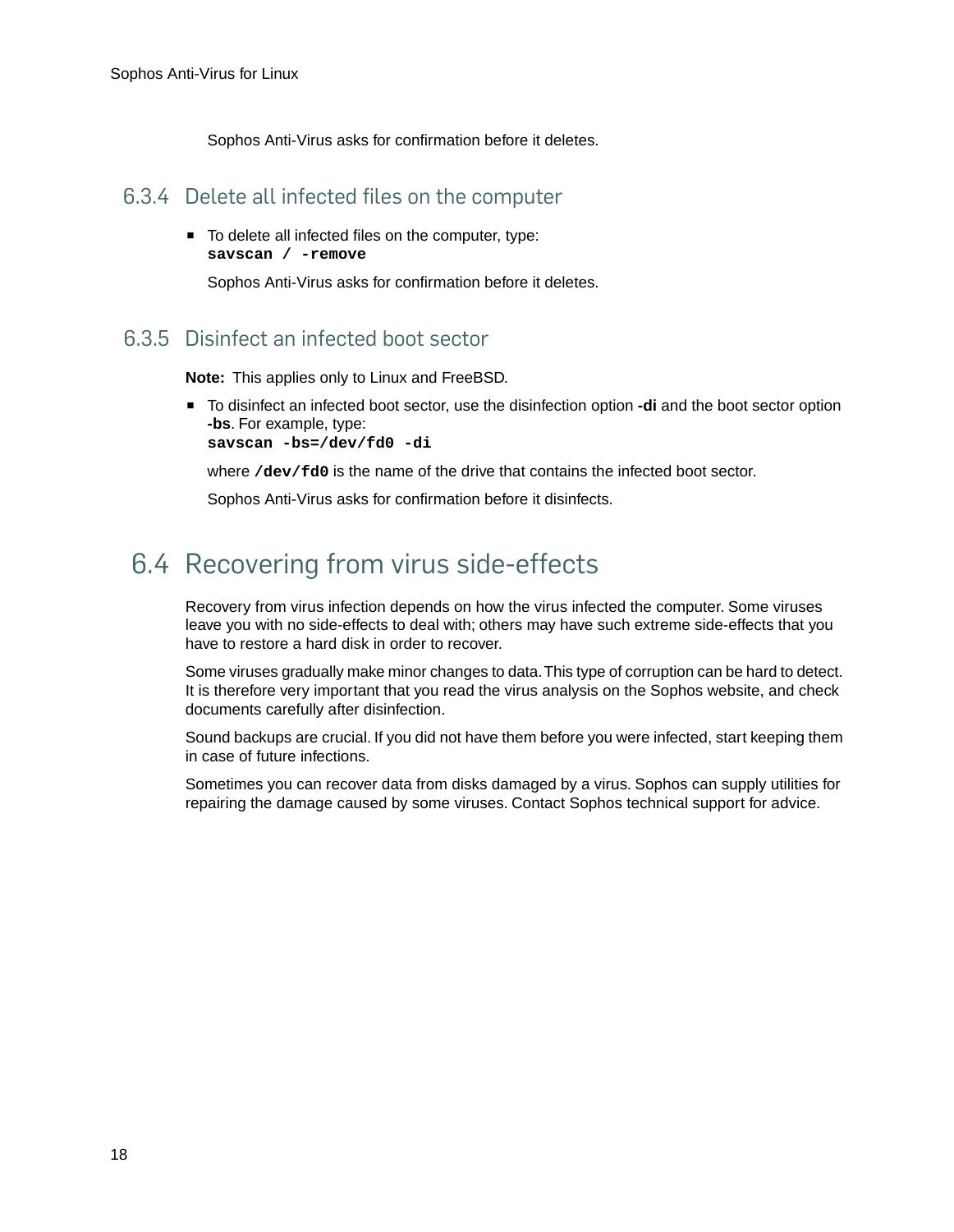## <span id="page-18-0"></span>7 View the Sophos Anti-Virus log

Sophos Anti-Virus logs details of scanning activity in the Sophos Anti-Virus log and syslog. In addition, virus and error events are logged in the Sophos Anti-Virus log.

■ To view the Sophos Anti-Virus log, use the command savlog. This can be used with various options to restrict the output to certain messages and to control the display.

For example, to display all messages logged to the Sophos Anti-Virus log in the last 24 hours, and to display the date and time in UTC/ISO 8601 format, type:

```
/opt/sophos-av/bin/savlog --today --utc
```
■ To see a complete list of the options that can be used with **savlog**, type:

**man savlog**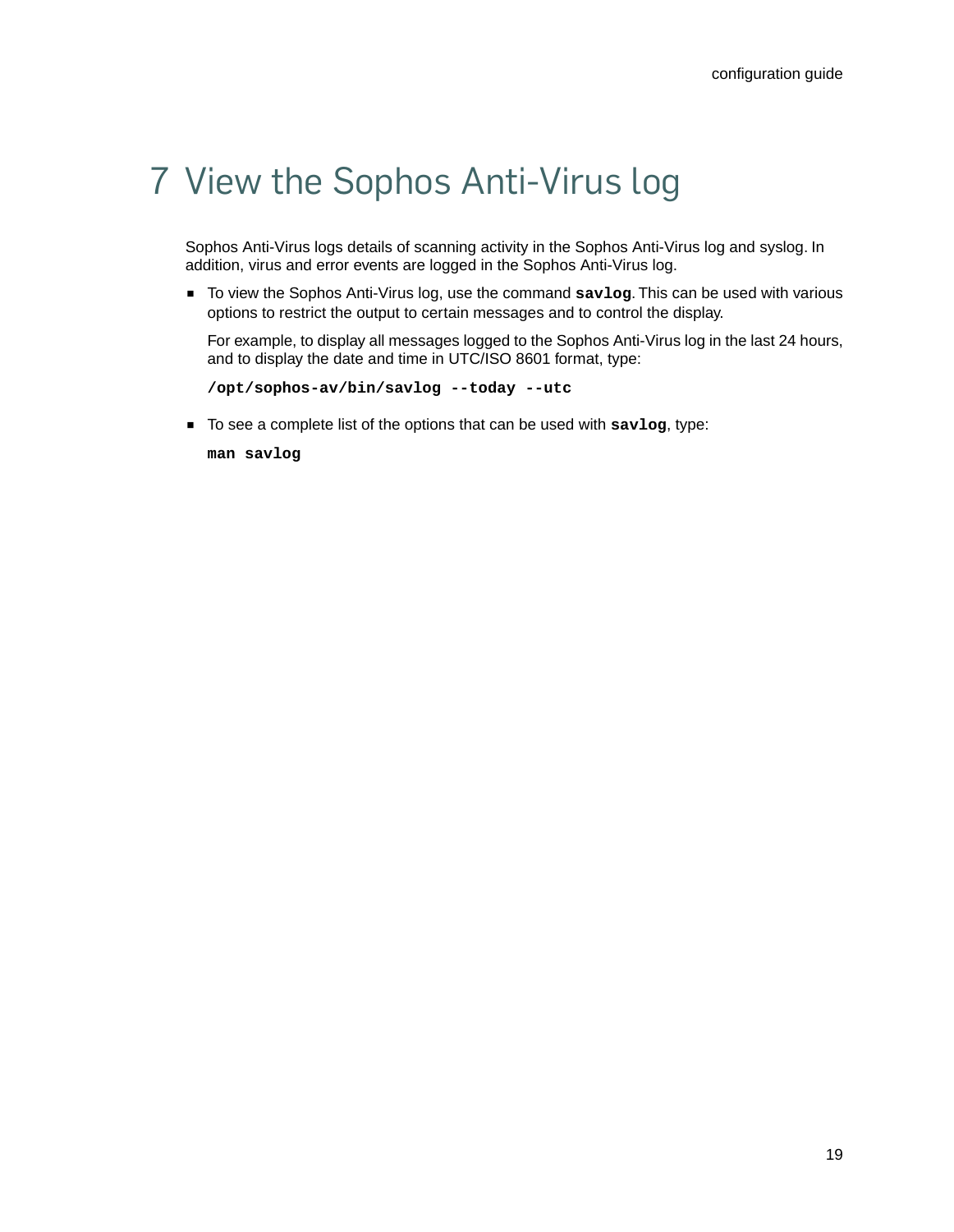## <span id="page-19-1"></span><span id="page-19-0"></span>8 Update Sophos Anti-Virus immediately

Provided that you have enabled auto-updating, Sophos Anti-Virus is kept updated automatically. However, you can also update Sophos Anti-Virus immediately, without waiting for the next automatic update.

■ To update Sophos Anti-Virus immediately, at the computer that you want to update, type: **/opt/sophos-av/bin/savupdate**

**Note:** You can also update computers immediately from Sophos Enterprise Console.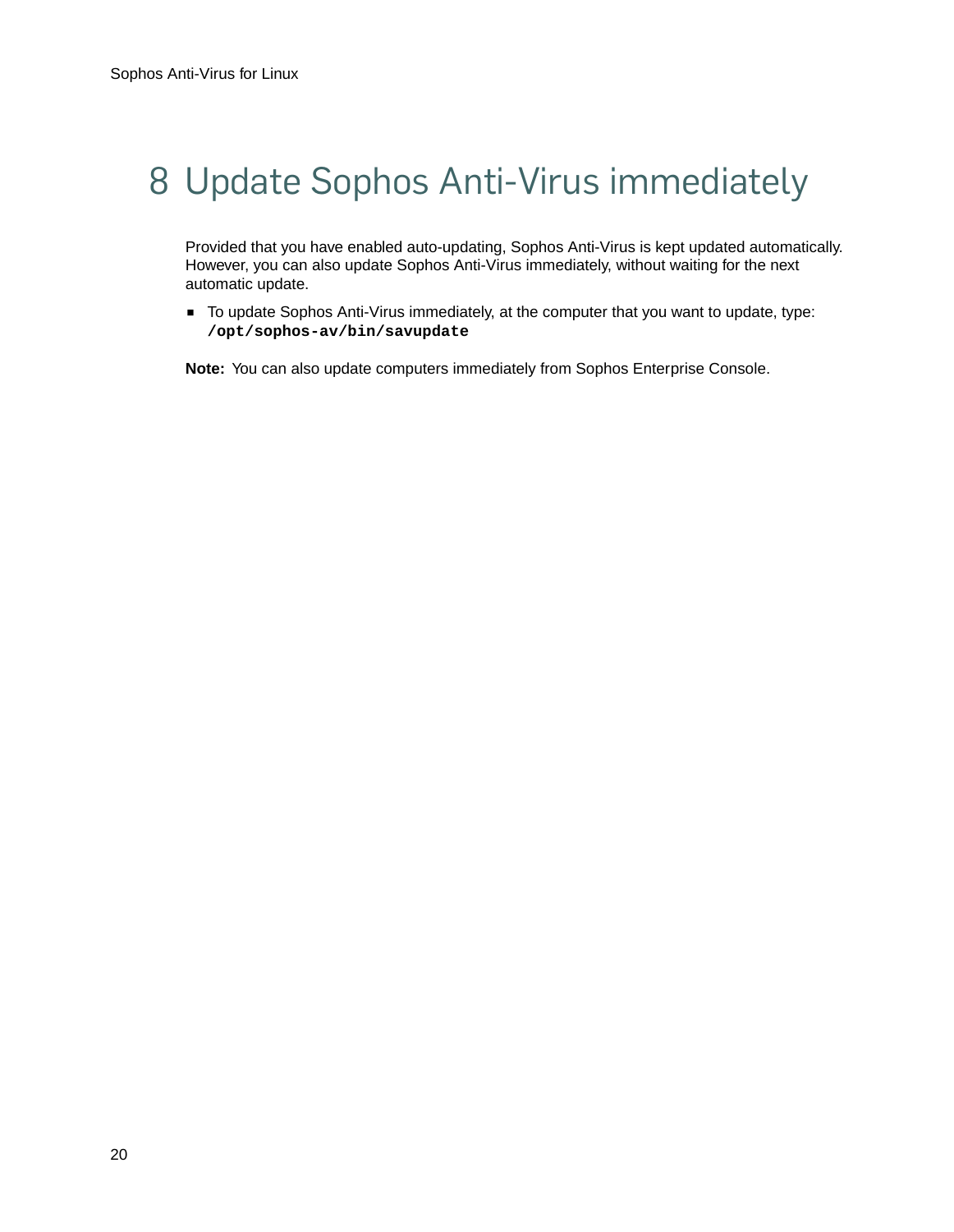## <span id="page-20-0"></span>9 About kernel support

**Note:** This section is only applicable if you are using Talpa as your on-access scanning interception method. For more information, see [Change the on-access scanning file interception method](#page-34-1) (page 35).

## <span id="page-20-4"></span><span id="page-20-1"></span>9.1 About support for new kernel releases

When one of the Linux vendors supported by Sophos Anti-Virus releases an update to its Linux kernel, Sophos releases an update to the Sophos kernel interface module (Talpa) to support this. If you apply a Linux kernel update before you apply the matching Talpa update, Sophos Anti-Virus initiates a local compilation of Talpa. If this fails, Sophos Anti-Virus tries to use Fanotify as the interception method instead. If Fanotify is also unavailable, on-access scanning is stopped and an error is reported.

To avoid this problem, you must confirm that the matching Talpa update has been released before applying the Linux kernel update. A list of supported Linux distributions and updates is available in Sophos support knowledgebase article 14377

[\(http://www.sophos.com/en-us/support/knowledgebase/14377.aspx\)](http://www.sophos.com/en-us/support/knowledgebase/14377.aspx). When the required Talpa update is listed, it is available for download. Provided that you have enabled auto-updating, Sophos Anti-Virus downloads the update automatically. Alternatively, to update Sophos Anti-Virus immediately, without waiting for the next automatic update, type:

<span id="page-20-3"></span>**/opt/sophos-av/bin/savupdate**

You can then apply the Linux kernel update.

## <span id="page-20-2"></span>9.2 About support for customized kernels

If you customize your Linux kernels, this manual does not explain how to configure updating to support this. See Sophos support knowledgebase article 13503 [\(http://www.sophos.com/en-us/support/knowledgebase/13503.aspx\)](http://www.sophos.com/en-us/support/knowledgebase/13503.aspx).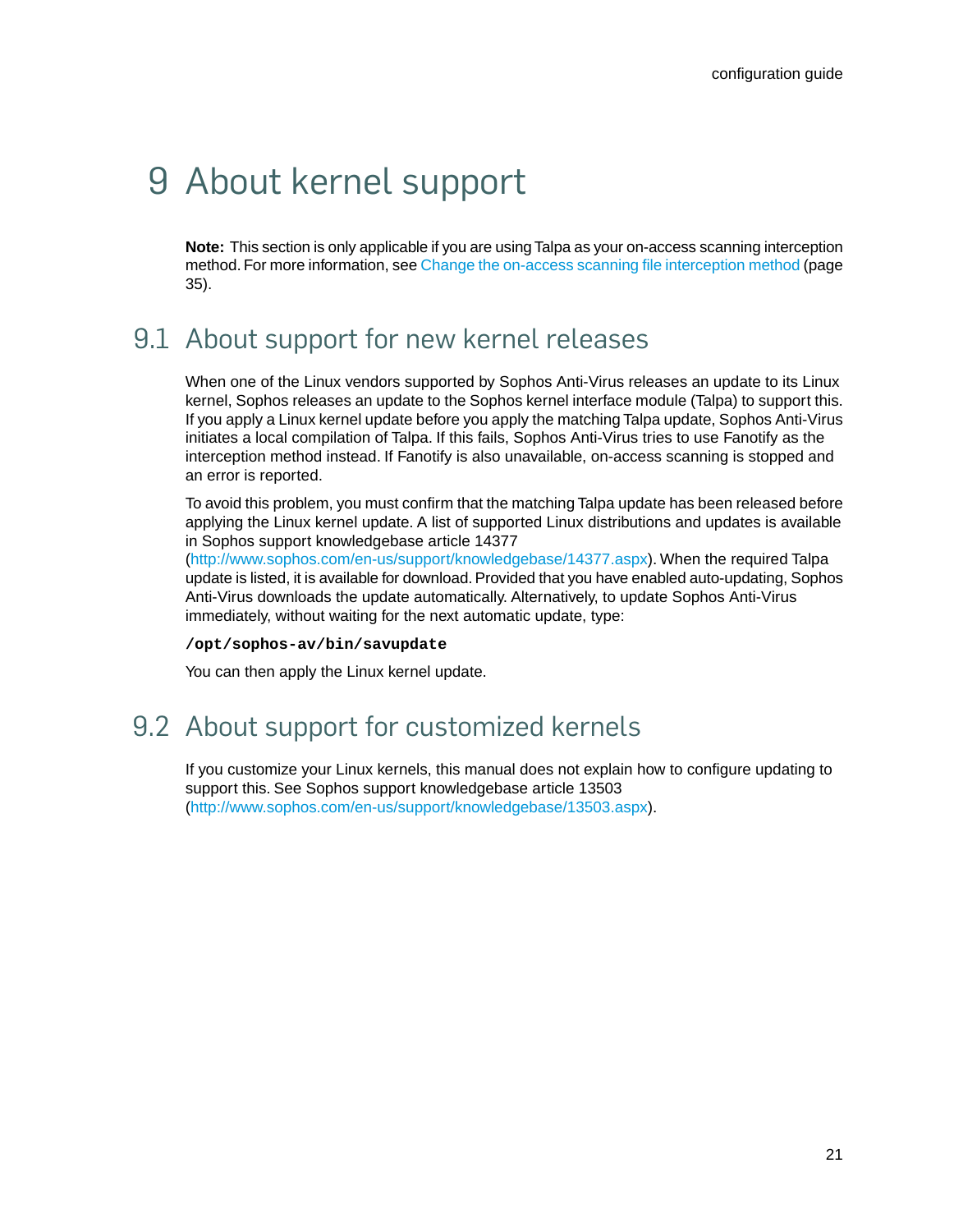## <span id="page-21-3"></span><span id="page-21-0"></span>10 Configuring scheduled scans

Sophos Anti-Virus can store definitions of one or more scheduled scans.

**Note:** Scheduled scans that have been added using Enterprise Console have names that are prefixed with "SEC:" and cannot be updated or removed except by using Enterprise Console.

### <span id="page-21-1"></span>10.1 Add a scheduled scan from a file

- 1. To use a template scan definition as a starting point, open /opt/sophos-av/doc/namedscan.example.en. To create a scan definition from scratch, open a new text file.
- 2. Define what to scan, when to scan it, and any other options, using only the parameters listed in the template.

To schedule the scan, you must include at least one day and one time.

- 3. Save the file in a location of your choosing, being careful not to overwrite the template.
- 4. Add the scheduled scan to Sophos Anti-Virus using the command **savconfig** with the operation **add** and the parameter **NamedScans**. Specify the name of the scan and the path of the scan definition file.

For example, to add the scan Daily, which is stored in /home/fred/DailyScan, type:

**/opt/sophos-av/bin/savconfig add NamedScans Daily /home/fred/DailyScan**

### <span id="page-21-2"></span>10.2 Add a scheduled scan from standard input

1. Add the scheduled scan to Sophos Anti-Virus using the command **savconfig** with the operation **add** and the parameter **NamedScans**. Specify the name of the scan and use a hyphen to specify that the definition is to be read from standard input.

For example, to add the scan Daily, type:

**/opt/sophos-av/bin/savconfig add NamedScans Daily -**

When you press ENTER, Sophos Anti-Virus waits for you to type the definition of the scheduled scan.

2. Define what to scan, when to scan it, and any other options, using only the parameters listed in the template scan definition: /opt/sophos-av/doc/namedscan.example.en. After typing each parameter and its value, press ENTER.

To schedule the scan, you must include at least one day and one time.

3. To complete the definition, press CTRL+D.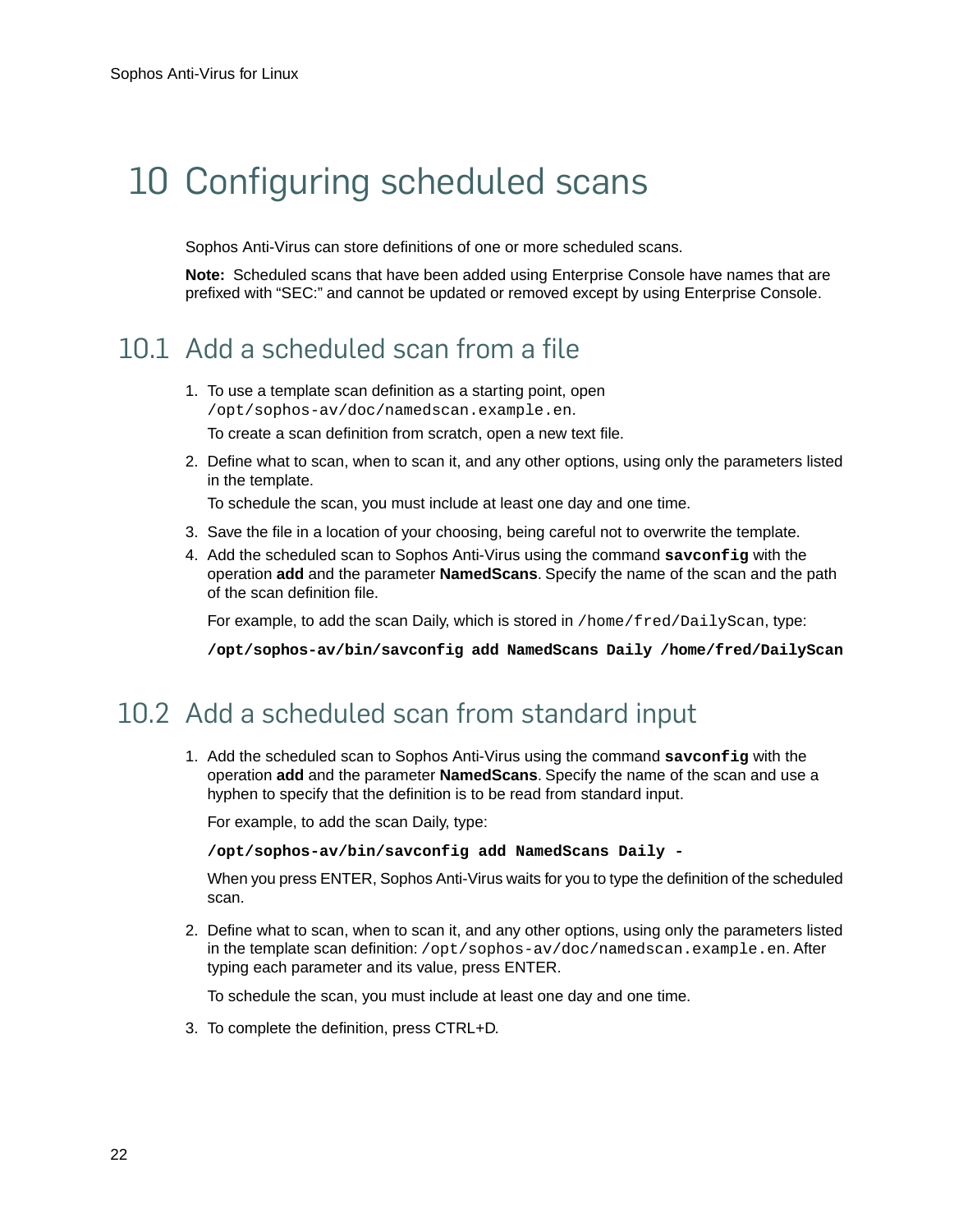## <span id="page-22-0"></span>10.3 Export a scheduled scan to a file

■ To export a scheduled scan from Sophos Anti-Virus to a file, use the command savconfig with the operation **query** and the parameter **NamedScans**. Specify the name of the scan and the path of the file to which you want to export the scan.

For example, to export the scan Daily to the file /home/fred/DailyScan, type:

```
/opt/sophos-av/bin/savconfig query NamedScans Daily >
/home/fred/DailyScan
```
### <span id="page-22-1"></span>10.4 Export names of all scheduled scans to a file

■ To export the names of all scheduled scans (including those that have been created using Enterprise Console) from Sophos Anti-Virus to a file, use the command **savconfig** with the operation **query** and the parameter **NamedScans**. Specify the path of the file to which you want to export the scan names.

For example, to export the names of all scheduled scans to the file /home/fred/AllScans, type:

```
/opt/sophos-av/bin/savconfig query NamedScans > /home/fred/AllScans
```
**Note:** SEC:FullSystemScan is a scan that is always defined if the computer is managed by Enterprise Console.

## <span id="page-22-2"></span>10.5 Export a scheduled scan to standard output

■ To export a scheduled scan from Sophos Anti-Virus to standard output, use the command **savconfig** with the operation **query** and the parameter **NamedScans**. Specify the name of the scan.

For example, to export the scan Daily to standard output, type:

**/opt/sophos-av/bin/savconfig query NamedScans Daily**

### <span id="page-22-3"></span>10.6 Export names of all scheduled scans to standard output

■ To export the names of all scheduled scans (including those that have been created using Enterprise Console) from Sophos Anti-Virus to standard output, use the command **savconfig** with the operation **query** and the parameter **NamedScans**.

For example, to export the names of all scheduled scans to standard output, type:

**/opt/sophos-av/bin/savconfig query NamedScans**

**Note:** SEC:FullSystemScan is a scan that is always defined if the computer is managed by Enterprise Console.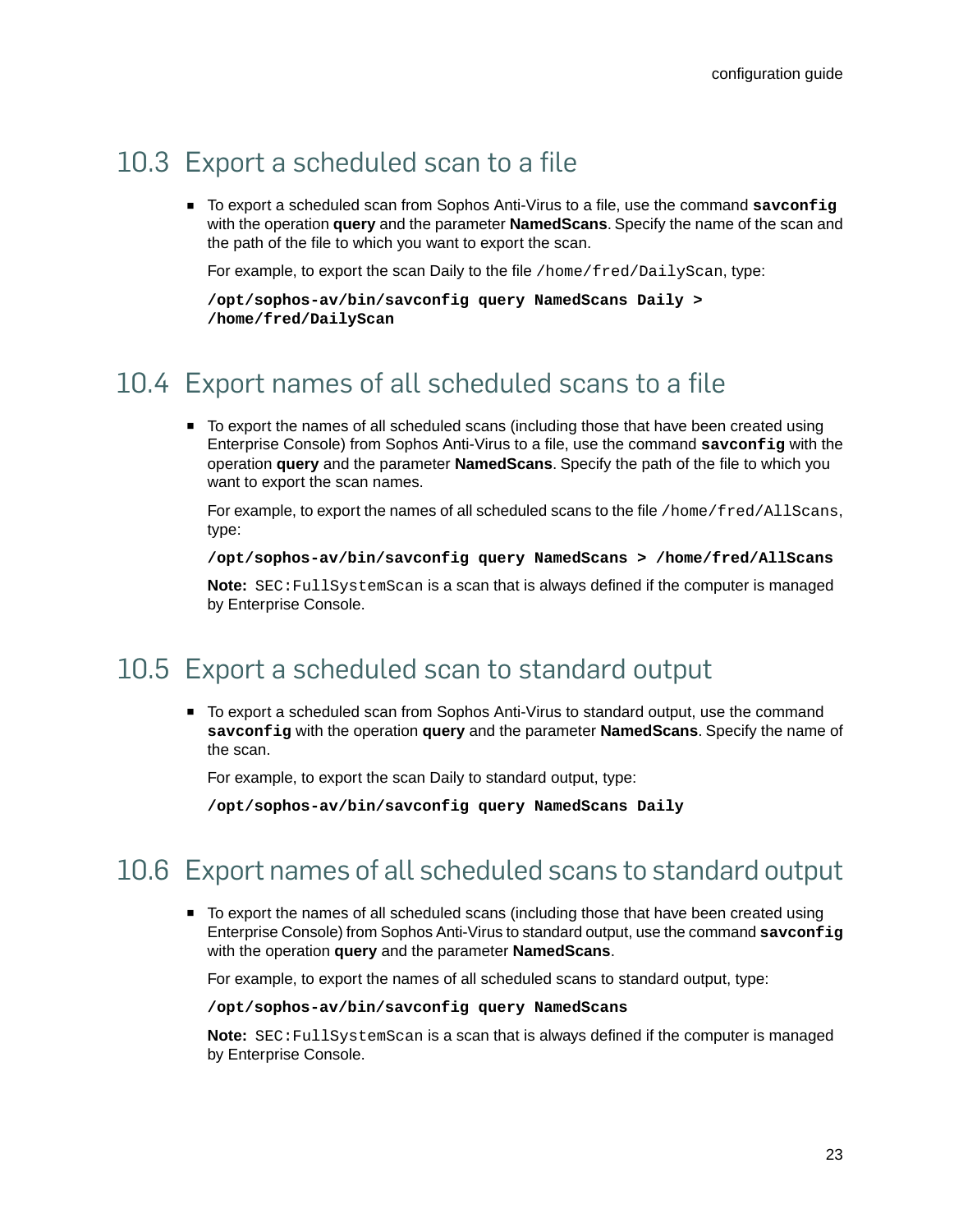## <span id="page-23-0"></span>10.7 Update a scheduled scan from a file

**Note:** You cannot update scheduled scans that have been added using Enterprise Console.

1. Open the file that defines the scheduled scan that you want to update.

If the scan is not already defined in a file, you can export the scan to a file, as explained in [Export a scheduled scan to a file](#page-22-0) (page 23).

- 2. Amend the definition as necessary, using only the parameters listed in the template scan definition: /opt/sophos-av/doc/namedscan.example.en.You must define the scan completely, instead of just specifying what you want to update.
- 3. Save the file.
- 4. Update the scheduled scan in Sophos Anti-Virus using the command **savconfig** with the operation **update** and the parameter **NamedScans**. Specify the name of the scan and the path of the scan definition file.

For example, to update the scan Daily, which is stored in /home/fred/DailyScan, type:

```
/opt/sophos-av/bin/savconfig update NamedScans Daily
/home/fred/DailyScan
```
### <span id="page-23-1"></span>10.8 Update a scheduled scan from standard input

**Note:** You cannot update scheduled scans that have been added using Enterprise Console.

1. Update the scheduled scan in Sophos Anti-Virus using the command **savconfig** with the operation **update** and the parameter **NamedScans**. Specify the name of the scan and use a hyphen to specify that the definition is to be read from standard input.

For example, to update the scan Daily, type:

**/opt/sophos-av/bin/savconfig update NamedScans Daily -**

When you press ENTER, Sophos Anti-Virus waits for you to type the definition of the scheduled scan.

2. Define what to scan, when to scan it, and any other options, using only the parameters listed in the template scan definition:  $\sqrt{\text{opt}}$  sophos-av/doc/namedscan.example.en. After typing each parameter and its value, press ENTER.You must define the scan completely, instead of just specifying what you want to update.

To schedule the scan, you must include at least one day and one time.

3. To complete the definition, press CTRL+D.

### <span id="page-23-2"></span>10.9 View log of a scheduled scan

■ To view the log of a scheduled scan, use the command **savlog** and the option **namedscan**. Specify the name of the scan.

For example, to view the log of the scan Daily, type:

```
/opt/sophos-av/bin/savlog --namedscan=Daily
```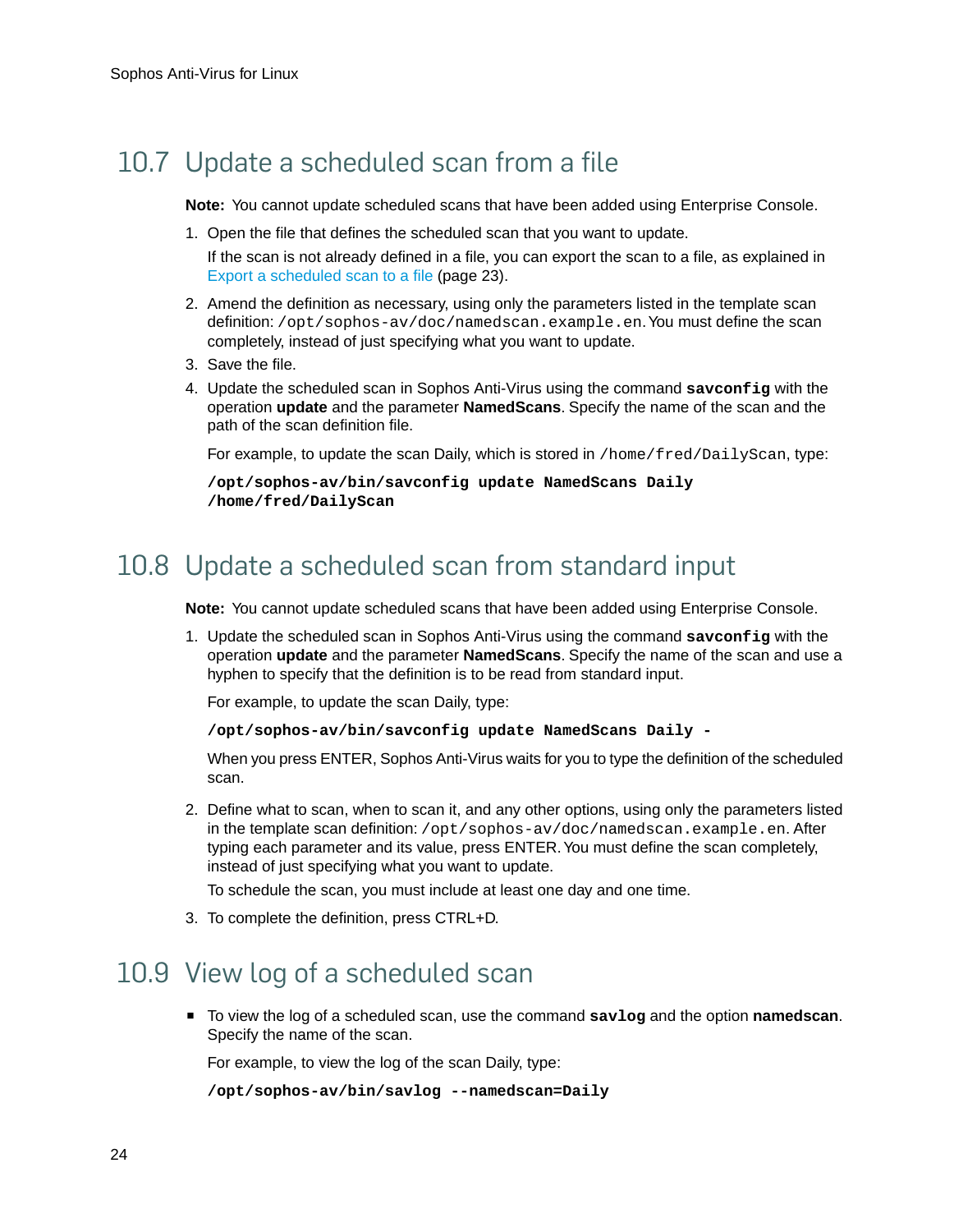## <span id="page-24-0"></span>10.10 Remove a scheduled scan

**Note:** You cannot remove scheduled scans that have been added using Enterprise Console.

■ To remove a scheduled scan from Sophos Anti-Virus, use the command savconfig with the operation **remove** and the parameter **NamedScans**. Specify the name of the scan.

For example, to remove the scan Daily, type:

**/opt/sophos-av/bin/savconfig remove NamedScans Daily**

## <span id="page-24-1"></span>10.11 Remove all scheduled scans

**Note:** You cannot remove scheduled scans that have been added using Enterprise Console.

■ To remove all scheduled scans from Sophos Anti-Virus, type: **/opt/sophos-av/bin/savconfig delete NamedScans**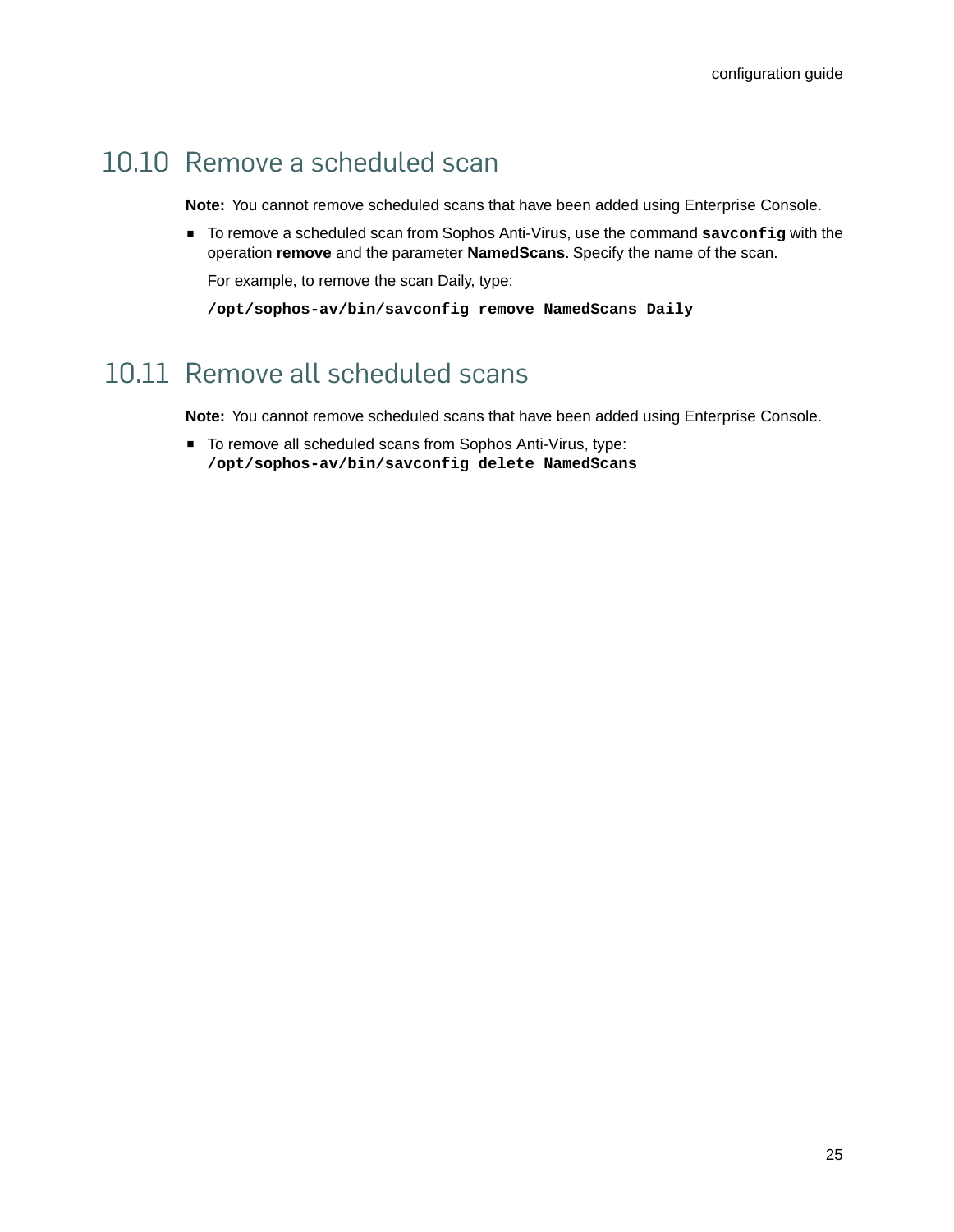## <span id="page-25-0"></span>11 Configuring alerts

**Note:** If you are configuring a single computer that is on a network, the configuration might be overwritten if the computer downloads a new Enterprise Console configuration.

You can configure Sophos Anti-Virus to send an alert when it detects viruses, there is a scanning error, or some other type of error. Alerts can be sent via the following methods:

- Desktop pop-ups (on-access scanning only)
- Command-line (on-access scanning only)
- Email (on-access and on-demand scanning)

Desktop pop-up and command-line alerts are sent in the language of the computer that raises the alert. Email alerts can be sent in English or Japanese.

### <span id="page-25-2"></span><span id="page-25-1"></span>11.1 Configuring desktop pop-up alerts

#### 11.1.1 Turn off desktop pop-up alerts

By default, desktop pop-up alerts are turned on.

- To turn off desktop pop-up alerts, type: **/opt/sophos-av/bin/savconfig set UIpopupNotification disabled**
- To turn off both desktop pop-up and command-line alerts, type: **/opt/sophos-av/bin/savconfig set UINotifier disabled**

#### 11.1.2 Specify custom message

You can specify a custom message that will be added to all command-line alerts and desk-top pop-up alerts.

**Remember:** The main alert message can be displayed in different languages (depending on the system settings), but the custom text will stay in the language you used when you specified it.

■ To specify the custom message, use the parameter **UIContactMessage**. For example, type: **/opt/sophos-av/bin/savconfig set UIContactMessage 'Contact IT'**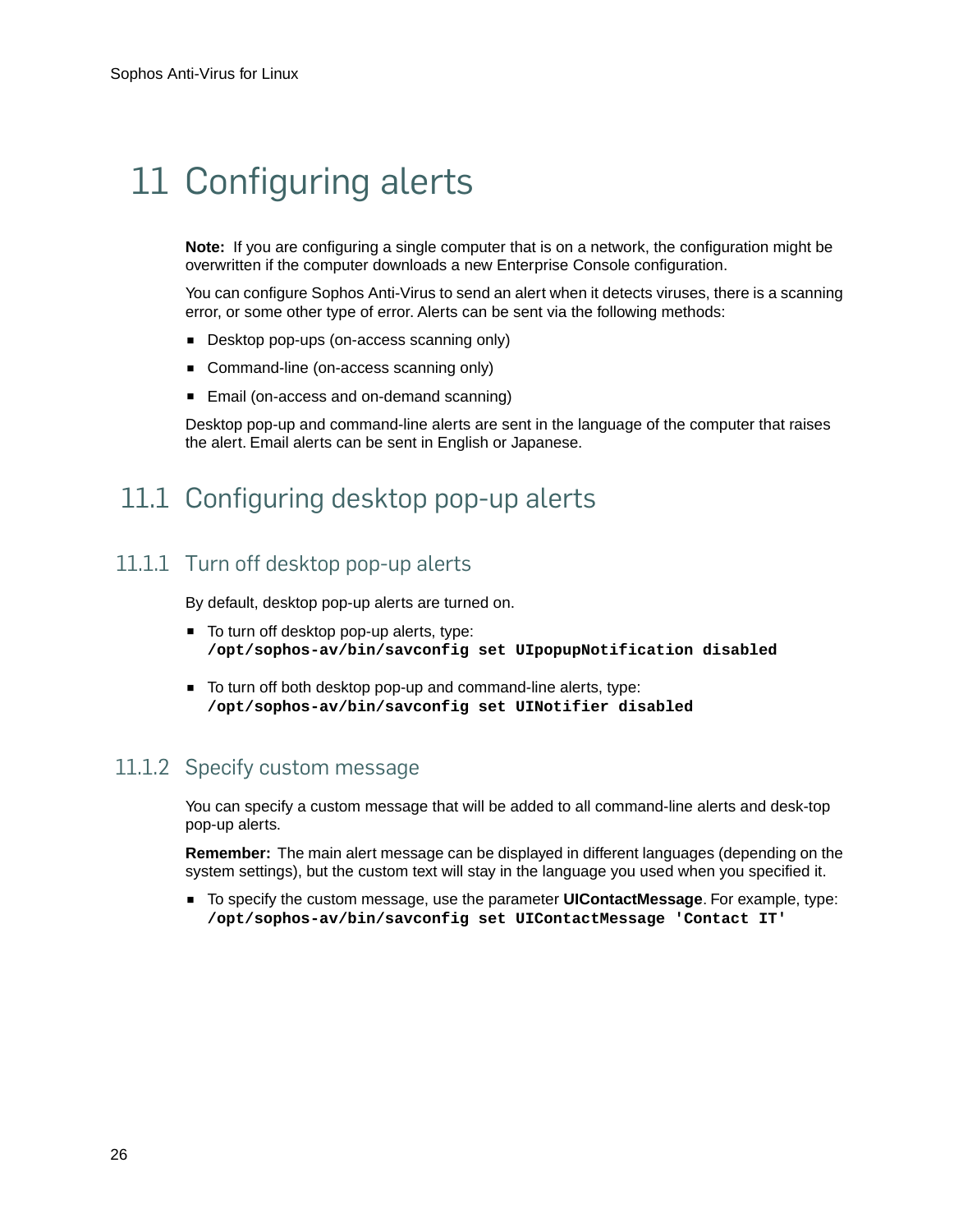## <span id="page-26-2"></span><span id="page-26-0"></span>11.2 Configuring command-line alerts

#### 11.2.1 Turn off command-line alerts

By default, command-line alerts are turned on.

- To turn off command-line alerts, type: **/opt/sophos-av/bin/savconfig set UIttyNotification disabled**
- To turn off both desktop pop-up and command-line alerts, type: **/opt/sophos-av/bin/savconfig set UINotifier disabled**

#### 11.2.2 Specify custom message

You can specify a custom message that will be added to all command-line alerts and desk-top pop-up alerts.

**Remember:** The main alert message can be displayed in different languages (depending on the system settings), but the custom text will stay in the language you used when you specified it.

<span id="page-26-3"></span>■ To specify the custom message, use the parameter **UIContactMessage**. For example, type: **/opt/sophos-av/bin/savconfig set UIContactMessage 'Contact IT'**

### <span id="page-26-1"></span>11.3 Configuring email alerts

#### 11.3.1 Turn off email alerts

By default, email alerts are turned on.

■ To turn off email alerts, type: **/opt/sophos-av/bin/savconfig set EmailNotifier disabled**

#### 11.3.2 Specify the SMTP server hostname or IP address

By default, the hostname and port of the SMTP server are localhost:25.

■ To specify the hostname or IP address of the SMTP server, use the parameter **EmailServer**. For example, type: **/opt/sophos-av/bin/savconfig set EmailServer 171.17.31.184**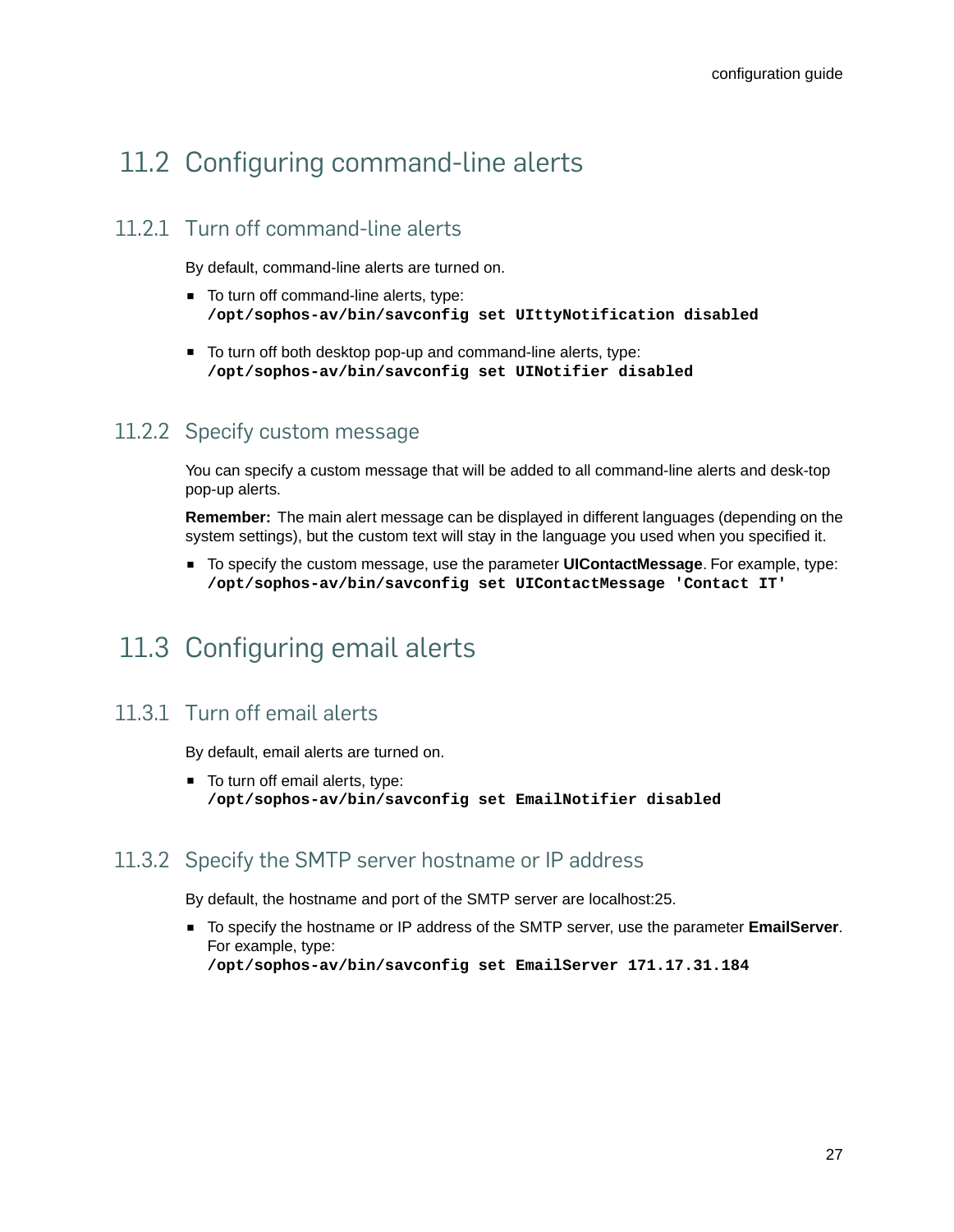#### 11.3.3 Specify the language

By default, the language that is used for the alert message itself is English.

■ To specify the language that is used for the alert message itself, use the parameter **EmailLanguage**. Currently, valid values are just **English** or **Japanese**. For example, type: **/opt/sophos-av/bin/savconfig set EmailLanguage Japanese**

**Note:** This language selection applies only to the alert message itself, not the custom message that is included in each email alert in addition to the alert message itself.

#### 11.3.4 Specify the email recipients

By default, email alerts are sent to root@localhost.

■ To add an address to the list of recipients of email alerts, use the parameter **Email** with the operation **add**. For example, type:

**/opt/sophos-av/bin/savconfig add Email admin@localhost**

**Note:** You can specify more than one recipient in the same command. Separate each recipient by using a space.

■ To remove an address from the list, use the parameter **Email** with the operation **remove**. For example, type:

**/opt/sophos-av/bin/savconfig remove Email admin@localhost**

**Important:** You cannot remove **root@localhost** with this command. To do this, you must overwrite the list completely with the following command: **/opt/sophos-av/bin/savconfig set Email <email addresses>**

#### 11.3.5 Specify the email Sender address

By default, email alerts are sent from root@localhost.

■ To specify an email Sender address, use the parameter **EmailSender**. For example, type: **/opt/sophos-av/bin/savconfig set EmailSender admin@localhost**

#### 11.3.6 Specify the email ReplyTo address

■ To specify an email ReplyTo address, use the parameter **EmailReplyTo** . For example, type: **/opt/sophos-av/bin/savconfig set EmailReplyTo admin@localhost**

#### 11.3.7 Specify what happens if viruses are detected on-access

By default, Sophos Anti-Virus sends an email alert if on-access scanning detects viruses. A custom English message is included in each alert in addition to the alert message itself.You can change the text of this custom message but it is not translated.

■ To turn off the sending of email alerts if viruses are detected on-access, type: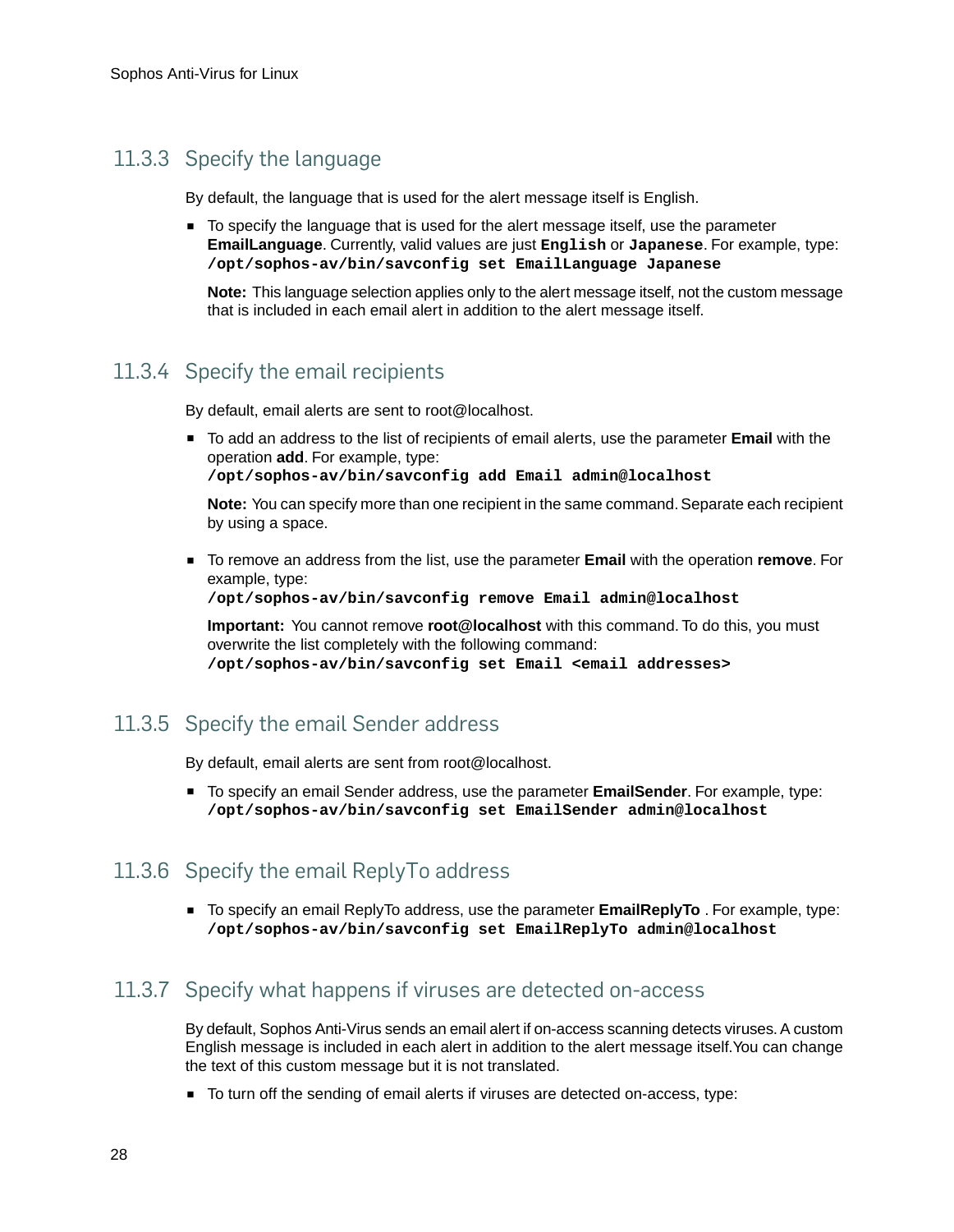**/opt/sophos-av/bin/savconfig set SendThreatEmail disabled**

■ To specify the custom message, use the parameter **ThreatMessage**. For example, type: **/opt/sophos-av/bin/savconfig set ThreatMessage 'Contact IT'**

#### 11.3.8 Specify what happens if there is an on-access scanning error

By default, Sophos Anti-Virus sends an email alert if there is an on-access scanning error. A custom English message is included in each alert in addition to the alert message itself.You can change the text of this custom message but it is not translated.

■ To turn off the sending of email alerts if there is an on-access scanning error, type:

**/opt/sophos-av/bin/savconfig set SendErrorEmail disabled**

■ To specify the custom message, use the parameter **ScanErrorMessage**. For example, type: **/opt/sophos-av/bin/savconfig set ScanErrorMessage 'Contact IT'**

#### <span id="page-28-0"></span>11.3.9 Turn on-demand email alerts off

By default, Sophos Anti-Virus emails the summary of an on-demand scan if, and only if, the scan detects viruses.

■ To turn off the emailing of an on-demand scan summary if viruses are detected, type: **/opt/sophos-av/bin/savconfig set EmailDemandSummaryIfThreat disabled**

#### 11.3.10 Specify what happens if an event is logged

By default, Sophos Anti-Virus sends an email alert when an event is logged in the Sophos Anti-Virus log. A custom English message is included in each alert in addition to the alert message itself. You can change the text of this custom message but it is not translated.

■ To specify the custom message, use the parameter **LogMessage**. For example, type: **/opt/sophos-av/bin/savconfig set LogMessage 'Contact IT'**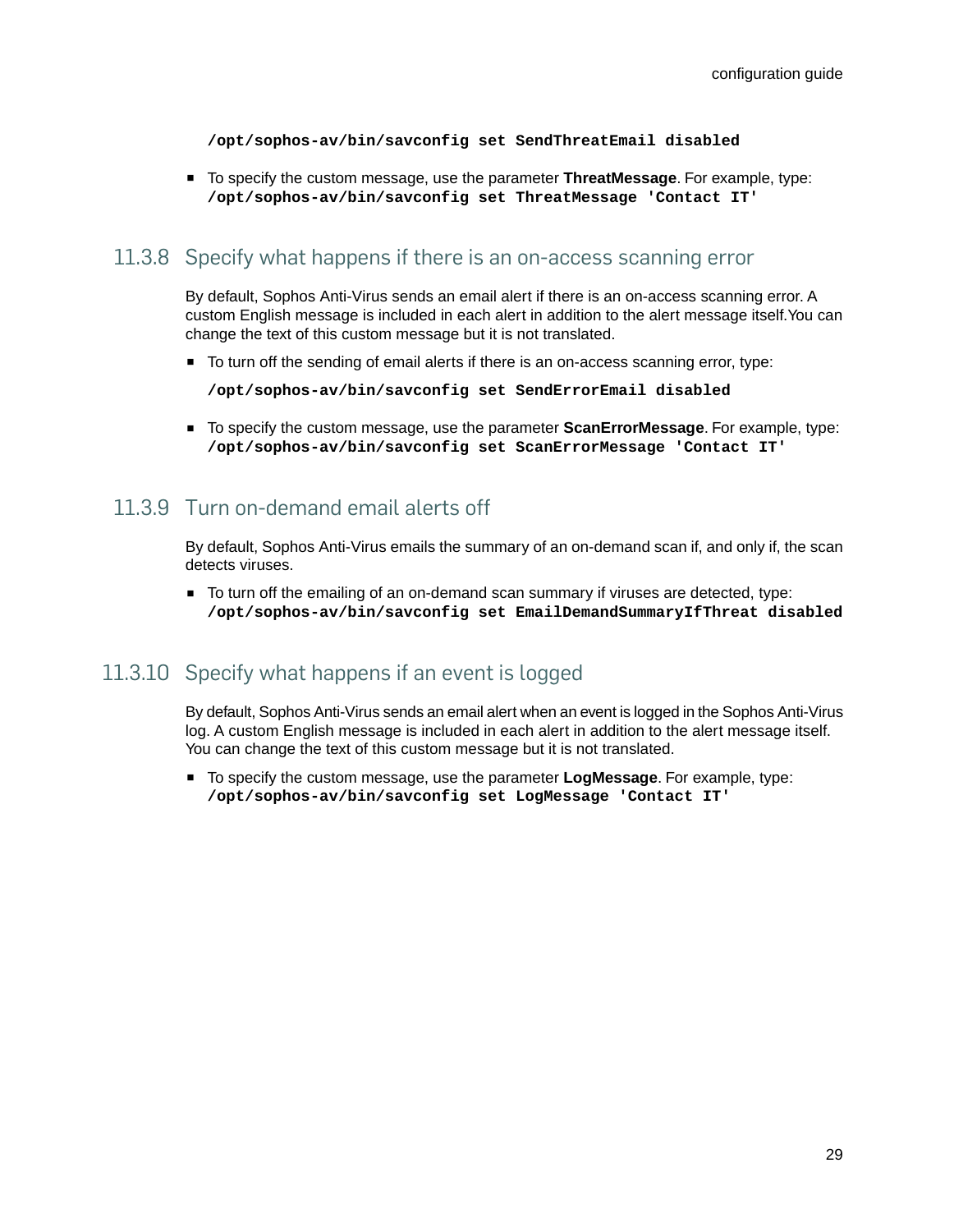## <span id="page-29-1"></span><span id="page-29-0"></span>12 Configure logging

**Note:** If you are configuring a single computer that is on a network, the configuration might be overwritten if the computer downloads a new Enterprise Console configuration.

By default, scanning activity is logged in the Sophos Anti-Virus log: /opt/sophos-av/log/savd.log. When it reaches 1 MB in size, it is backed up to the same directory automatically and a new log is started.

- To see the default number of logs that are kept, type: **/opt/sophos-av/bin/savconfig -s query LogMaxSizeMB**
- To specify the maximum number of logs that are kept, use the parameter **LogMaxSizeMB**. For example, to set the maximum number of logs to 50, type: **/opt/sophos-av/bin/savconfig set LogMaxSizeMB 50**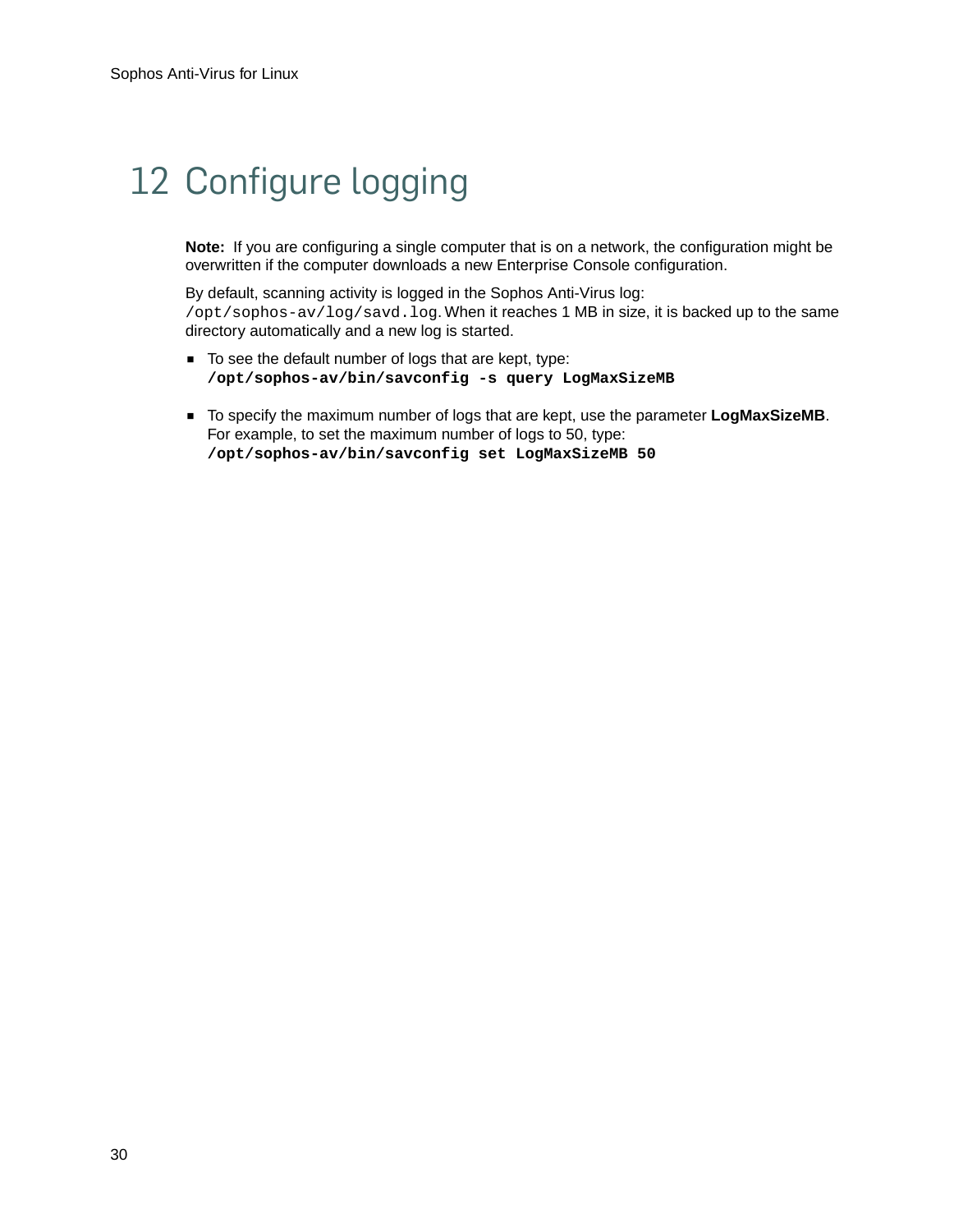## <span id="page-30-4"></span><span id="page-30-0"></span>13 Configuring updating

**Important:** If you manage Sophos Anti-Virus using Sophos Enterprise Console, you must configure updating using Enterprise Console. For information about how to do this, see the Enterprise Console Help instead of this section.

## <span id="page-30-1"></span>13.1 Basic concepts

#### Update server

An *update server* is a computer on which you have installed Sophos Anti-Virus for Linux and which also acts as an update source for other computers.These other computers are either update servers or update clients, depending on how you deploy Sophos Anti-Virus across the network.

#### Update client

An *update client* is a computer on which you have installed Sophos Anti-Virus and which does not need to act as an update source for other computers.

#### Primary update source

The *primary update source* is the location of the updates that a computer usually accesses. It might need access credentials.

#### <span id="page-30-3"></span>Secondary update source

The *secondary update source* is the location of the updates that a computer accesses when the primary update source is unavailable. It might need access credentials.

## <span id="page-30-2"></span>13.2 savsetup configuration command

**savsetup** is a command that you can use to configure updating.You should use it only for the specific tasks explained in the following subsections.

Although it enables you to access only some of the parameters that you can access with **savconfig**, it is easier to use. It prompts you for values of parameters, and you respond by selecting or typing the values. To run **savsetup**, type:

**/opt/sophos-av/bin/savsetup**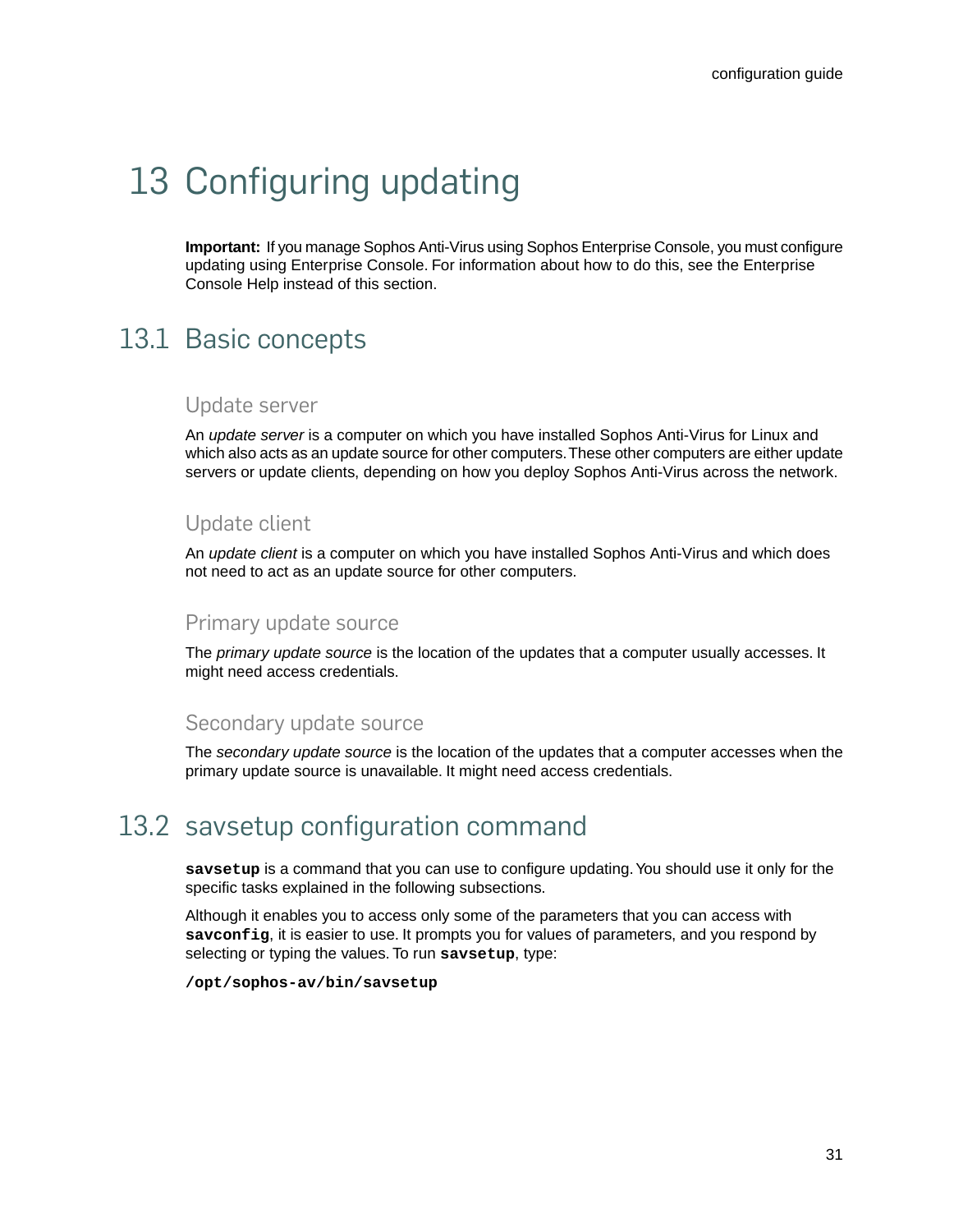## <span id="page-31-0"></span>13.3 Check the auto-updating configuration for a computer

1. At the computer that you want to check, type: **/opt/sophos-av/bin/savsetup**

**savsetup** asks you to select what you want to do.

2. Select **Auto-updating configuration**.

**savsetup** asks you to select what you want to do.

3. Select **Display update configuration** to see the current configuration.

### <span id="page-31-1"></span>13.4 Configure an update server

You can use any standalone Sophos Anti-Virus for Linux installation as an update server for other network computers.

1. At the update server, type: **/opt/sophos-av/bin/savsetup**

**savsetup** asks you to select what you want to do.

2. Select an option and follow the prompts to configure the update server.

When configuring updates, if you are updating from Sophos, enter the username and password that are included with your license. If you are updating from an update server, you can specify either an HTTP address or a UNC path, depending on how you have set up the update server.

- 3. To host updates for other Sophos Anti-Virus clients:
	- a) Configure the update server to download additional files that may be needed by update clients. At the update server, type: **/opt/sophos-av/bin/savconfig set PrimaryUpdateAllDistros true**
	- b) Force the update server to update to ensure that the additional files have been downloaded. At the update server, type: **/opt/sophos-av/bin/savupdate --force**
	- c) Copy the local cache directory (/opt/sophos-av/update/cache/) to a different location on the filesystem.

This can be automated using a script.

d) Publish the location to other networked computers via HTTP, SMB, NFS or other method.

This location will be the central installation directory (CID) from where the clients will download updates.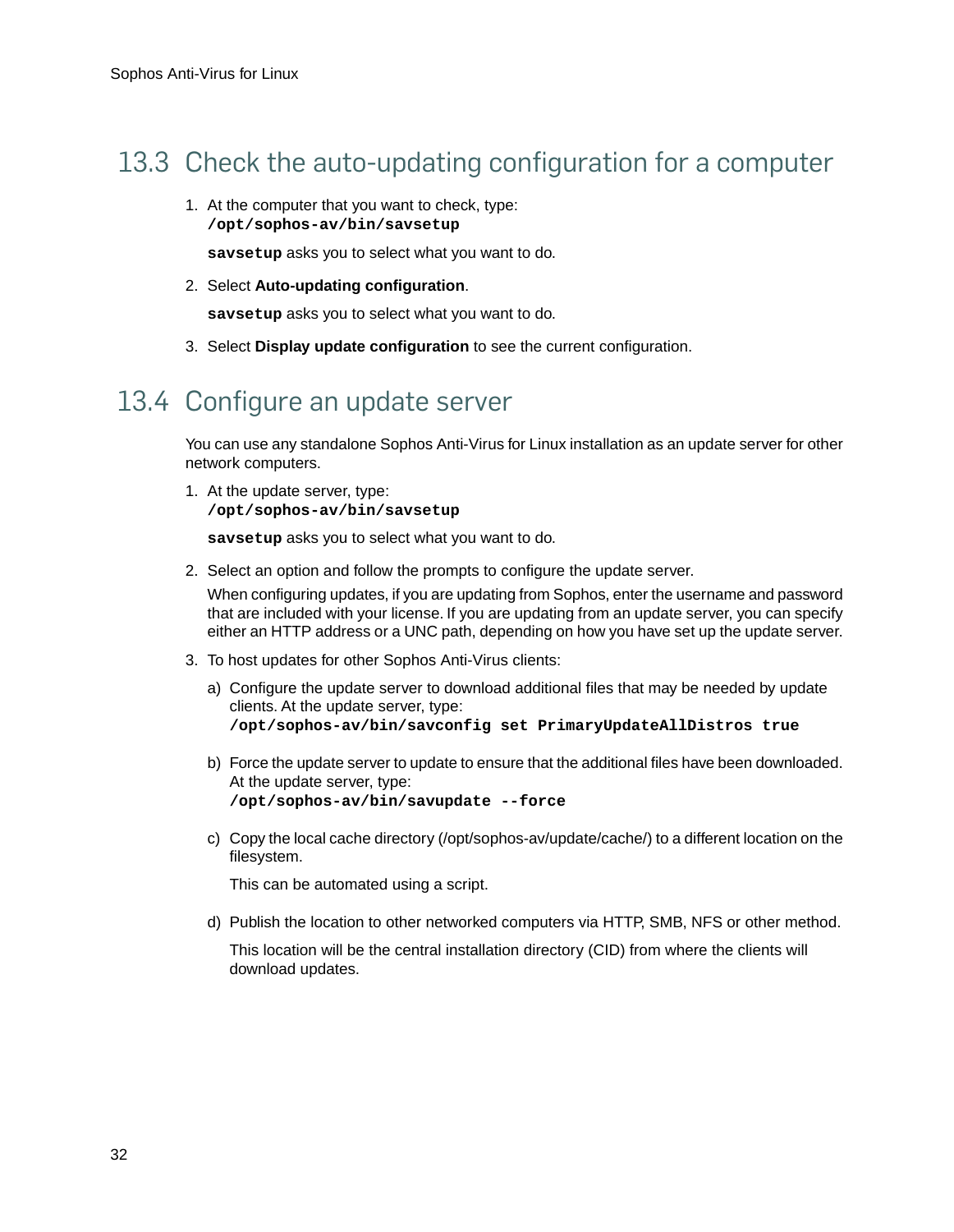## <span id="page-32-0"></span>13.5 Configure a single update client to update

1. At the computer that you want to configure, type: **/opt/sophos-av/bin/savsetup**

**savsetup** asks you to select what you want to do.

- 2. Select an option and follow the prompts to configure the update client.
	- When configuring updates, if you are updating from Sophos, enter the username and password that are included with your license. If you are updating from a CID, you can specify either an HTTP address or a UNC path, depending on how you have set up the update server.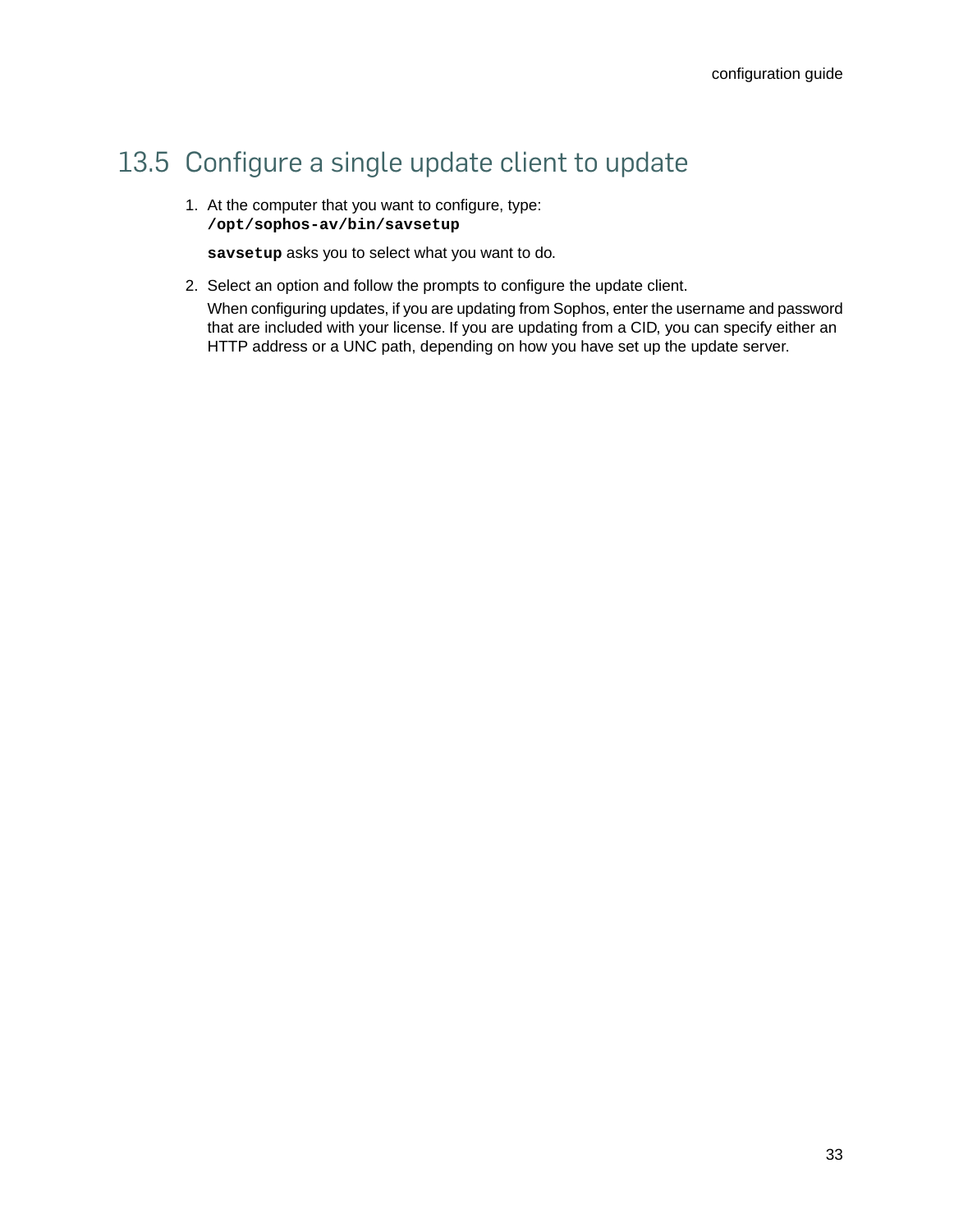## <span id="page-33-3"></span><span id="page-33-0"></span>14 Configuring Sophos Live Protection

**Note:** If you are configuring a single computer that is on a network, the configuration might be overwritten if the computer downloads a new Enterprise Console configuration.

Sophos Live Protection decides whether a suspicious file is a threat and, if it is a threat, takes immediate action as specified in the Sophos Anti-Virus cleanup configuration.

Live Protection improves detection of new malware without the risk of unwanted detections. This is achieved by doing an instant lookup against the very latest known malware.When new malware is identified, Sophos can send out updates within seconds.

If the anti-virus scan on an endpoint computer has identified a file as suspicious, but cannot further identify it as either clean or malicious based on the threat identity (IDE) files stored on the computer, certain file data (such as its checksum and other attributes) is sent to Sophos to assist with further analysis.

The in-the-cloud checking performs an instant lookup of a suspicious file in the SophosLabs database. If the file is identified as clean or malicious, the decision is sent back to the computer and the status of the file is automatically updated.

## <span id="page-33-1"></span>14.1 Check Sophos Live Protection setting

Sophos Live Protection is turned on by default if you have installed Sophos Anti-Virus for the first time. If you have upgraded from a previous version of Sophos Anti-Virus, it is turned off.

■ To check the Live Protection setting, type: **/opt/sophos-av/bin/savconfig query LiveProtection**

## <span id="page-33-2"></span>14.2 Turn Sophos Live Protection on or off

- To turn on Live Protection, type: **/opt/sophos-av/bin/savconfig set LiveProtection true**
- To turn off Live Protection, type:

**/opt/sophos-av/bin/savconfig set LiveProtection false**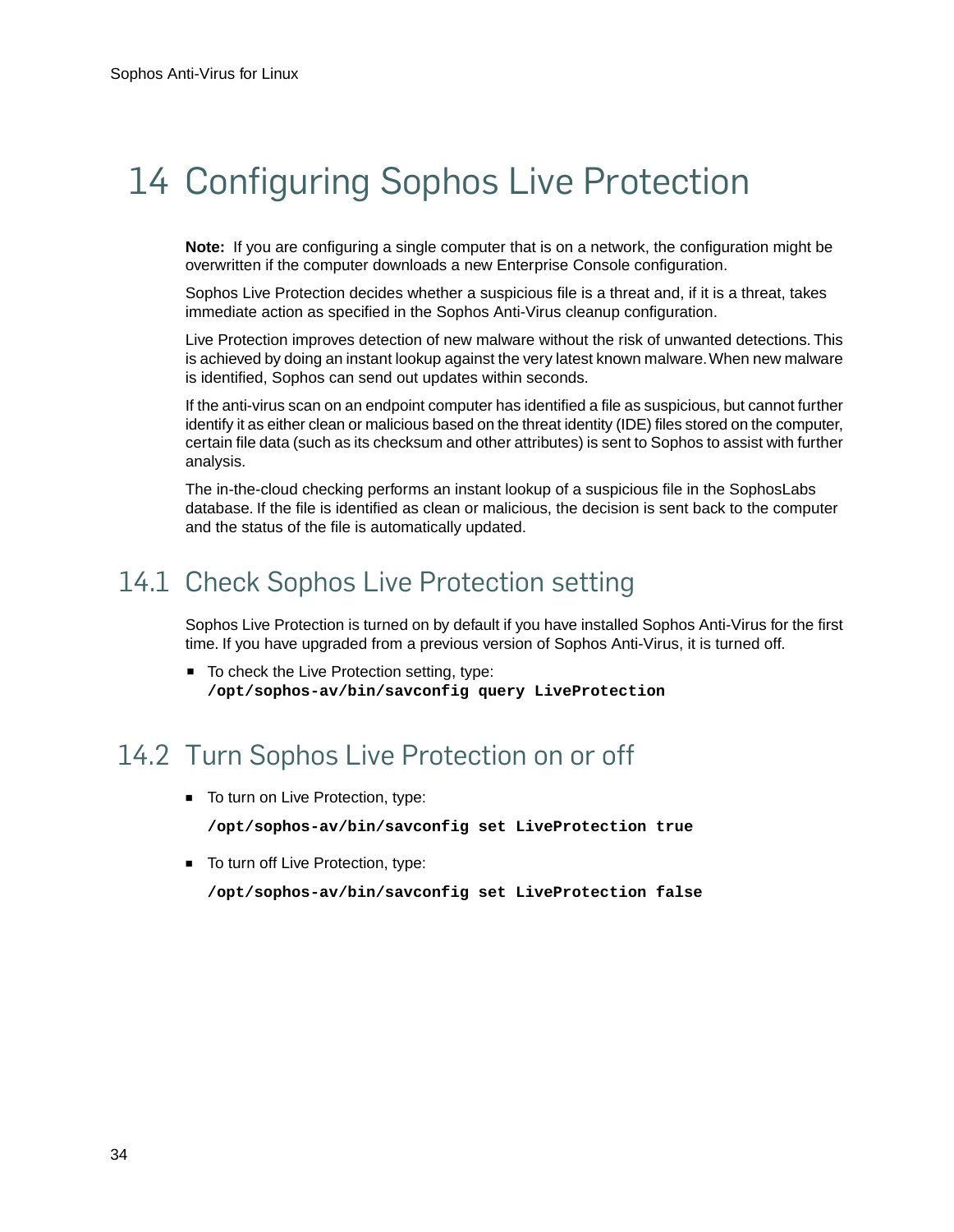## <span id="page-34-0"></span>15 Configuring on-access scanning

**Note:** If you are configuring a single computer that is on a network, the configuration might be overwritten if the computer downloads a new Enterprise Console configuration.

### <span id="page-34-4"></span><span id="page-34-1"></span>15.1 Change the on-access scanning file interception method

If you upgrade to a version of Linux kernel that does not support Talpa, you can use Fanotify as your on-access scanning file interception method.

**Important:** Use of Fanotify by Sophos Anti-Virus is beta functionality that is not fully supported.

■ To use Fanotify as your on-access scanning file interception method, type: **/opt/sophos-av/bin/savconfig set DisableFanotify false**

### <span id="page-34-3"></span><span id="page-34-2"></span>15.2 Excluding files and directories from scanning

You can exclude files and directories from scanning in two ways:

- Using file or directory name
- Using wildcards

If you want to exclude files and directories whose names are encoded using non-UTF-8, see [Specifying character encoding of directory names and filenames](#page-35-0) (page 36).

#### 15.2.1 Use file or directory name

**Note:** If you are configuring a single computer that is on a network, the configuration might be overwritten if the computer downloads a new Enterprise Console configuration.

■ To exclude a particular file or directory, use the **ExcludeFilePaths** parameter with the **add** operation. Specify a directory by using a trailing slash. For example, to add the file /tmp/report to the list of files and directories to exclude, type: **/opt/sophos-av/bin/savconfig add ExcludeFilePaths /tmp/report**

To add the directory  $/\text{tmp/report/}$  to the list of files and directories to exclude, type:

**/opt/sophos-av/bin/savconfig add ExcludeFilePaths /tmp/report/**

■ To remove an exclusion from the list, use the **ExcludeFilePaths** parameter with the **remove** operation. For example, type:

**/opt/sophos-av/bin/savconfig remove ExcludeFilePaths /tmp/report**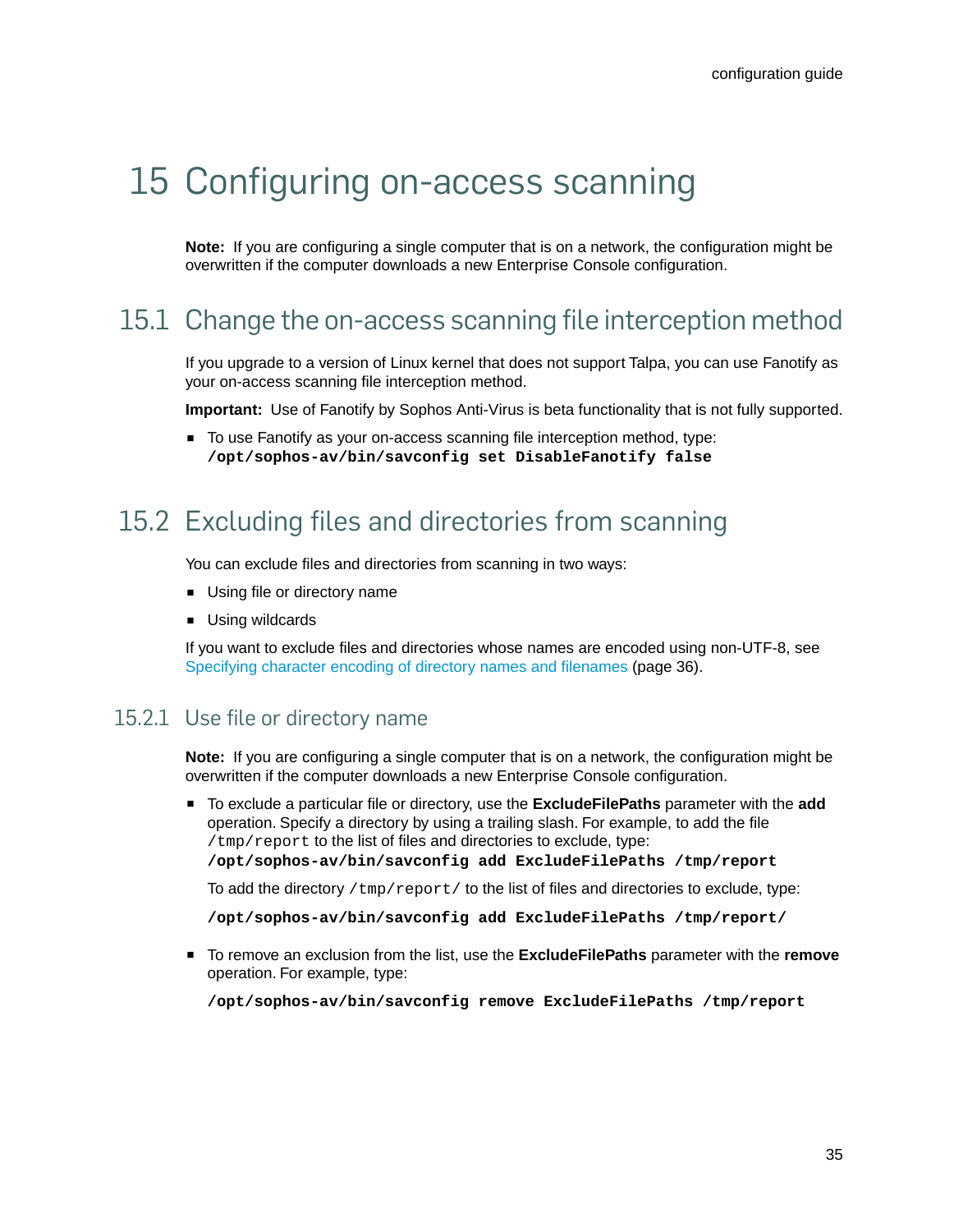#### 15.2.2 Use wildcards

**Note:** If you are configuring a single computer that is on a network, the configuration might be overwritten if the computer downloads a new Enterprise Console configuration.

■ To exclude files and directories by using wildcards, use the **ExcludeFileOnGlob** parameter with the **add** operation. Valid wildcards are **\*** which matches any number of any characters, and **?** which matches any one character. For example, to add all text files in the /tmp directory to the list of files and directories to exclude, type:

**/opt/sophos-av/bin/savconfig add ExcludeFileOnGlob '/tmp/\*.txt'**

**Note:** If you use **ExcludeFileOnGlob**to exclude **a directory**, you must add the \* wildcard to the end of the path. For example:

**/opt/sophos-av/bin/savconfig add ExcludeFileOnGlob '/tmp/report/\*'**

- If you do not enclose the expression in quotation marks, Linux expands the expression and passes the list of files to Sophos Anti-Virus. This is useful for excluding only files that exist already, and enabling files that are created later to be scanned. For example, to add just text files that exist already in the /tmp directory to the list of files and directories to exclude, type: **/opt/sophos-av/bin/savconfig add ExcludeFileOnGlob /tmp/\*.txt**
- To remove an exclusion from the list, use the **ExcludeFileOnGlob** parameter with the **remove** operation. For example, type: **/opt/sophos-av/bin/savconfig remove ExcludeFileOnGlob '/tmp/notes.txt'**

#### <span id="page-35-1"></span><span id="page-35-0"></span>15.2.3 Specifying character encoding of directory names and filenames

Linux enables you to name directories and files using any character encoding that you choose (for example, UTF-8, EUC\_jp). However, Sophos Anti-Virus stores exclusions only in UTF-8. Therefore, if you want to exclude directories and files from scanning whose names are encoded using non-UTF-8, you specify the exclusions in UTF-8, and specify the encodings using the **ExclusionEncodings** parameter. Then, the names of any directories or files that you exclude are evaluated in each of the encodings that you specified, and all matching directories and files are excluded. This applies to exclusions that have been specified using the **ExcludeFilePaths** and **ExcludeFileOnGlob** parameters. By default, UTF-8, EUC\_jp, and ISO-8859-1 (Latin-1) are specified.

For example, if you want to exclude directories and files whose names are encoded in EUC\_cn, you specify the names of the directories and files using the **ExcludeFilePaths** and/or the **ExcludeFileOnGlob** parameter. Then, you add EUC\_cn to the list of encodings:

#### **/opt/sophos-av/bin/savconfig add ExclusionEncodings EUC\_cn**

Then, Sophos Anti-Virus evaluates in UTF-8, EUC\_jp, ISO-8859-1 (Latin-1), and EUC\_cn all the directory names and filenames that you specified. It then excludes all directories and files whose names match.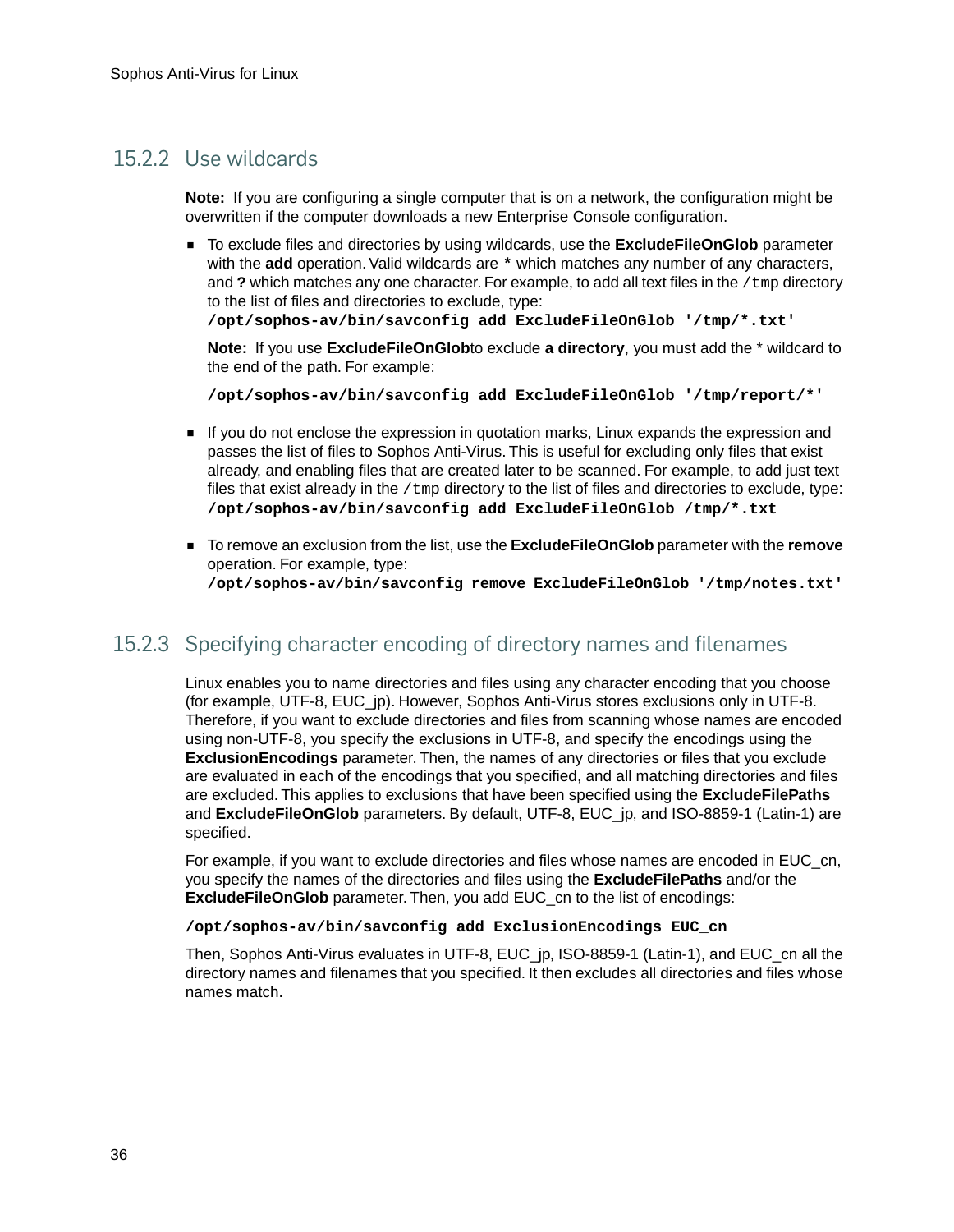## <span id="page-36-0"></span>15.3 Exclude a filesystem type from scanning

By default, no filesystem types are excluded.

- To exclude a filesystem type, use the **ExcludeFilesystems** parameter with the **add** operation. Valid filesystem types are listed in the file **/proc/filesystems**. For example, to add nfs to the list of filesystem types to exclude, type: **/opt/sophos-av/bin/savconfig add ExcludeFilesystems nfs**
- To remove an exclusion from the list, use the **ExcludeFilesystems** parameter with the **remove** operation. For example, type: **/opt/sophos-av/bin/savconfig remove ExcludeFilesystems nfs**

### <span id="page-36-1"></span>15.4 Scan inside archives

By default, on-access scanning inside archives is turned off. However, you might want to turn on the option if you are dealing with several such files at a time and the cost of not detecting a virus is high. For example, you might be emailing some archives to an important contact.

**Note:** We recommend that you do not turn on this option, for the following reasons:

- Scanning inside archives makes scanning significantly slower.
- Whether you turn on this option or not, when you open a file extracted from an archive, the extracted file is scanned.

**Note:** The threat detection engine only scans archived files that are up to 8GB (when decompressed). This is because it supports the POSIX ustar archive format, which does not accommodate larger files.

- To turn *on* scanning inside archives, type: **/opt/sophos-av/bin/savconfig set ScanArchives enabled**
- <span id="page-36-3"></span>■ To turn *off* scanning inside archives, type: **/opt/sophos-av/bin/savconfig set ScanArchives disabled**

## <span id="page-36-2"></span>15.5 Cleaning up infected files

You can configure on-access scanning to clean up (disinfect or delete) infected files. By default, cleanup is disabled.

Any actions that Sophos Anti-Virus takes against infected files are logged in the Sophos Anti-Virus log.

**Note:** You can turn on both disinfection and deletion, but we do not recommend it. If you do this, Sophos Anti-Virus first tries to disinfect the file. If disinfection fails, it deletes it.

**Note:** Sophos Anti-Virus can disinfect or delete files when scanning "on open" (i.e. when files are copied, moved or opened). It cannot do so when scanning "on close" (i.e. when files are saved or created).This is not an issue in normal use, as "on open" scanning cannot be centrally disabled on Linux computers, and will disinfect or delete files on the next access.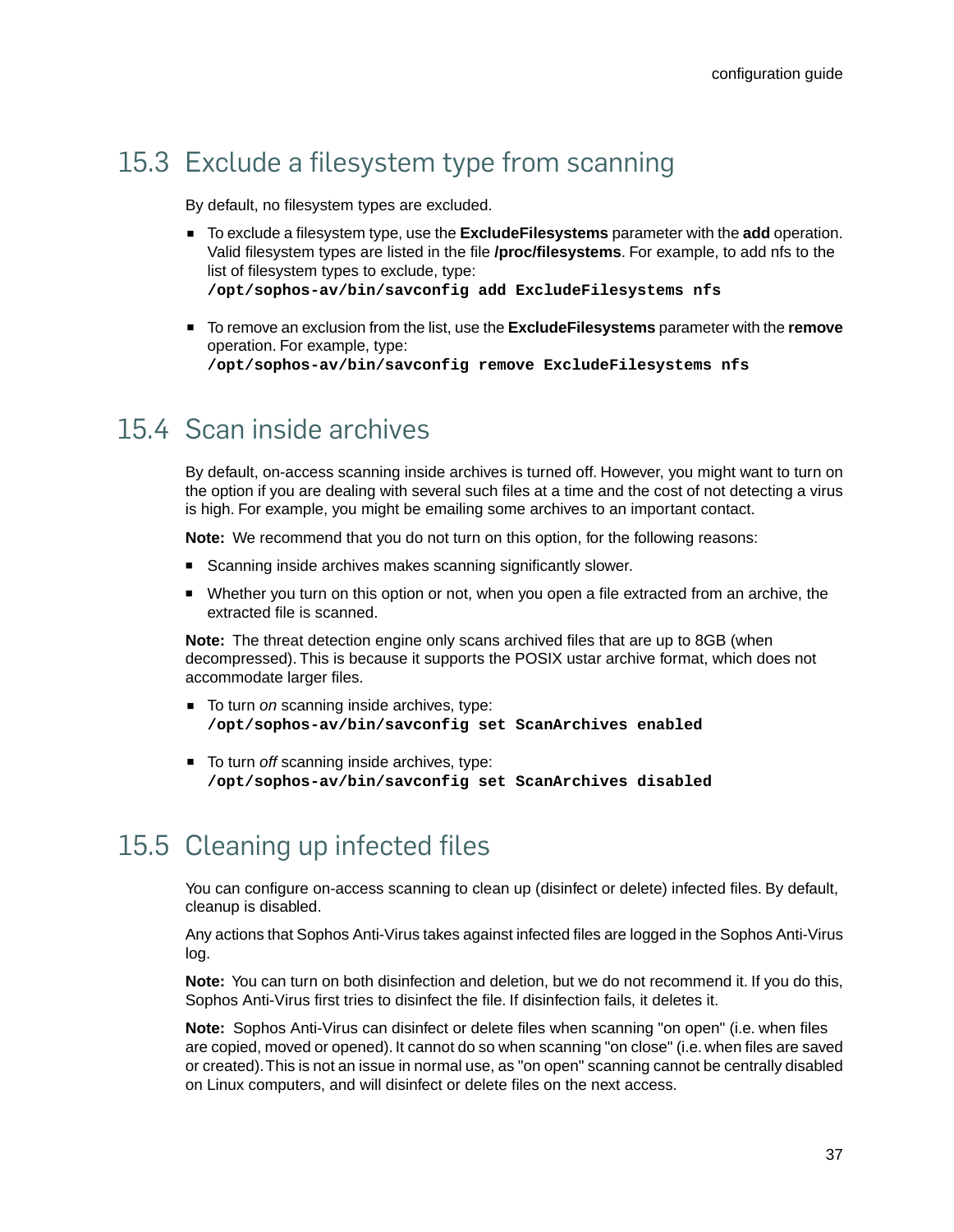#### 15.5.1 Disinfect infected files and boot sectors

■ To turn *on* disinfection of infected files and boot sectors on-access, type: **/opt/sophos-av/bin/savconfig add AutomaticAction disinfect**

**Important:** Sophos Anti-Virus does not ask for confirmation before it disinfects.

**Note:** Disinfecting an infected document does not repair any changes the virus has made to the document. (See [Get cleanup information](#page-15-1) (page 16) to find out how to view details on the Sophos website of the virus's side-effects.)

■ To turn *off* disinfection of infected files and boot sectors on-access, type: **/opt/sophos-av/bin/savconfig remove AutomaticAction disinfect**

#### 15.5.2 Delete infected files

**Important:** You should use this option only if advised to by Sophos technical support. If the infected file is a mailbox, Sophos Anti-Virus might delete the whole mailbox.

■ To turn *on* deletion of infected files on-access, type: **/opt/sophos-av/bin/savconfig add AutomaticAction delete**

**Important:** Sophos Anti-Virus does not ask for confirmation before it deletes.

■ To turn *off* deletion of infected files on-access, type: **/opt/sophos-av/bin/savconfig remove AutomaticAction delete**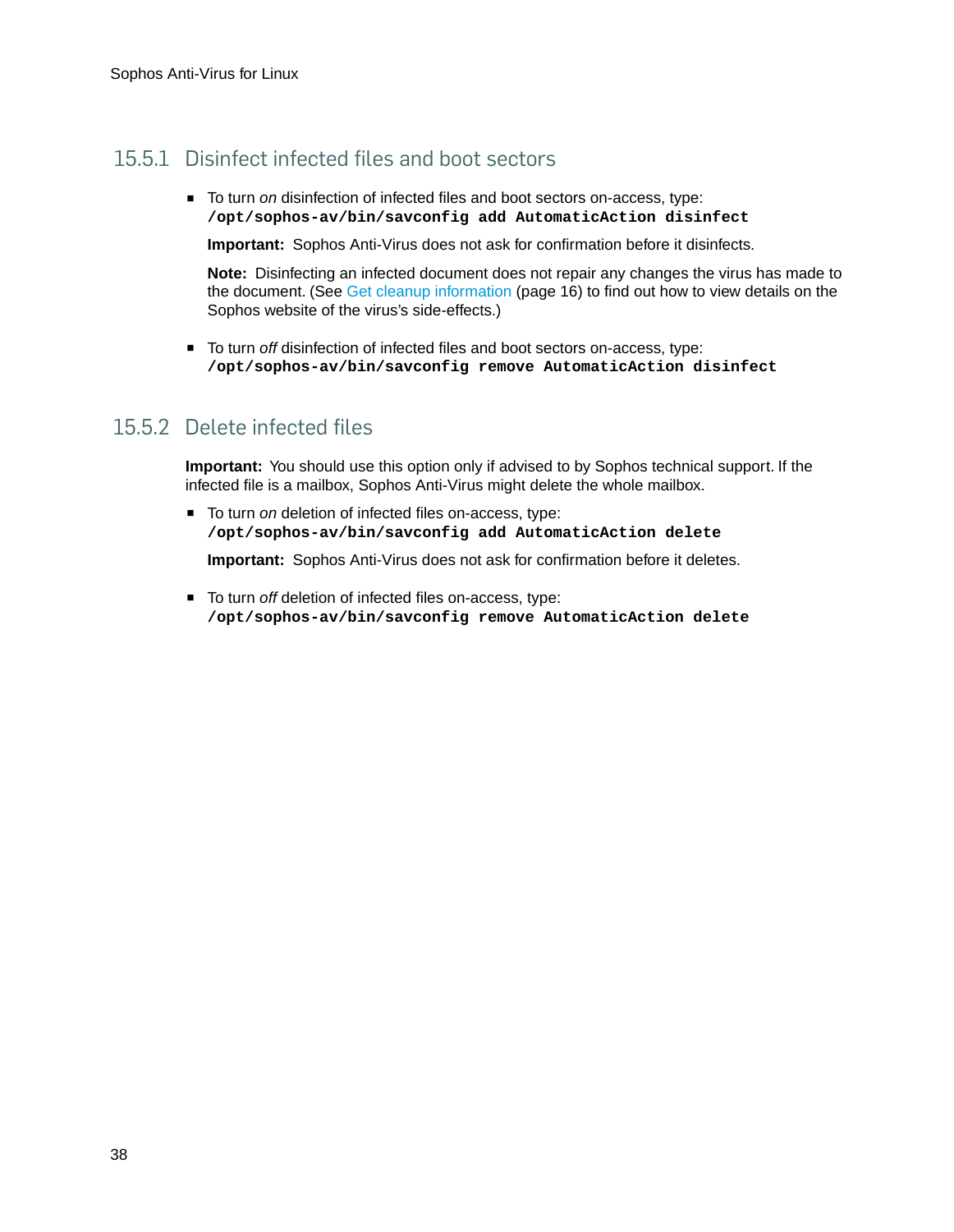## <span id="page-38-0"></span>16 Troubleshooting

This section describes how to deal with problems that might arise when using Sophos Anti-Virus.

For information about Sophos Anti-Virus return codes for on-demand scans, see [Appendix:](#page-44-0) [On-demand scan return codes](#page-44-0) (page 45).

## <span id="page-38-1"></span>16.1 Unable to run a command

#### Symptom

Your computer does not allow you to run a Sophos Anti-Virus command.

#### Cause

This might be because you do not have sufficient privileges.

#### Resolve the problem

Try logging on to the computer as root.

## <span id="page-38-2"></span>16.2 Exclusion configuration has not been applied

#### Symptom

Occasionally, when you configure Sophos Anti-Virus to include files for on-access scanning that were previously excluded, the files remain excluded.

#### Cause

This might be because the cache of files that have previously been scanned still includes the files that were previously excluded.

#### Resolve the problem

Depending on the on-access scanning interception method you are using, do one of the following:

■ If you are using Talpa, try flushing the cache. To do this, type:

```
echo 'disable' > /proc/sys/talpa/intercept-filters/Cache/status
echo 'enable' > /proc/sys/talpa/intercept-filters/Cache/status
```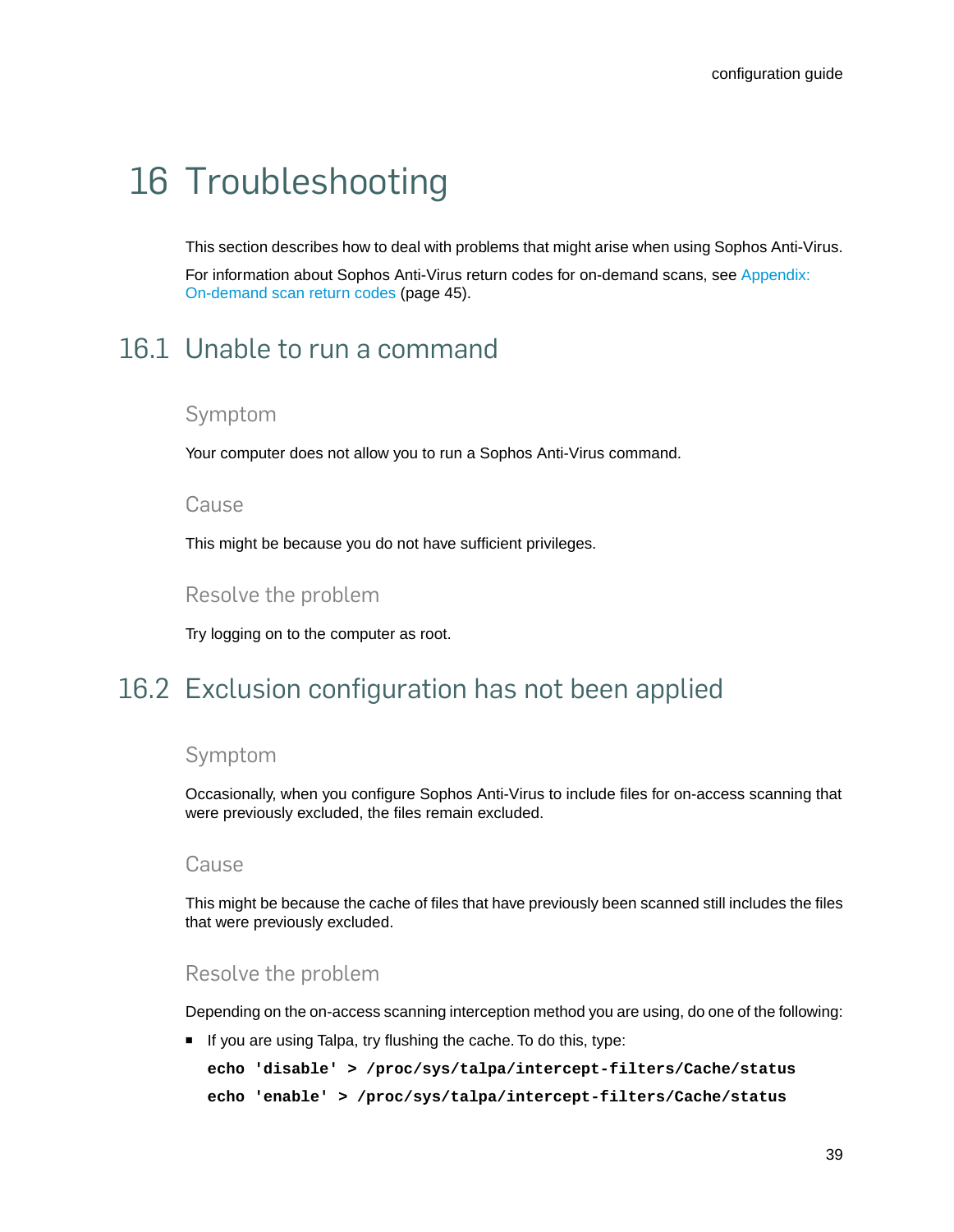■ If you are using Fanotify, try restarting the installed service sav-protect. To do this, type: **/etc/init.d/sav-protect restart**

## <span id="page-39-3"></span><span id="page-39-0"></span>16.3 Computer reports "No manual entry for …"

#### Symptom

When you try to view a Sophos Anti-Virus man page, the computer displays a message similar to No manual entry for ....

#### Cause

This is probably because the environment variable MANPATH does not include the path to the man page.

#### Resolve the problem

1. If you are running the sh, ksh or bash shell, open /etc/profile for editing.

If you are running the csh or tcsh shell, open /etc/login for editing.

**Note:** If you do not have a login script or profile, carry out the following steps at the command prompt.You must do this every time that you restart the computer.

- 2. Check that the environment variable MANPATH includes the directory /usr/local/man.
- 3. If MANPATH does not include this directory, add it as follows. Do not change any of the existing settings.

If you are running the sh, ksh or bash shell, type:

**MANPATH=\$MANPATH:/usr/local/man**

**export MANPATH**

If you are running the csh or tcsh shell, type:

**setenv MANPATH** *values***:/usr/local/man**

where *values* are the existing settings.

<span id="page-39-2"></span>4. Save the login script or profile.

### <span id="page-39-1"></span>16.4 Runs out of disk space

#### Symptom

Sophos Anti-Virus runs out of disk space, perhaps when scanning complex archives.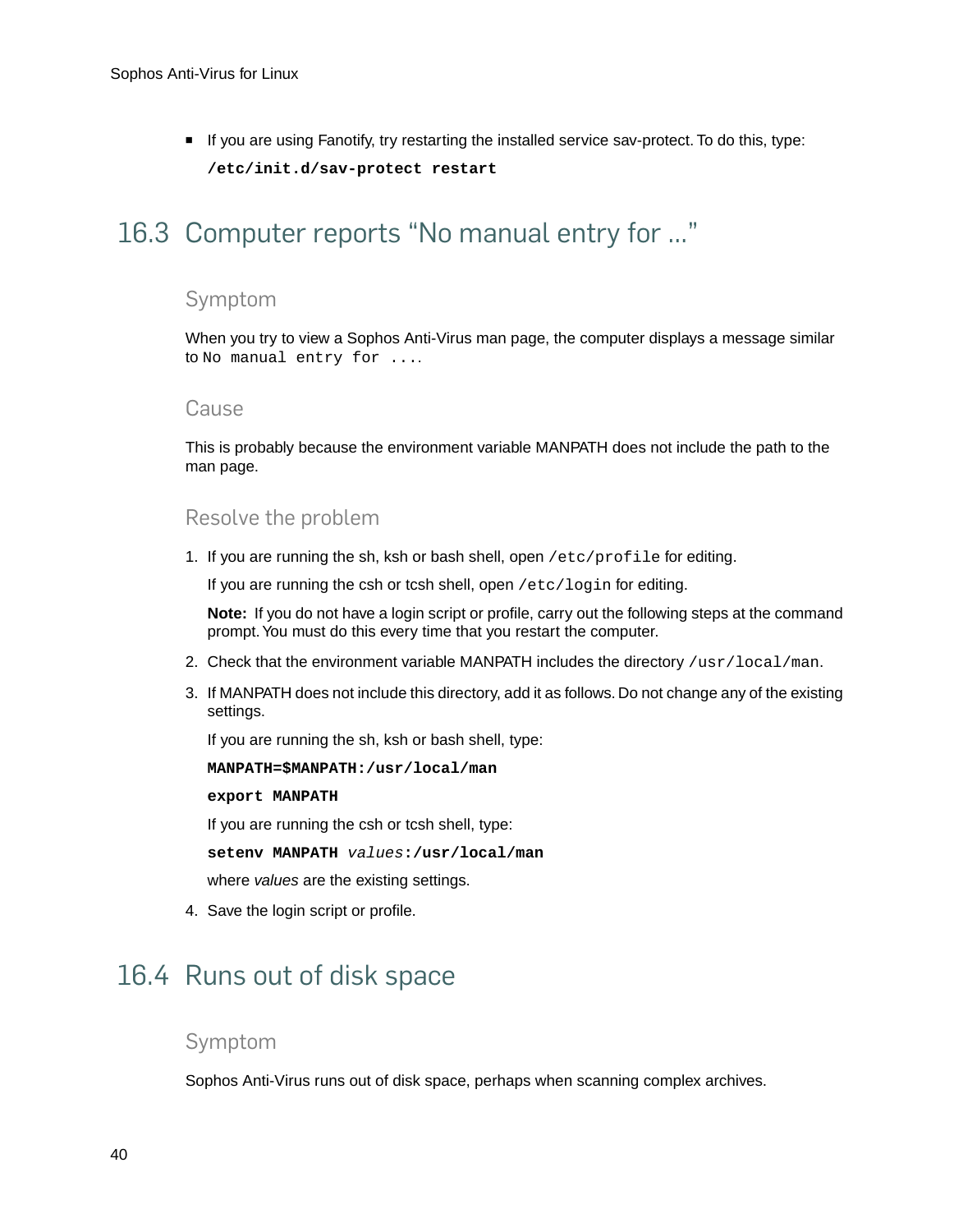#### Causes

This might be for one of the following reasons:

- When it unpacks archives, Sophos Anti-Virus uses the  $/$ tmp directory to store its working results. If this directory is not very large, Sophos Anti-Virus may run out of disk space.
- Sophos Anti-Virus has exceeded the user's quota.

#### Resolve the problem

Try one of the following:

- Enlarge /tmp.
- Increase the user's quota.
- Change the directory that Sophos Anti-Virus uses for working results. You can do this by setting the environment variable SAV\_TMP.

## <span id="page-40-1"></span><span id="page-40-0"></span>16.5 On-demand scanning runs slowly

This problem may arise for one of the following reasons:

#### Symptom

Sophos Anti-Virus takes significantly longer to carry out an on-demand scan.

#### Causes

This might be for one of the following reasons:

- By default, Sophos Anti-Virus performs a quick scan, which scans only the parts of files that are likely to contain viruses. If scanning is set to full (using the option **-f**), it scans the whole file.
- By default, Sophos Anti-Virus scans only particular file types. If it is configured to scan *all* file types, the process takes longer.

#### Resolve the problem

Try one of the following, as appropriate:

- Avoid using full scanning unless you are advised to, for example by Sophos technical support.
- To scan files that have specific filename extensions, add those extensions to the list of file types that Sophos Anti-Virus scans by default. For more information, see [Scan a particular](#page-10-1) [file type](#page-10-1) (page 11).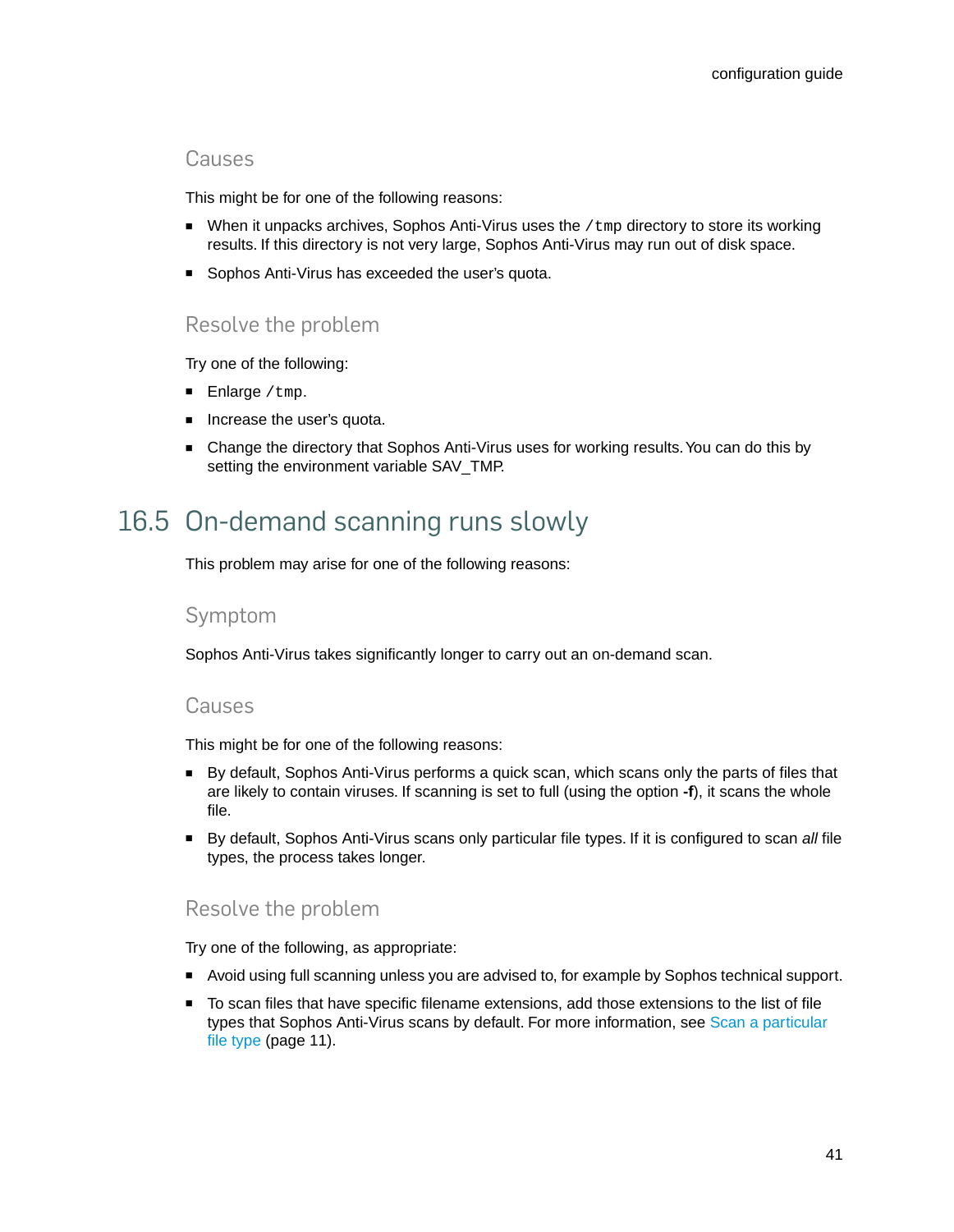## <span id="page-41-2"></span><span id="page-41-0"></span>16.6 Archiver backs up all files that have been scanned on demand

#### Symptom

Your archiver always backs up all the files that Sophos Anti-Virus has scanned on demand.

#### Cause

This is because of changes that Sophos Anti-Virus makes in the "status-changed" time of files. By default, Sophos Anti-Virus tries to reset the access time (**atime**) of files to the time shown before scanning. However, this has the effect of changing the inode status-changed time (**ctime**). If your archiver uses the **ctime** to decide whether a file has changed, it backs up all files scanned by Sophos Anti-Virus.

#### Resolve the problem

Run **savscan** with the option **--no-reset-atime**.

## <span id="page-41-3"></span><span id="page-41-1"></span>16.7 Virus not cleaned up

#### Symptoms

- Sophos Anti-Virus has not attempted to clean up a virus.
- Sophos Anti-Virus displays Disinfection failed.

#### Causes

This might be for one of the following reasons:

- Automatic cleanup has not been enabled.
- Sophos Anti-Virus cannot disinfect that type of virus.
- The infected file is on a removable medium, for example floppy disk or CD, that is write-protected.
- The infected file is on an NTFS filesystem.
- Sophos Anti-Virus does not clean up a virus fragment because it has not found an exact virus match.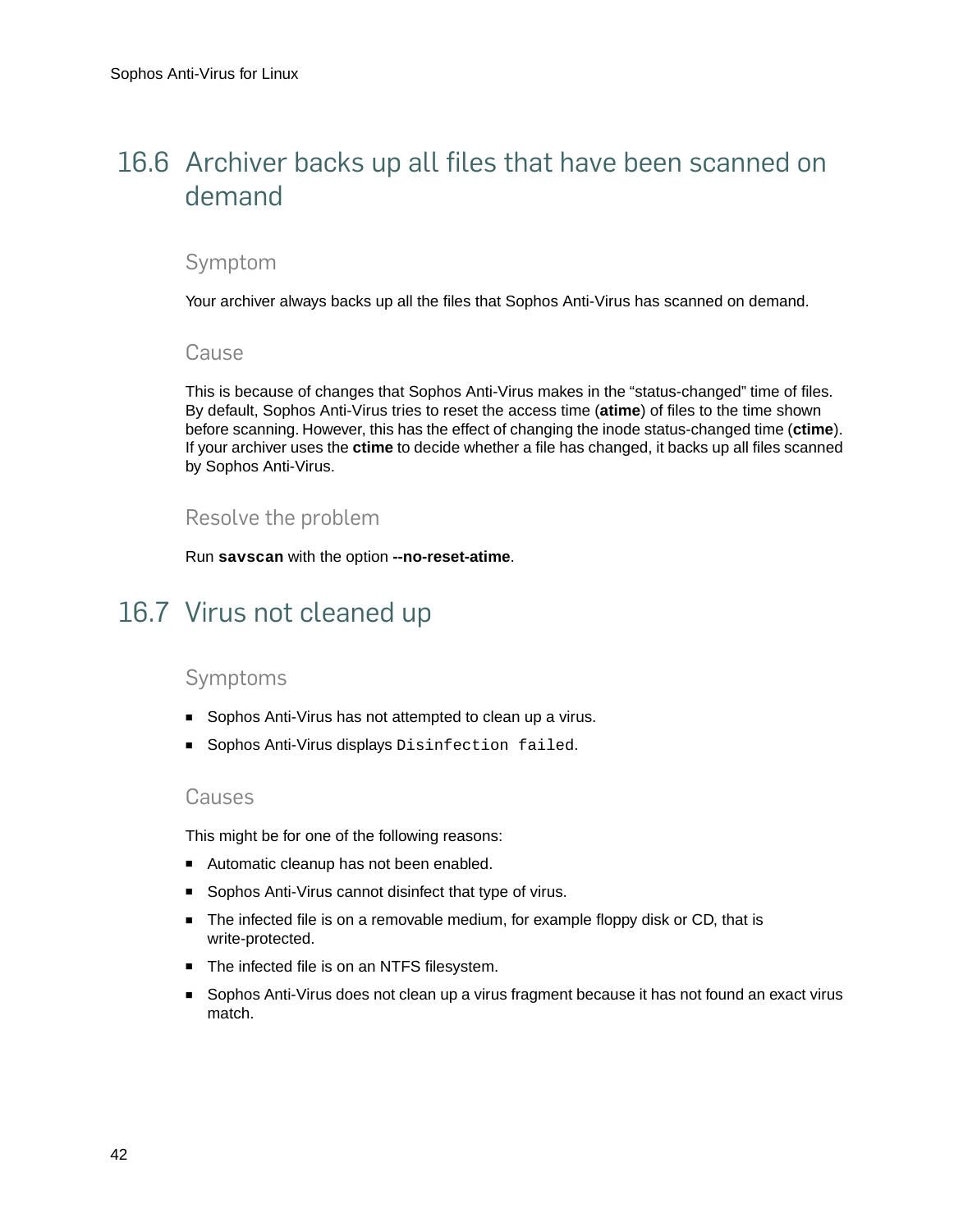#### Resolve the problem

Try one of the following, as appropriate:

- Enable automatic cleanup.
- If possible, make the removable medium writeable.
- Deal with files that are on an NTFS filesystem on the local computer instead.

## <span id="page-42-3"></span><span id="page-42-0"></span>16.8 Virus fragment reported

#### Symptom

Sophos Anti-Virus reports that it has detected a virus fragment.

#### Causes

This indicates that part of a file matches part of a virus. This is for one of the following reasons:

- Many new viruses are based on existing ones. Therefore, code fragments that are typical of a known virus might appear in files that are infected with a new one.
- Many viruses contain bugs in their replication routines that cause them to infect target files incorrectly. An inactive part of the virus (possibly a substantial part) may appear in the host file, and this is detected by Sophos Anti-Virus.
- When running a full scan, Sophos Anti-Virus may report that there is a virus fragment in a database file.

#### Resolve the problem

- <span id="page-42-2"></span>1. Update Sophos Anti-Virus on the affected computer so that it has the latest virus data.
- 2. Try to disinfect the file: see [Disinfect a specific infected file](#page-16-1) (page 17).
- 3. If virus fragments are still reported, contact Sophos technical support for advice.

### <span id="page-42-1"></span>16.9 Unable to access disk

#### Symptom

You are unable to access files on a removable disk.

#### Cause

By default, Sophos Anti-Virus prevents access to removable disks whose boot sectors are infected.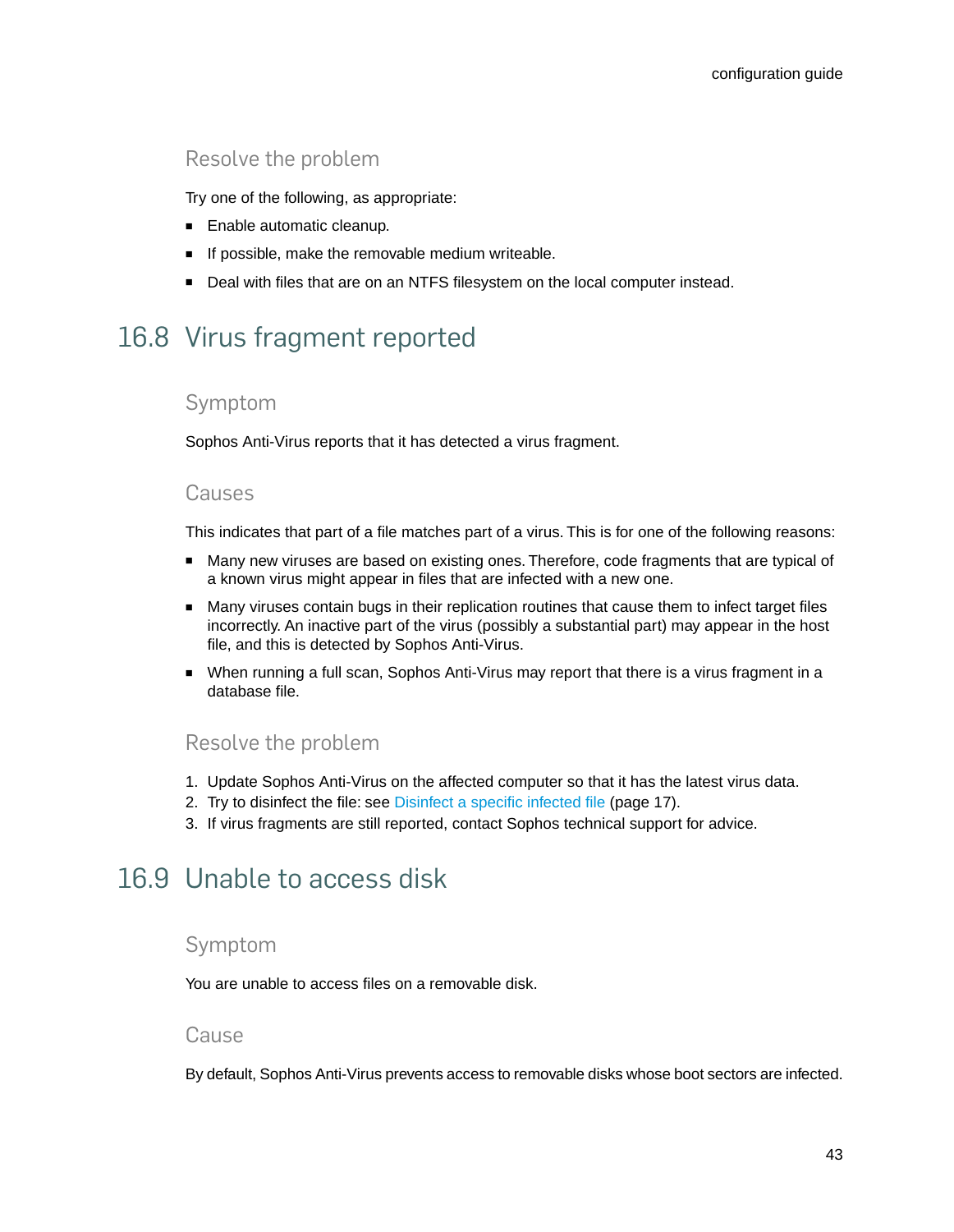#### Resolve the problem

To allow access (for example to copy files from a floppy disk infected with a boot sector virus):

1. Type:

**/opt/sophos-av/bin/savconfig set AllowIfBootSectorThreat enabled**

2. When you have finished accessing the disk, type:

**/opt/sophos-av/bin/savconfig set AllowIfBootSectorThreat disabled**

3. Remove the disk from the computer so that it cannot try to re-infect the computer on restart.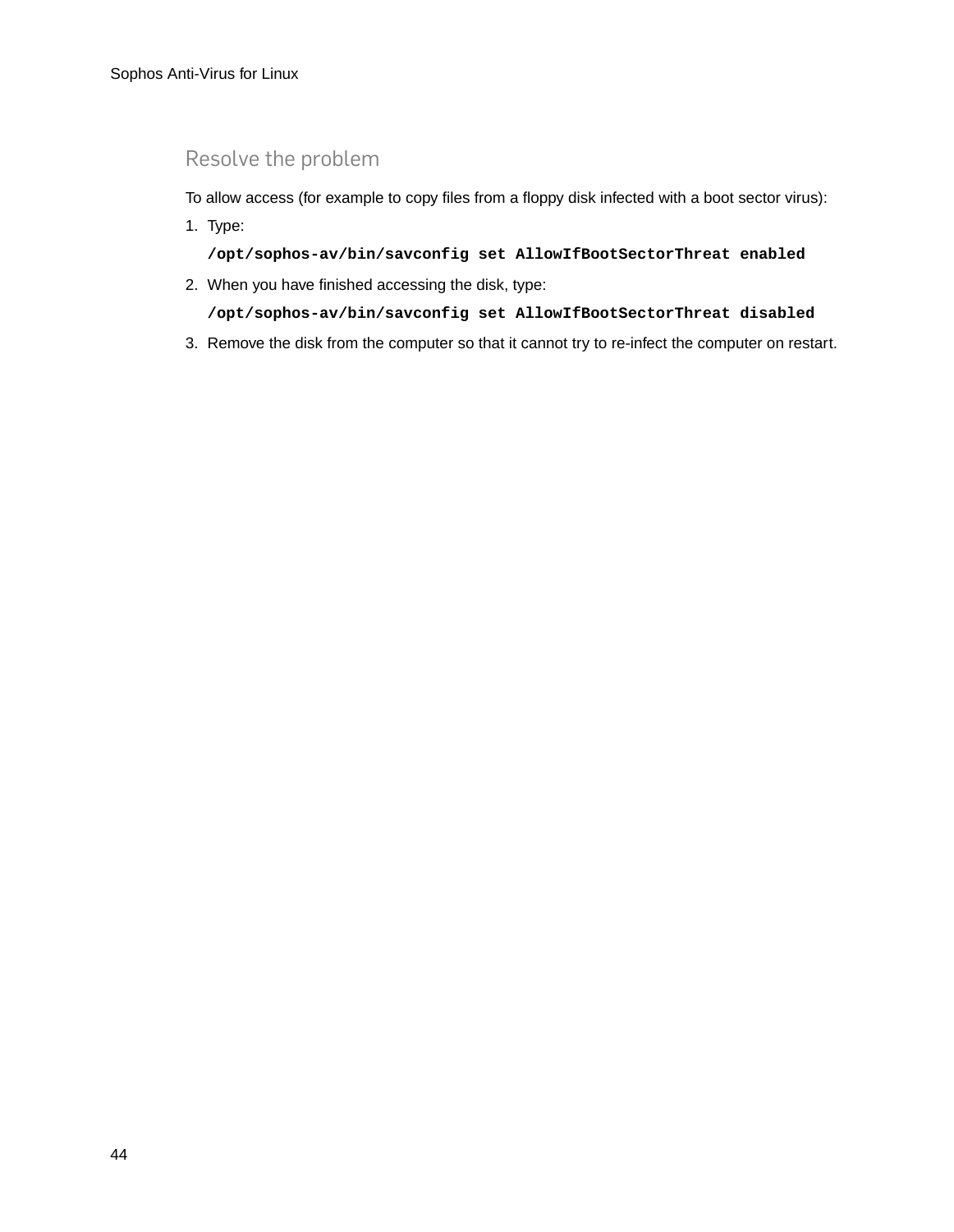## <span id="page-44-2"></span><span id="page-44-0"></span>17 Appendix: On-demand scan return codes

**savscan** returns a code to the shell that indicates the result of the scan.You can view the code by entering a further command after the scan has finished, for example:

**echo \$?**

| Return code    | Description                                                  |
|----------------|--------------------------------------------------------------|
| $\mathbf 0$    | No errors occur and no viruses are detected                  |
|                | The user interrupts the scan by pressing CTRL+C              |
| $\overline{2}$ | An error occurs that prevents further execution of a<br>scan |
| 3              | A virus is detected                                          |

## <span id="page-44-1"></span>17.1 Extended return codes

**savscan** returns a more detailed code to the shell if you run it with the **-eec** option.You can view the code by entering a further command after the scan has finished, for example:

**echo \$?**

| Extended return code | <b>Description</b>                                     |
|----------------------|--------------------------------------------------------|
| 0                    | No errors occur and no viruses are detected            |
| 8                    | A survivable error occurs                              |
| 16                   | A password-protected file is found (it is not scanned) |
| 20                   | An item containing a virus is detected and disinfected |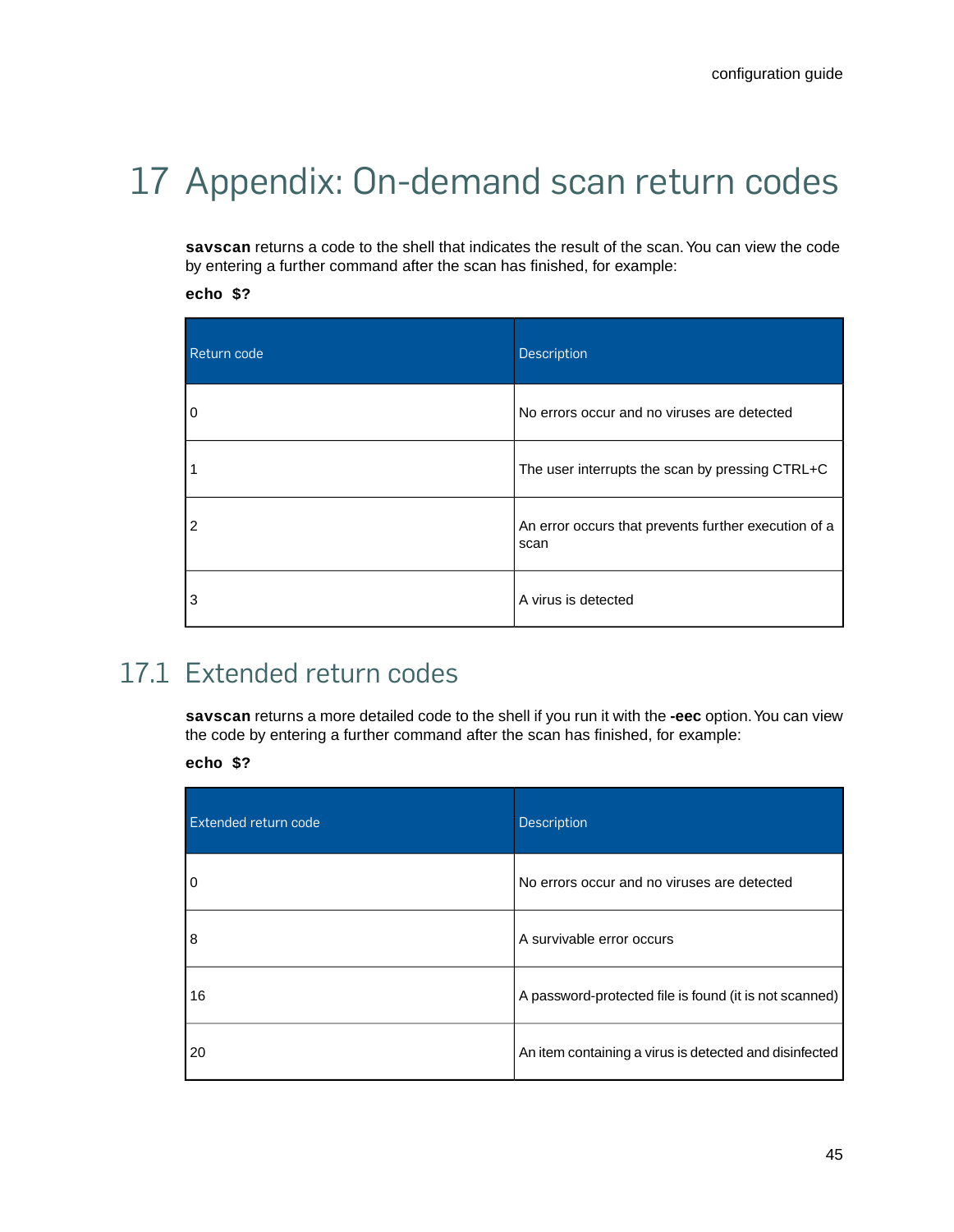#### Sophos Anti-Virus for Linux

| <b>Extended return code</b> | Description                                             |
|-----------------------------|---------------------------------------------------------|
| 24                          | An item containing a virus is found and not disinfected |
| 28                          | A virus is detected in memory                           |
| 32                          | An integrity check failure occurs                       |
| 36                          | An unsurvivable error occurs                            |
| 40                          | The scan is interrupted                                 |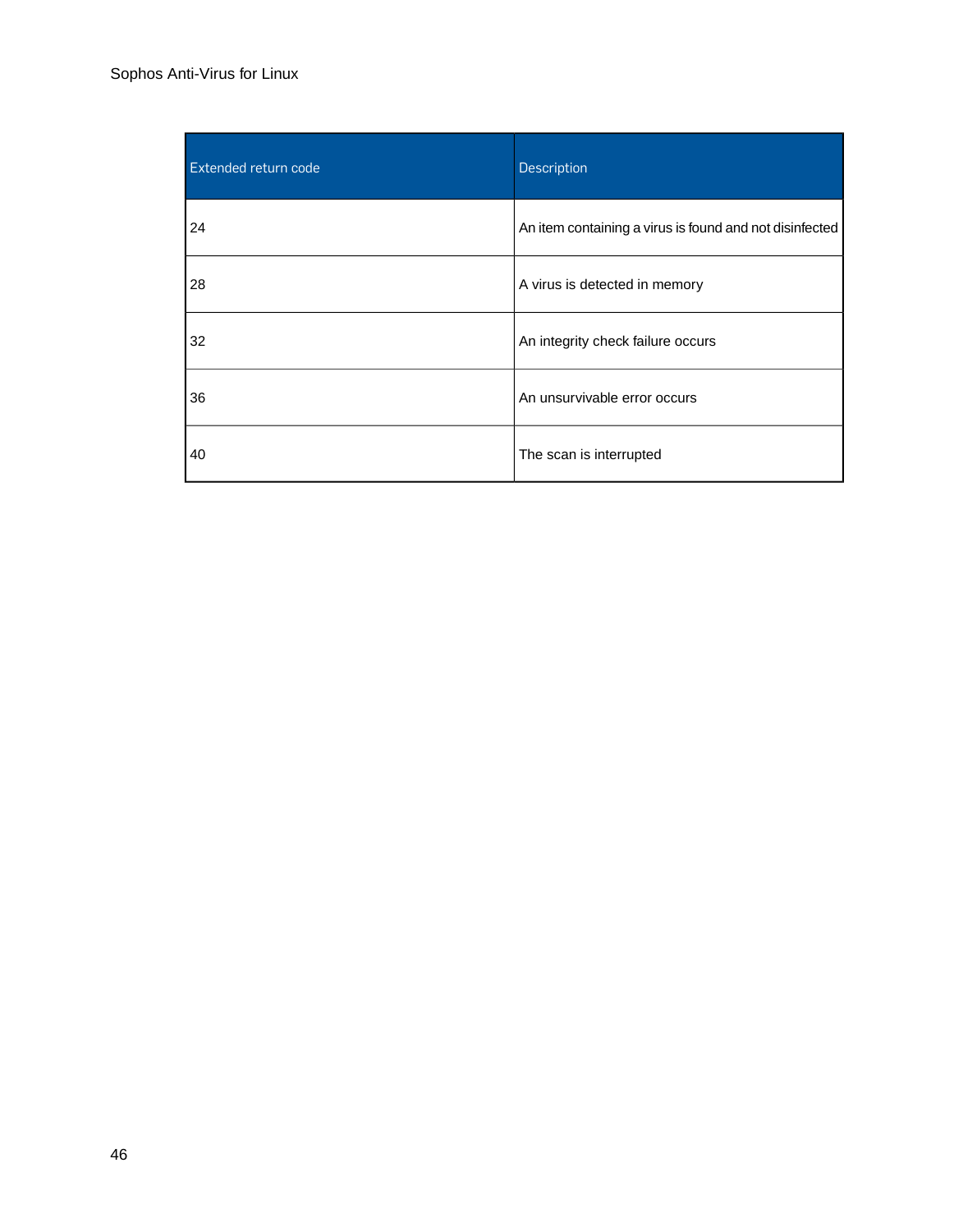## <span id="page-46-0"></span>18 Appendix: Configuring the phone-home feature

Sophos Anti-Virus can contact Sophos and send us some product and platform details. This "phone-home" feature helps us to improve the product and user experience.

When you install Sophos Anti-Virus, the phone-home feature is turned on by default. We would like you to leave it on. It doesn't affect your security or your computer performance:

- Your data is sent in encrypted form to a secure location and we keep it for no more than three months.
- The product sends only about 2 KB of data once a week. It phones home at random intervals, to avoid multiple computers phoning home at the same time.

You can turn off the feature at any time after installation.

To turn off the phone-home feature, type:

**/opt/sophos-av/bin/savconfig set DisableFeedback true**

To turn on the phone-home feature again, type:

**/opt/sophos-av/bin/savconfig set DisableFeedback false**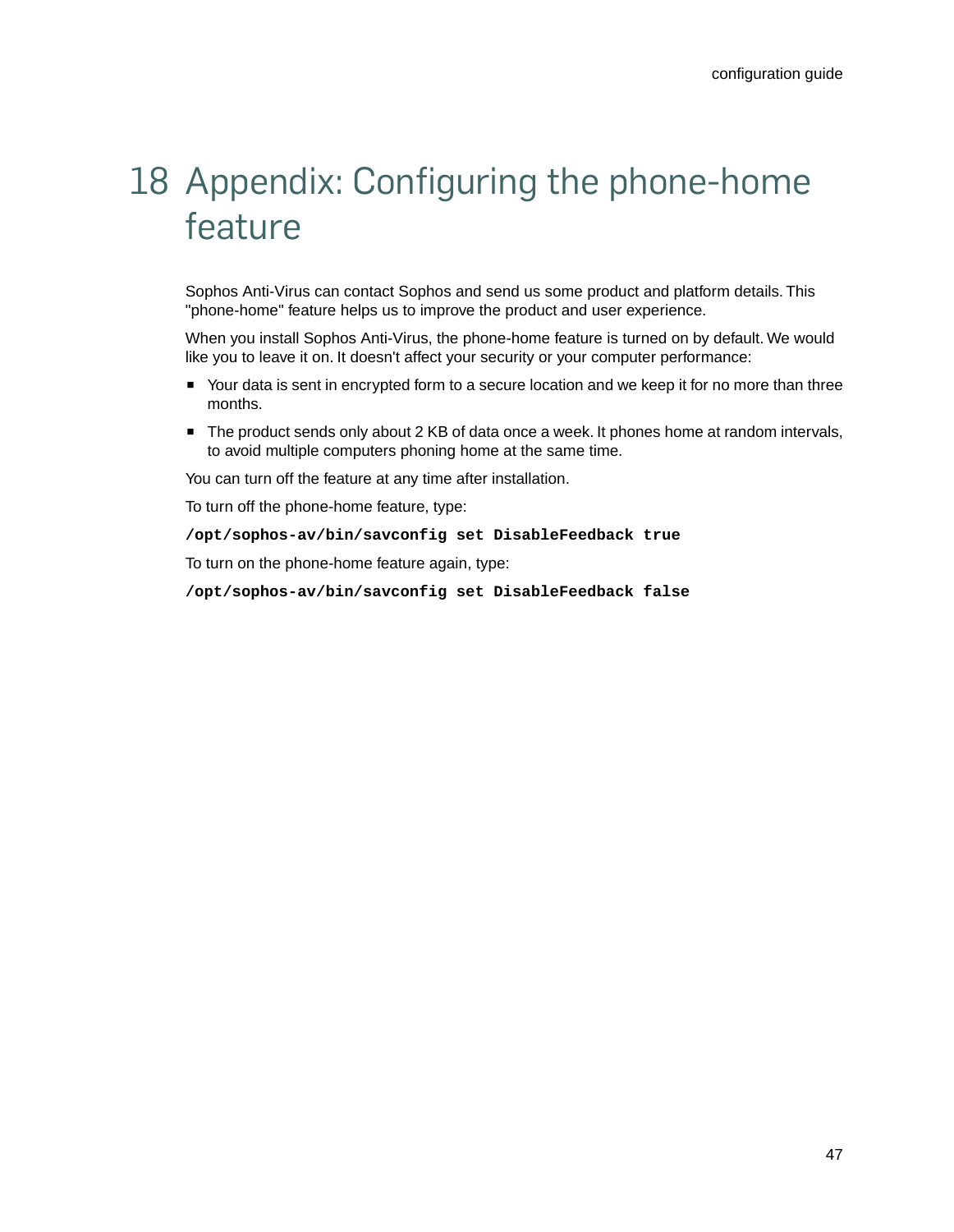## <span id="page-47-0"></span>19 Appendix: Configuring restarts for RMS

If RMS (Remote Management System), which handles communications with the server, crashes or does not start properly, an adapter restarts the RMS components, mrouter and magent.

If you want to restart RMS periodically, add

**RestartIntervalHours=<Hours>**

to \$INST/etc/sophosmgmtd.conf.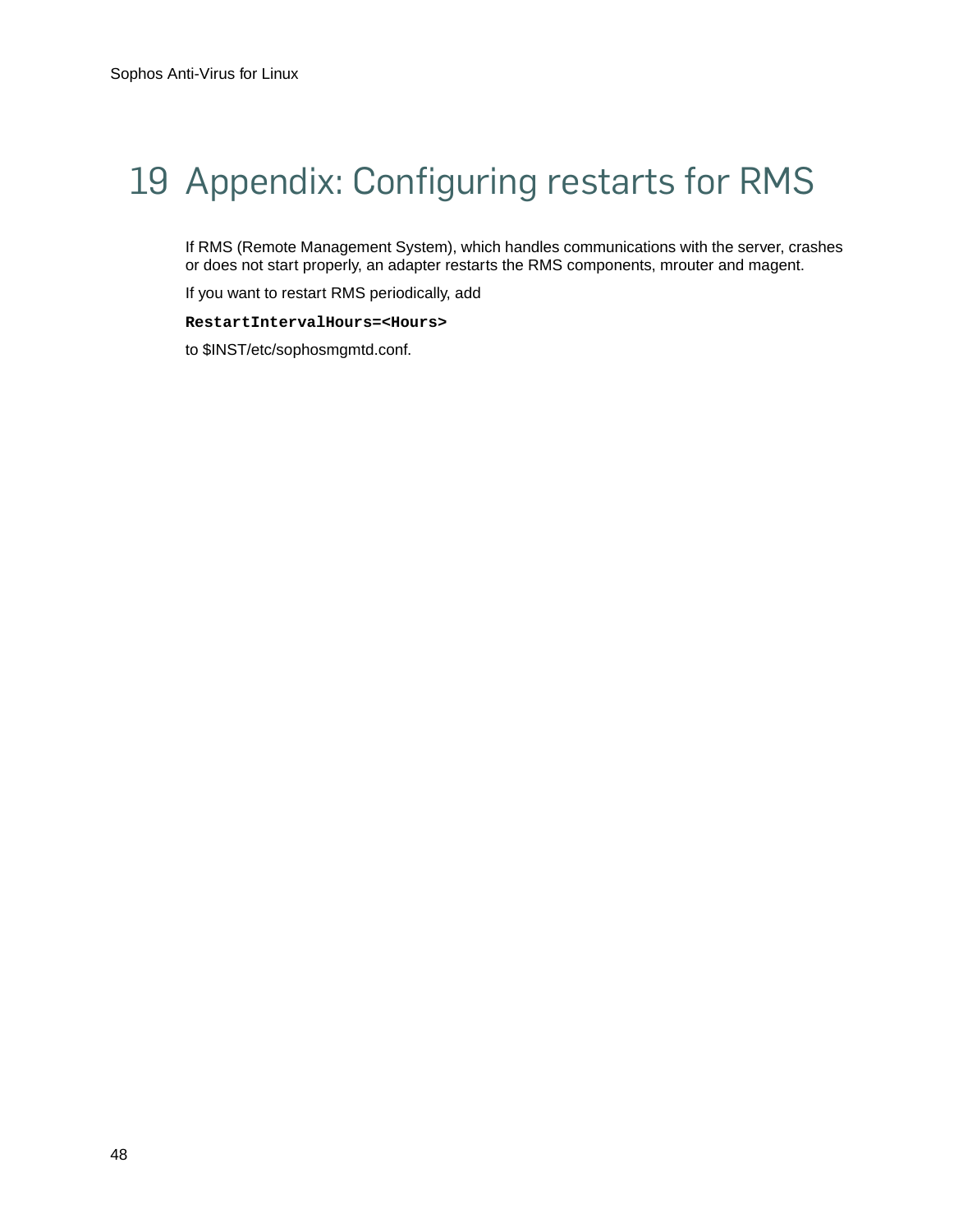## <span id="page-48-0"></span>20 Glossary

| boot sector virus                       | A type of virus that subverts the initial stages of the booting process.<br>A boot sector virus attacks either the master boot sector or the partition<br>boot sector.                                                                                              |
|-----------------------------------------|---------------------------------------------------------------------------------------------------------------------------------------------------------------------------------------------------------------------------------------------------------------------|
| central installation<br>directory (CID) | A directory into which Sophos software and updates are placed.<br>Networked computers update themselves from this directory.                                                                                                                                        |
| disinfection                            | Disinfection removes a virus from a file or boot sector.                                                                                                                                                                                                            |
| on-access scan                          | Your main method of protection against viruses. Whenever you access<br>(copy, save, move, or open) a file, Sophos Anti-Virus scans the file and<br>grants access to it only if it does not pose a threat to your computer.                                          |
| on-demand scan                          | A scan that you initiate. You can use an on-demand scan to scan<br>anything from a single file to everything on your computer that you have<br>permission to read.                                                                                                  |
|                                         | primary update source The location of the updates that a computer usually accesses. It might<br>need access credentials.                                                                                                                                            |
| scheduled scan                          | A scan of your computer, or parts of your computer, that runs at set<br>times.                                                                                                                                                                                      |
| secondary update<br>source              | The location of the updates that a computer accesses when the primary<br>update source is unavailable. It might need access credentials.                                                                                                                            |
| <b>Sophos Live</b><br><b>Protection</b> | A feature that uses in-the-cloud technology to instantly decide whether<br>a suspicious file is a threat and take action specified in the Sophos<br>Anti-Virus cleanup configuration.                                                                               |
| update client                           | A computer on which you have installed Sophos Anti-Virus and which<br>does not need to act as an update source for other computers.                                                                                                                                 |
| update server                           | A computer on which you have installed Sophos Anti-Virus and which<br>also acts as an update source for other computers. These other<br>computers are either update servers or update clients, depending on<br>how you deploy Sophos Anti-Virus across the network. |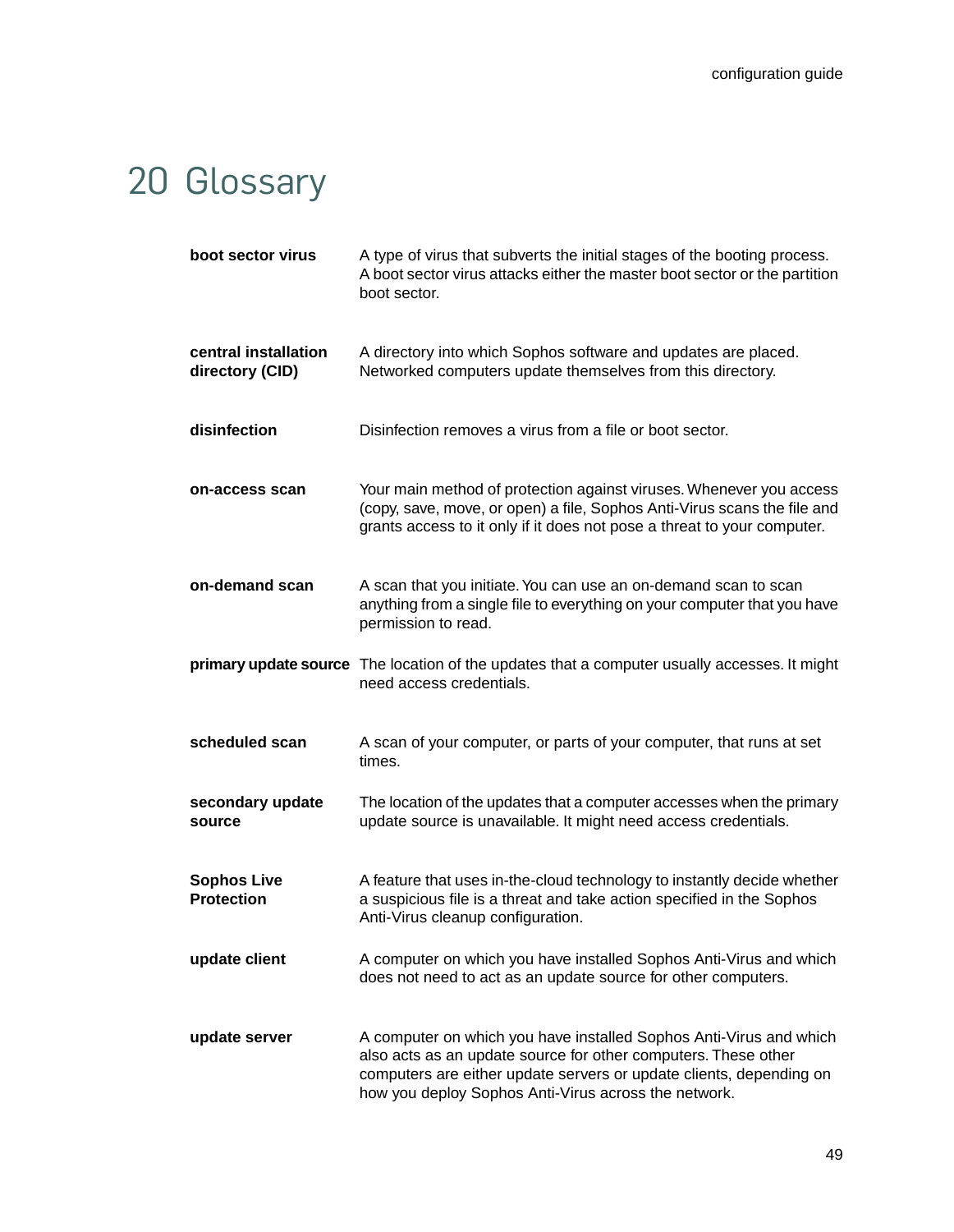**virus**

A computer program that copies itself. Often viruses disrupt computer systems or damage the data contained on them. A virus needs a host program and does not infect a computer until it has been run. Some viruses spread across networks by making copies of themselves or may forward themselves via email. The term "virus" is often also used to refer to viruses, worms, and Trojans.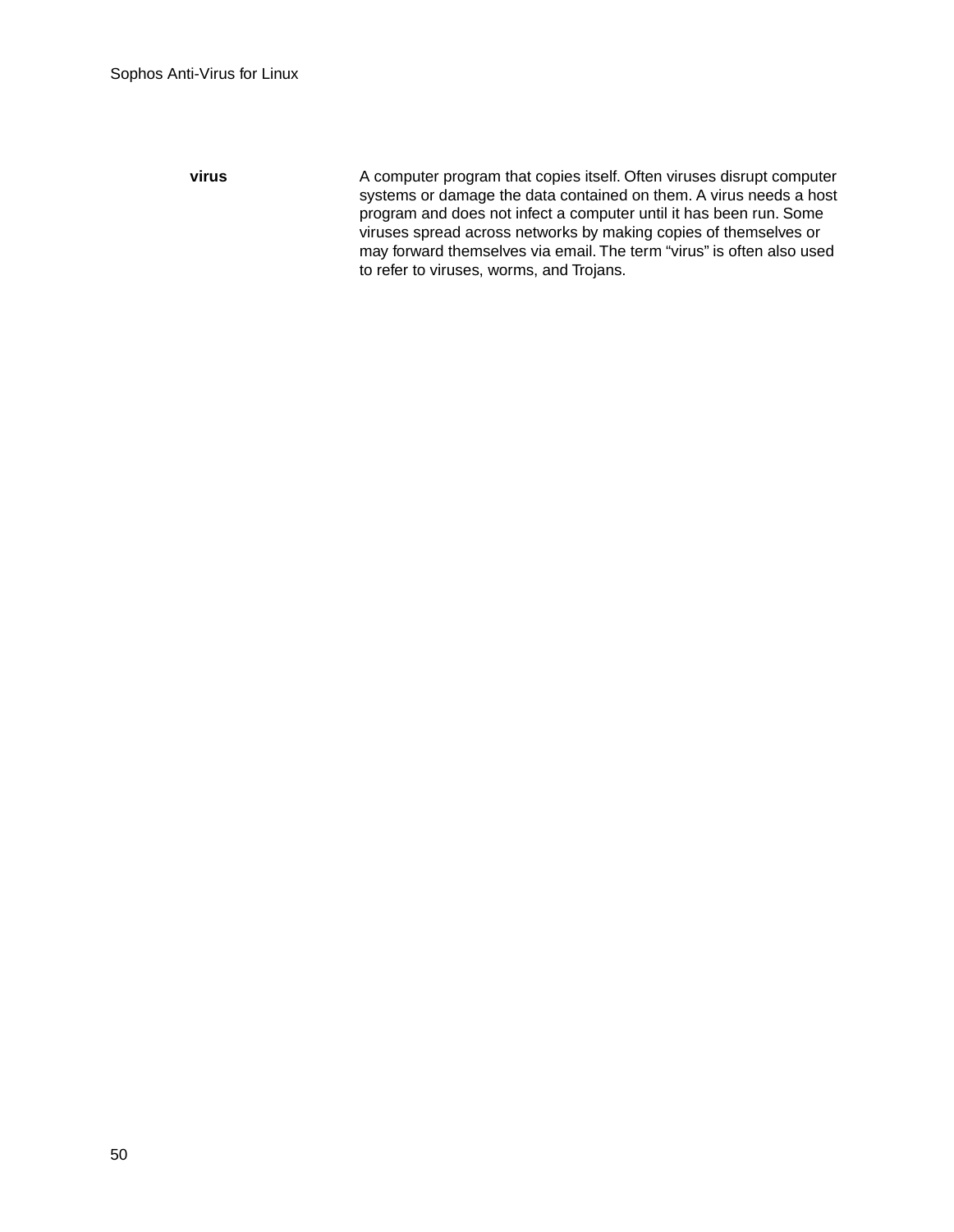## <span id="page-50-0"></span>21 Technical support

You can find technical support for Sophos products in any of these ways:

- Visit the Sophos Community at [community.sophos.com/](http://community.sophos.com) and search for other users who are experiencing the same problem.
- Visit the Sophos support knowledgebase at [www.sophos.com/en-us/support.aspx.](http://www.sophos.com/en-us/support.aspx)
- Download the product documentation at [www.sophos.com/en-us/support/documentation.aspx.](http://www.sophos.com/en-us/support/documentation.aspx)
- Open a ticket with our support team at <https://secure2.sophos.com/support/contact-support/support-query.aspx>.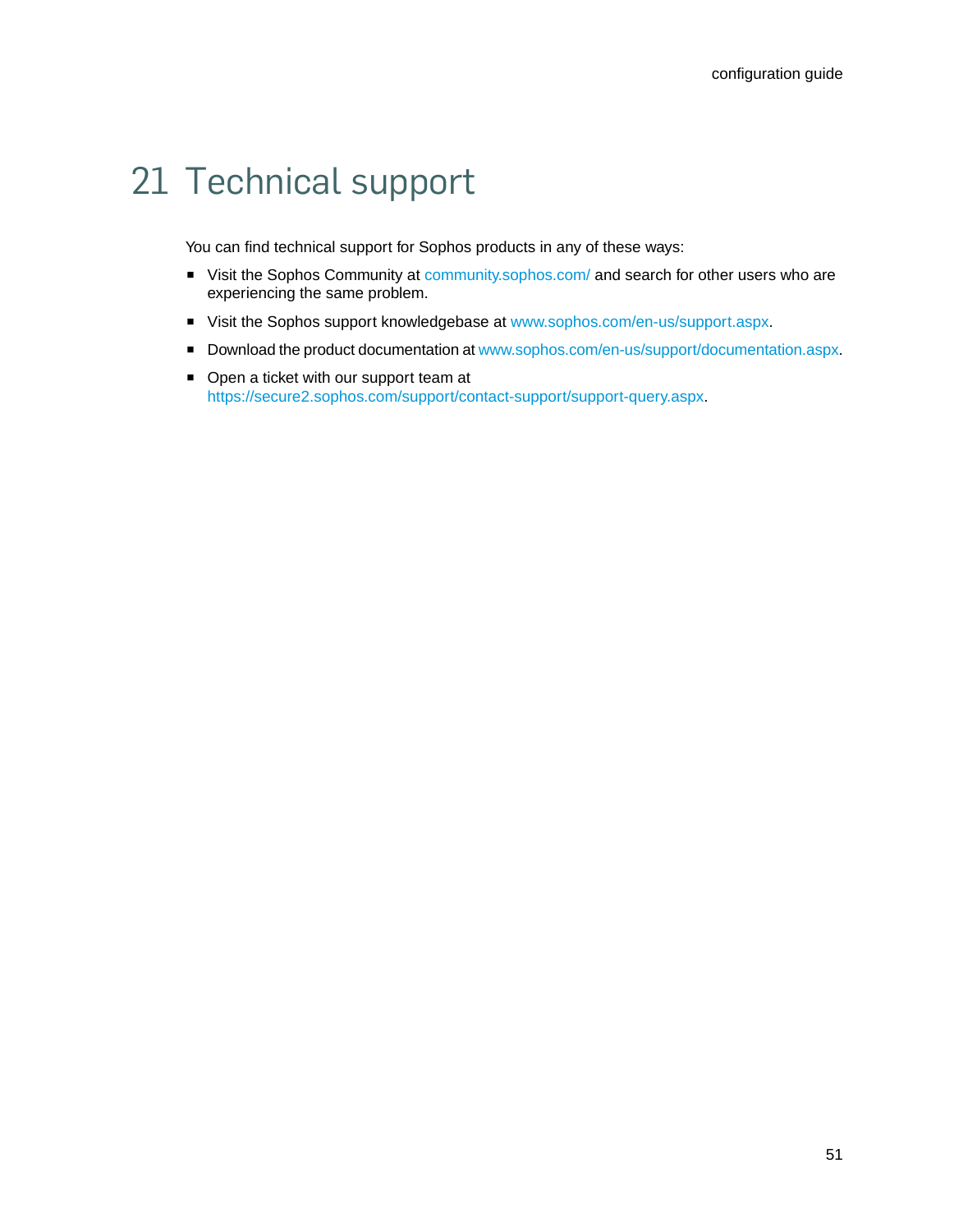## <span id="page-51-0"></span>22 Legal notices

Copyright  $<sup>®</sup>$  2016 Sophos Limited. All rights reserved. No part of this publication may be</sup> reproduced, stored in a retrieval system, or transmitted, in any form or by any means, electronic, mechanical, photocopying, recording or otherwise unless you are either a valid licensee where the documentation can be reproduced in accordance with the license terms or you otherwise have the prior permission in writing of the copyright owner.

Sophos, Sophos Anti-Virus and SafeGuard are registered trademarks of Sophos Limited, Sophos Group and Utimaco Safeware AG, as applicable. All other product and company names mentioned are trademarks or registered trademarks of their respective owners.

## ACE™, TAO™, CIAO™, DAnCE™, and CoSMIC™

[ACE](http://www.cs.wustl.edu/~schmidt/ACE.html)™, [TAO](http://www.cs.wustl.edu/~schmidt/TAO.html)™, [CIAO](http://www.dre.vanderbilt.edu/CIAO/)™, DAnCE™, and [CoSMIC](http://www.dre.vanderbilt.edu/cosmic/)™ (henceforth referred to as "DOC software") are copyrighted by [Douglas C. Schmidt](http://www.dre.vanderbilt.edu/~schmidt/) and his [research group](http://www.cs.wustl.edu/~schmidt/ACE-members.html) at [Washington University,](http://www.wustl.edu/) [University](http://www.uci.edu) [of California, Irvine,](http://www.uci.edu) and [Vanderbilt University](http://www.vanderbilt.edu), Copyright (c) 1993-2014, all rights reserved. Since DOC software is open-source, freely available software, you are free to use, modify, copy, and distribute—perpetually and irrevocably—the DOC software source code and object code produced from the source, as well as copy and distribute modified versions of this software. You must, however, include this copyright statement along with any code built using DOC software that you release. No copyright statement needs to be provided if you just ship binary executables of your software products.

You can use DOC software in commercial and/or binary software releases and are under no obligation to redistribute any of your source code that is built using DOC software. Note, however, that you may not misappropriate the DOC software code, such as copyrighting it yourself or claiming authorship of the DOC software code, in a way that will prevent DOC software from being distributed freely using an open-source development model.You needn't inform anyone that you're using DOC software in your software, though we encourage you to let [us](mailto:doc_group@cs.wustl.edu) know so we can promote your project in the [DOC software success stories](http://www.cs.wustl.edu/~schmidt/ACE-users.html).

The [ACE](http://www.cs.wustl.edu/~schmidt/ACE.html), [TAO,](http://www.cs.wustl.edu/~schmidt/TAO.html) [CIAO,](http://www.dre.vanderbilt.edu/CIAO/) [DAnCE](http://www.dre.vanderbilt.edu/~schmidt/DOC_ROOT/DAnCE/), and [CoSMIC](http://www.dre.vanderbilt.edu/cosmic/) web sites are maintained by the [DOC Group](http://www.dre.vanderbilt.edu/) at the [Institute for Software Integrated Systems](http://www.isis.vanderbilt.edu/) (ISIS) and the [Center for Distributed Object Computing](http://www.cs.wustl.edu/~schmidt/doc-center.html) of Washington University, St. Louis for the development of open-source software as part of the open-source software community. Submissions are provided by the submitter "as is" with no warranties whatsoever, including any warranty of merchantability, noninfringement of third party intellectual property, or fitness for any particular purpose. In no event shall the submitter be liable for any direct, indirect, special, exemplary, punitive, or consequential damages, including without limitation, lost profits, even if advised of the possibility of such damages. Likewise, DOC software is provided as is with no warranties of any kind, including the warranties of design, merchantability, and fitness for a particular purpose, noninfringement, or arising from a course of dealing, usage or trade practice. Washington University, UC Irvine, Vanderbilt University, their employees, and students shall have no liability with respect to the infringement of copyrights, trade secrets or any patents by DOC software or any part thereof. Moreover, in no event will Washington University, UC Irvine, or Vanderbilt University, their employees, or students be liable for any lost revenue or profits or other special, indirect and consequential damages.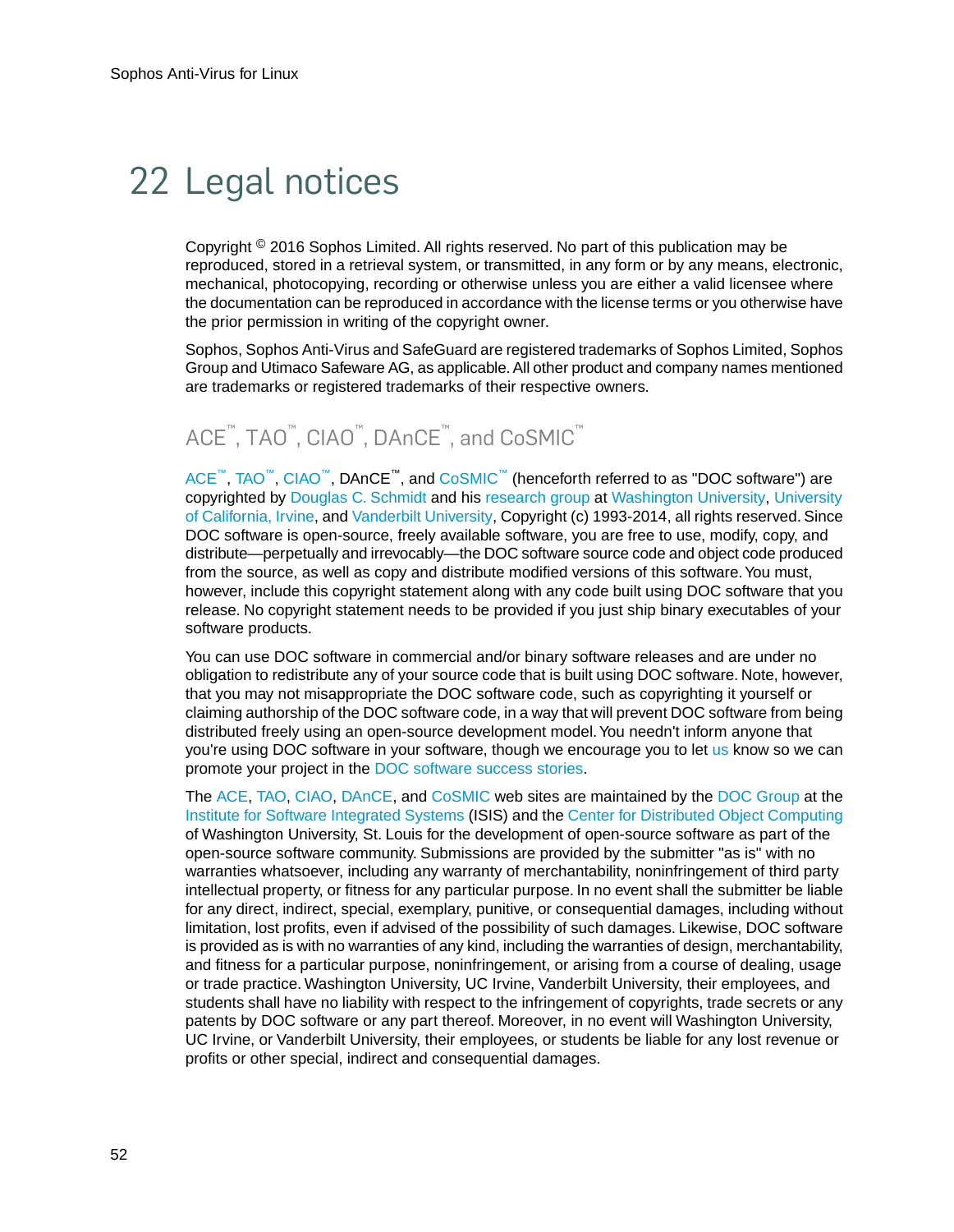DOC software is provided with no support and without any obligation on the part of Washington University, UC Irvine, Vanderbilt University, their employees, or students to assist in its use, correction, modification, or enhancement. A [number of companies](http://www.cs.wustl.edu/~schmidt/commercial-support.html) around the world provide commercial support for DOC software, however. DOC software is Y2K-compliant, as long as the underlying OS platform is Y2K-compliant. Likewise, DOC software is compliant with the new US daylight savings rule passed by Congress as "The Energy Policy Act of 2005," which established new daylight savings times (DST) rules for the United States that expand DST as of March 2007. Since DOC software obtains time/date and calendaring information from operating systems users will not be affected by the new DST rules as long as they upgrade their operating systems accordingly.

The names ACE™, TAO™, CIAO™, DAnCE™, CoSMIC™, Washington University, UC Irvine, and Vanderbilt University, may not be used to endorse or promote products or services derived from this source without express written permission from Washington University, UC Irvine, or Vanderbilt University.This license grants no permission to call products or services derived from this source ACE™, TAO™, CIAO™, DAnCE™, or CoSMIC™, nor does it grant permission for the name Washington University, UC Irvine, or Vanderbilt University to appear in their names.

If you have any suggestions, additions, comments, or questions, please let [me](mailto:d.schmidt@vanderbilt.edu) know.

[Douglas C. Schmidt](http://www.dre.vanderbilt.edu/~schmidt/)

#### GNU General Public License

Some software programs are licensed (or sublicensed) to the user under the GNU General Public License (GPL) or similar Free Software licenses which, among other rights, permit the user to copy, modify, and redistribute certain programs, or portions thereof, and have access to the source code. The GPL requires for any software licensed under the GPL, which is distributed to a user in an executable binary format, that the source code also be made available to those users. For any such software which is distributed along with this Sophos product, the source code is available by submitting a request to Sophos via email to [savlinuxgpl@sophos.com](mailto:savlinuxgpl@sophos.com). A copy of the GPL terms can be found at [www.gnu.org/copyleft/gpl.html](http://www.gnu.org/copyleft/gpl.html)

#### libmagic – file type detection

Copyright © Ian F. Darwin 1986, 1987, 1989, 1990, 1991, 1992, 1994, 1995.

Software written by Ian F. Darwin and others; maintained 1994–2004 Christos Zoulas.

This software is not subject to any export provision of the United States Department of Commerce, and may be exported to any country or planet.

Redistribution and use in source and binary forms, with or without modification, are permitted provided that the following conditions are met:

- 1. Redistributions of source code must retain the above copyright notice immediately at the beginning of the file, without modification, this list of conditions, and the following disclaimer.
- 2. Redistributions in binary form must reproduce the above copyright notice, this list of conditions and the following disclaimer in the documentation and/or other materials provided with the distribution.

THIS SOFTWARE IS PROVIDED BY THE AUTHOR AND CONTRIBUTORS "AS IS" AND ANY EXPRESS OR IMPLIED WARRANTIES, INCLUDING, BUT NOT LIMITED TO, THE IMPLIED WARRANTIES OF MERCHANTABILITY AND FITNESS FOR A PARTICULAR PURPOSE ARE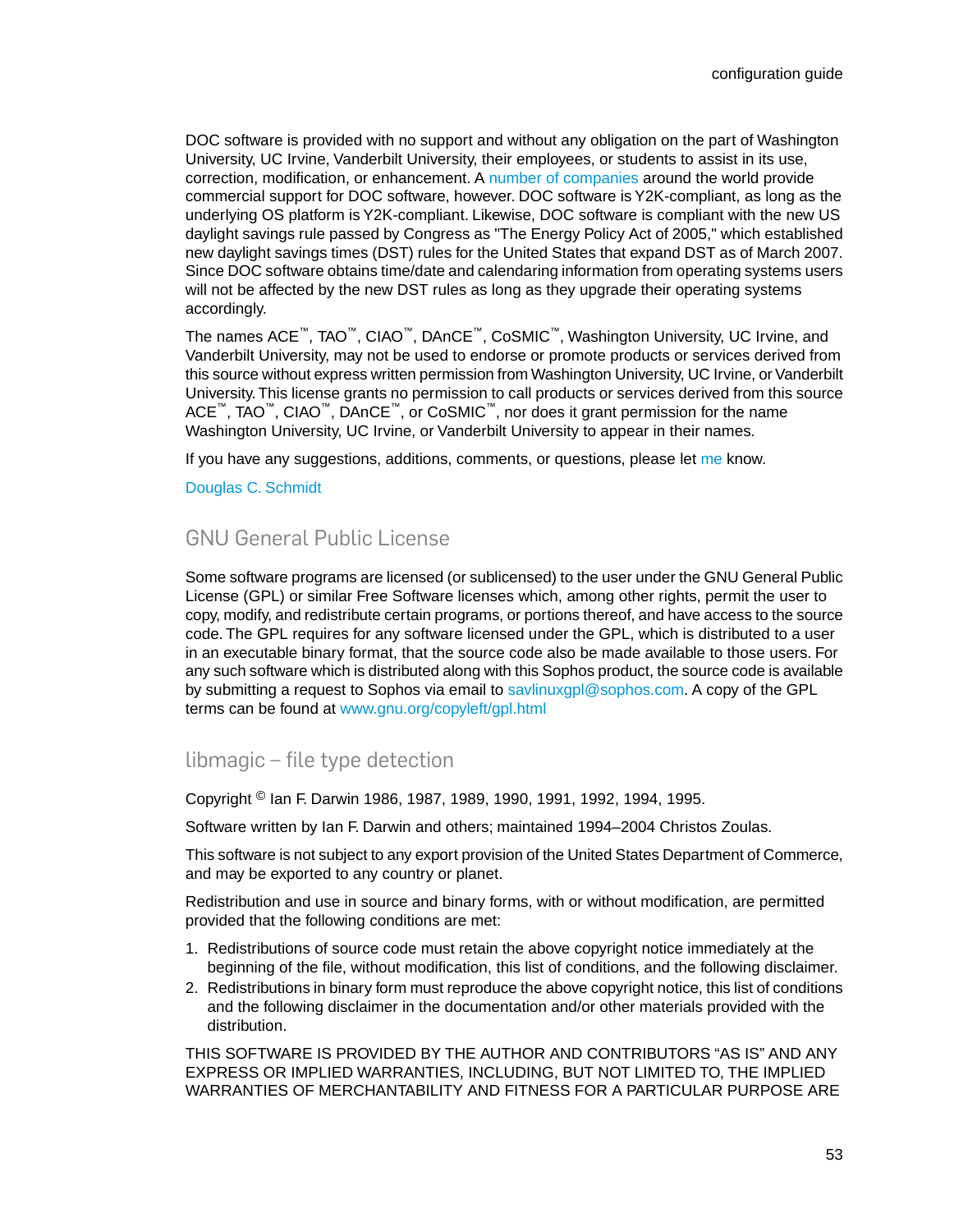DISCLAIMED. IN NO EVENT SHALL THE AUTHOR OR CONTRIBUTORS BE LIABLE FOR ANY DIRECT, INDIRECT, INCIDENTAL, SPECIAL, EXEMPLARY, OR CONSEQUENTIAL DAMAGES (INCLUDING, BUT NOT LIMITED TO, PROCUREMENT OF SUBSTITUTE GOODS OR SERVICES; LOSS OF USE, DATA, OR PROFITS; OR BUSINESS INTERRUPTION) HOWEVER CAUSED AND ON ANY THEORY OF LIABILITY, WHETHER IN CONTRACT, STRICT LIABILITY, OR TORT (INCLUDING NEGLIGENCE OR OTHERWISE) ARISING IN ANY WAY OUT OF THE USE OF THIS SOFTWARE, EVEN IF ADVISED OF THE POSSIBILITY OF SUCH DAMAGE.

#### Medusa web server

Medusa was once distributed under a 'free for non-commercial use' license, but in May of 2000 Sam Rushing changed the license to be identical to the standard Python license at the time. The standard Python license has always applied to the core components of Medusa, this change just frees up the rest of the system, including the http server, ftp server, utilities, etc. Medusa is therefore under the following license:

Permission to use, copy, modify, and distribute this software and its documentation for any purpose and without fee is hereby granted, provided that the above copyright notice appear in all copies and that both that copyright notice and this permission notice appear in supporting documentation, and that the name of Sam Rushing not be used in advertising or publicity pertaining to distribution of the software without specific, written prior permission.

SAM RUSHING DISCLAIMS ALL WARRANTIES WITH REGARD TO THIS SOFTWARE, INCLUDING ALL IMPLIED WARRANTIES OF MERCHANTABILITY AND FITNESS, IN NO EVENT SHALL SAM RUSHING BE LIABLE FOR ANY SPECIAL, INDIRECT OR CONSEQUENTIAL DAMAGES OR ANY DAMAGES WHATSOEVER RESULTING FROM LOSS OF USE, DATA OR PROFITS, WHETHER IN AN ACTION OF CONTRACT, NEGLIGENCE OR OTHER TORTIOUS ACTION, ARISING OUT OF OR IN CONNECTION WITH THE USE OR PERFORMANCE OF THIS SOFTWARE.

Sam would like to take this opportunity to thank all of the folks who supported Medusa over the years by purchasing commercial licenses.

#### OpenSSL Cryptography and SSL/TLS Toolkit

The OpenSSL toolkit stays under a dual license, i.e. both the conditions of the OpenSSL License and the original SSLeay license apply to the toolkit. See below for the actual license texts. Actually both licenses are BSD-style Open Source licenses. In case of any license issues related to OpenSSL please contact openssl-core@openssl.org.

#### **OpenSSL license**

Copyright © 1998–2016 The OpenSSL Project. All rights reserved.

Redistribution and use in source and binary forms, with or without modification, are permitted provided that the following conditions are met:

- 1. Redistributions of source code must retain the above copyright notice, this list of conditions and the following disclaimer.
- 2. Redistributions in binary form must reproduce the above copyright notice, this list of conditions and the following disclaimer in the documentation and/or other materials provided with the distribution.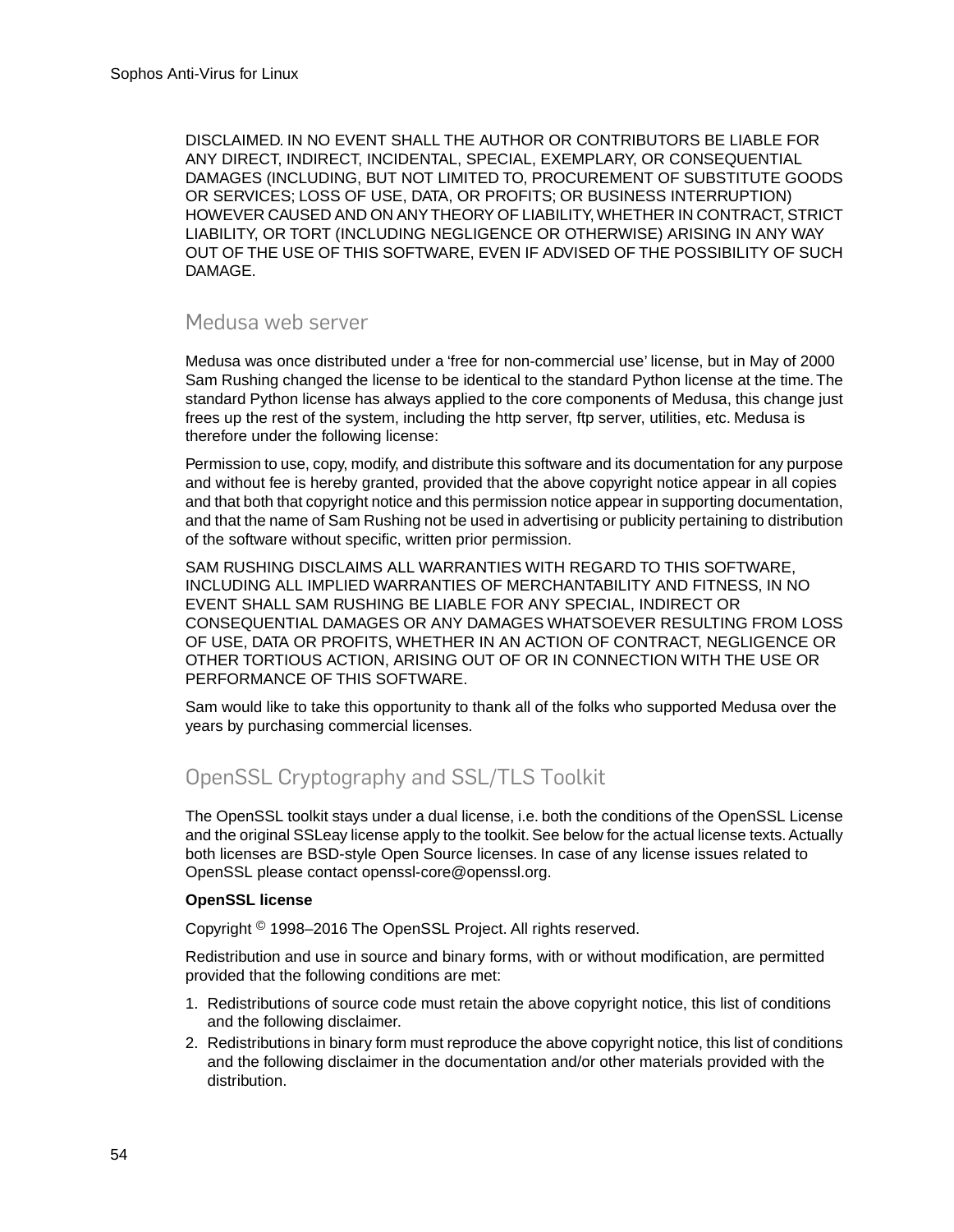3. All advertising materials mentioning features or use of this software must display the following acknowledgment:

"This product includes software developed by the OpenSSL Project for use in the OpenSSL Toolkit. (<http://www.openssl.org/>)"

- 4. The names "OpenSSL Toolkit" and "OpenSSL Project" must not be used to endorse or promote products derived from this software without prior written permission. For written permission, please contact [openssl-core@openssl.org.](mailto:openssl-core@openssl.org)
- 5. Products derived from this software may not be called "OpenSSL" nor may "OpenSSL" appear in their names without prior written permission of the OpenSSL Project.
- 6. Redistributions of any form whatsoever must retain the following acknowledgment:

"This product includes software developed by the OpenSSL Project for use in the OpenSSL Toolkit ([http://www.openssl.org/\)](http://www.openssl.org/)"

THIS SOFTWARE IS PROVIDED BY THE OpenSSL PROJECT "AS IS" AND ANY EXPRESSED OR IMPLIED WARRANTIES, INCLUDING, BUT NOT LIMITED TO, THE IMPLIED WARRANTIES OF MERCHANTABILITY AND FITNESS FOR A PARTICULAR PURPOSE ARE DISCLAIMED. IN NO EVENT SHALL THE OpenSSL PROJECT OR ITS CONTRIBUTORS BE LIABLE FOR ANY DIRECT, INDIRECT, INCIDENTAL, SPECIAL, EXEMPLARY, OR CONSEQUENTIAL DAMAGES (INCLUDING, BUT NOT LIMITED TO, PROCUREMENT OF SUBSTITUTE GOODS OR SERVICES; LOSS OF USE, DATA, OR PROFITS; OR BUSINESS INTERRUPTION) HOWEVER CAUSED AND ON ANY THEORY OF LIABILITY, WHETHER IN CONTRACT, STRICT LIABILITY, OR TORT (INCLUDING NEGLIGENCE OR OTHERWISE) ARISING IN ANY WAY OUT OF THE USE OF THIS SOFTWARE, EVEN IF ADVISED OF THE POSSIBILITY OF SUCH DAMAGE.

This product includes cryptographic software written by Eric Young [\(eay@cryptsoft.com\)](mailto:eay@cryptsoft.com). This product includes software written by Tim Hudson [\(tjh@cryptsoft.com\)](mailto:tjh@cryptsoft.com).

#### **Original SSLeay license**

Copyright © 1995–1998 Eric Young [\(eay@cryptsoft.com\)](mailto:eay@cryptsoft.com) All rights reserved.

This package is an SSL implementation written by Eric Young ([eay@cryptsoft.com](mailto:eay@cryptsoft.com)). The implementation was written so as to conform with Netscape's SSL.

This library is free for commercial and non-commercial use as long as the following conditions are adhered to. The following conditions apply to all code found in this distribution, be it the RC4, RSA, lhash, DES, etc., code; not just the SSL code. The SSL documentation included with this distribution is covered by the same copyright terms except that the holder is Tim Hudson [\(tjh@cryptsoft.com\)](mailto:tjh@cryptsoft.com).

Copyright remains Eric Young's, and as such any Copyright notices in the code are not to be removed. If this package is used in a product, Eric Young should be given attribution as the author of the parts of the library used. This can be in the form of a textual message at program startup or in documentation (online or textual) provided with the package.

Redistribution and use in source and binary forms, with or without modification, are permitted provided that the following conditions are met:

- 1. Redistributions of source code must retain the copyright notice, this list of conditions and the following disclaimer.
- 2. Redistributions in binary form must reproduce the above copyright notice, this list of conditions and the following disclaimer in the documentation and/or other materials provided with the distribution.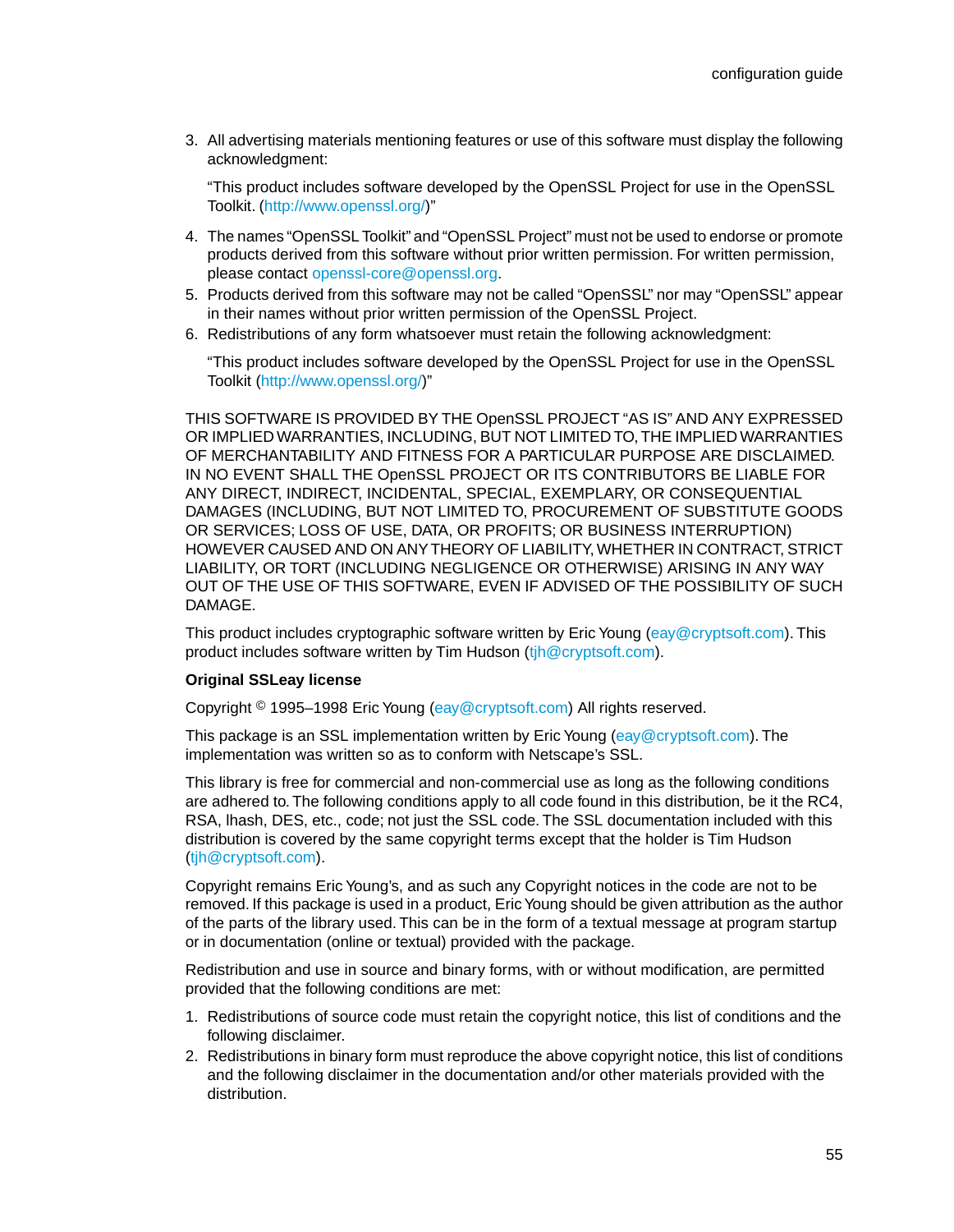3. All advertising materials mentioning features or use of this software must display the following acknowledgement:

"This product includes cryptographic software written by Eric Young ([eay@cryptsoft.com](mailto:eay@cryptsoft.com))"

The word "cryptographic" can be left out if the routines from the library being used are not cryptographic related :-).

4. If you include any Windows specific code (or a derivative thereof) from the apps directory (application code) you must include an acknowledgement:

"This product includes software written by Tim Hudson  $(i)$   $\mathbb{Q}$  cryptsoft.com)"

THIS SOFTWARE IS PROVIDED BY ERIC YOUNG "AS IS" AND ANY EXPRESS OR IMPLIED WARRANTIES, INCLUDING, BUT NOT LIMITED TO, THE IMPLIED WARRANTIES OF MERCHANTABILITY AND FITNESS FOR A PARTICULAR PURPOSE ARE DISCLAIMED. IN NO EVENT SHALL THE AUTHOR OR CONTRIBUTORS BE LIABLE FOR ANY DIRECT, INDIRECT, INCIDENTAL, SPECIAL, EXEMPLARY, OR CONSEQUENTIAL DAMAGES (INCLUDING, BUT NOT LIMITED TO, PROCUREMENT OF SUBSTITUTE GOODS OR SERVICES; LOSS OF USE, DATA, OR PROFITS; OR BUSINESS INTERRUPTION) HOWEVER CAUSED AND ON ANY THEORY OF LIABILITY, WHETHER IN CONTRACT, STRICT LIABILITY, OR TORT (INCLUDING NEGLIGENCE OR OTHERWISE) ARISING IN ANY WAY OUT OF THE USE OF THIS SOFTWARE, EVEN IF ADVISED OF THE POSSIBILITY OF SUCH DAMAGE.

The license and distribution terms for any publically available version or derivative of this code cannot be changed. i.e. this code cannot simply be copied and put under another distribution license [including the GNU Public License.]

#### Protocol Buffers (libprotobuf)

Copyright 2008, Google Inc.

All rights reserved.

Redistribution and use in source and binary forms, with or without modification, are permitted provided that the following conditions are met:

- Redistributions of source code must retain the above copyright notice, this list of conditions and the following disclaimer.
- Redistributions in binary form must reproduce the above copyright notice, this list of conditions and the following disclaimer in the documentation and/or other materials provided with the distribution.
- Neither the name of Google Inc. nor the names of its contributors may be used to endorse or promote products derived from this software without specific prior written permission.

THIS SOFTWARE IS PROVIDED BY THE COPYRIGHT HOLDERS AND CONTRIBUTORS "AS IS" AND ANY EXPRESS OR IMPLIED WARRANTIES, INCLUDING, BUT NOT LIMITED TO, THE IMPLIED WARRANTIES OF MERCHANTABILITY AND FITNESS FOR A PARTICULAR PURPOSE ARE DISCLAIMED. IN NO EVENT SHALL THE COPYRIGHT OWNER OR CONTRIBUTORS BE LIABLE FOR ANY DIRECT, INDIRECT, INCIDENTAL, SPECIAL, EXEMPLARY, OR CONSEQUENTIAL DAMAGES (INCLUDING, BUT NOT LIMITED TO, PROCUREMENT OF SUBSTITUTE GOODS OR SERVICES; LOSS OF USE, DATA, OR PROFITS; OR BUSINESS INTERRUPTION) HOWEVER CAUSED AND ON ANY THEORY OF LIABILITY, WHETHER IN CONTRACT, STRICT LIABILITY, OR TORT (INCLUDING NEGLIGENCE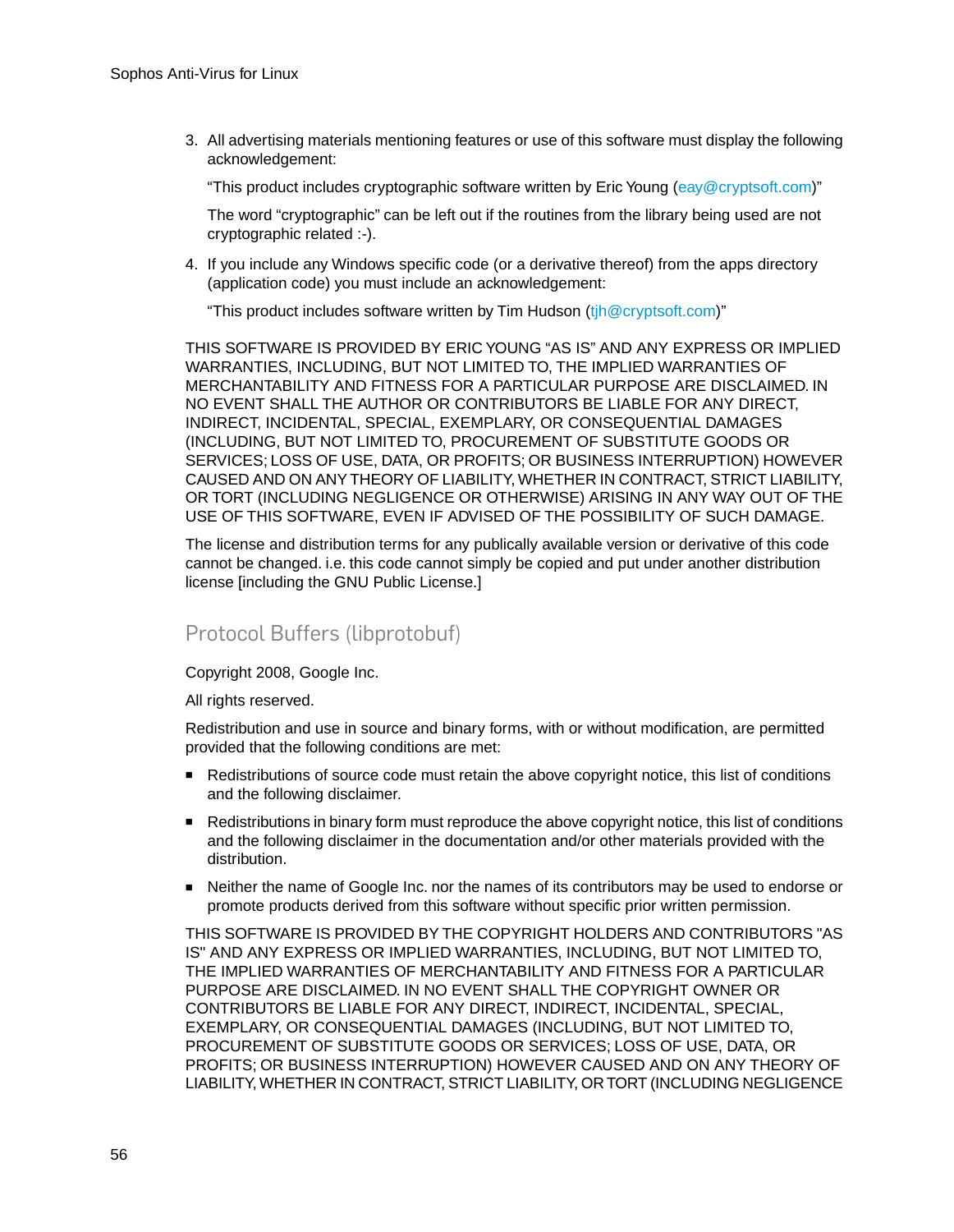OR OTHERWISE) ARISING IN ANY WAY OUT OF THE USE OF THIS SOFTWARE, EVEN IF ADVISED OF THE POSSIBILITY OF SUCH DAMAGE.

Code generated by the Protocol Buffer compiler is owned by the owner of the input file used when generating it. This code is not standalone and requires a support library to be linked with it. This support library is itself covered by the above license.

#### pycrypto

Distribute and use freely; there are no restrictions on further dissemination and usage except those imposed by the laws of your country of residence. This software is provided "as is" without warranty of fitness for use or suitability for any purpose, express or implied. Use at your own risk or not at all.

Incorporating the code into commercial products is permitted; you do not have to make source available or contribute your changes back (though that would be nice).

– –amk (www.amk.ca)

#### Python

#### PYTHON SOFTWARE FOUNDATION LICENSE VERSION 2

- 1. This LICENSE AGREEMENT is between the Python Software Foundation ("PSF"), and the Individual or Organization ("Licensee") accessing and otherwise using this software ("Python") in source or binary form and its associated documentation.
- 2. Subject to the terms and conditions of this License Agreement, PSF hereby grants Licensee a nonexclusive, royalty-free, worldwide license to reproduce, analyze, test, perform and/or display publicly, prepare derivative works, distribute, and otherwise use Python alone or in any derivative version, provided, however, that PSF's License Agreement and PSF's notice of copyright, i.e., "Copyright © 2001, 2002, 2003, 2004, 2005, 2006, 2007, 2008, 2009 Python Software Foundation; All Rights Reserved" are retained in Python alone or in any derivative version prepared by Licensee.
- 3. In the event Licensee prepares a derivative work that is based on or incorporates Python or any part thereof, and wants to make the derivative work available to others as provided herein, then Licensee hereby agrees to include in any such work a brief summary of the changes made to Python.
- 4. PSF is making Python available to Licensee on an "AS IS" basis. PSF MAKES NO REPRESENTATIONS OR WARRANTIES, EXPRESS OR IMPLIED. BY WAY OF EXAMPLE, BUT NOT LIMITATION, PSF MAKES NO AND DISCLAIMS ANY REPRESENTATION OR WARRANTY OF MERCHANTABILITY OR FITNESS FOR ANY PARTICULAR PURPOSE OR THAT THE USE OF PYTHON WILL NOT INFRINGE ANY THIRD PARTY RIGHTS.
- 5. PSF SHALL NOT BE LIABLE TO LICENSEE OR ANY OTHER USERS OF PYTHON FOR ANY INCIDENTAL, SPECIAL, OR CONSEQUENTIAL DAMAGES OR LOSS AS A RESULT OF MODIFYING, DISTRIBUTING, OR OTHERWISE USING PYTHON, OR ANY DERIVATIVE THEREOF, EVEN IF ADVISED OF THE POSSIBILITY THEREOF.
- 6. This License Agreement will automatically terminate upon a material breach of its terms and conditions.
- 7. Nothing in this License Agreement shall be deemed to create any relationship of agency, partnership, or joint venture between PSF and Licensee. This License Agreement does not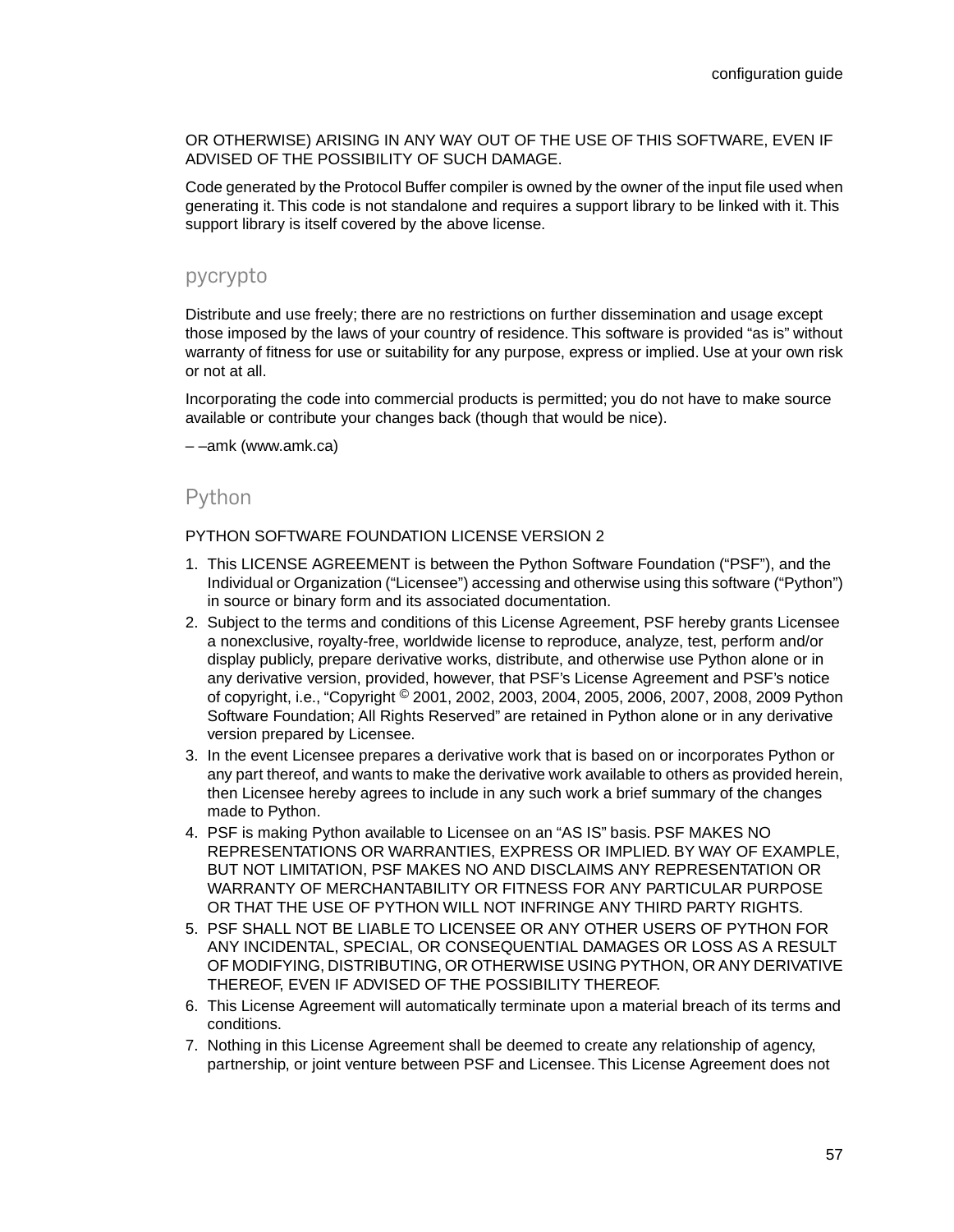grant permission to use PSF trademarks or trade name in a trademark sense to endorse or promote products or services of Licensee, or any third party.

8. By copying, installing or otherwise using Python, Licensee agrees to be bound by the terms and conditions of this License Agreement.

#### TinyXML XML parser

www.sourceforge.net/projects/tinyxml

Original code by Lee Thomason (www.grinninglizard.com)

This software is provided 'as-is', without any express or implied warranty. In no event will the authors be held liable for any damages arising from the use of this software.

Permission is granted to anyone to use this software for any purpose, including commercial applications, and to alter it and redistribute it freely, subject to the following restrictions:

- 1. The origin of this software must not be misrepresented; you must not claim that you wrote the original software. If you use this software in a product, an acknowledgment in the product documentation would be appreciated but is not required.
- 2. Altered source versions must be plainly marked as such, and must not be misrepresented as being the original software.
- 3. This notice may not be removed or altered from any source distribution.

#### zlib data compression library

Copyright © 1995–2013 Jean-loup Gailly and Mark Adler

This software is provided 'as-is', without any express or implied warranty. In no event will the authors be held liable for any damages arising from the use of this software.

Permission is granted to anyone to use this software for any purpose, including commercial applications, and to alter it and redistribute it freely, subject to the following restrictions:

- 1. The origin of this software must not be misrepresented; you must not claim that you wrote the original software. If you use this software in a product, an acknowledgment in the product documentation would be appreciated but is not required.
- 2. Altered source versions must be plainly marked as such, and must not be misrepresented as being the original software.
- 3. This notice may not be removed or altered from any source distribution.

Jean-loup Gailly jloup@gzip.org

Mark Adler madler@alumni.caltech.edu

20161125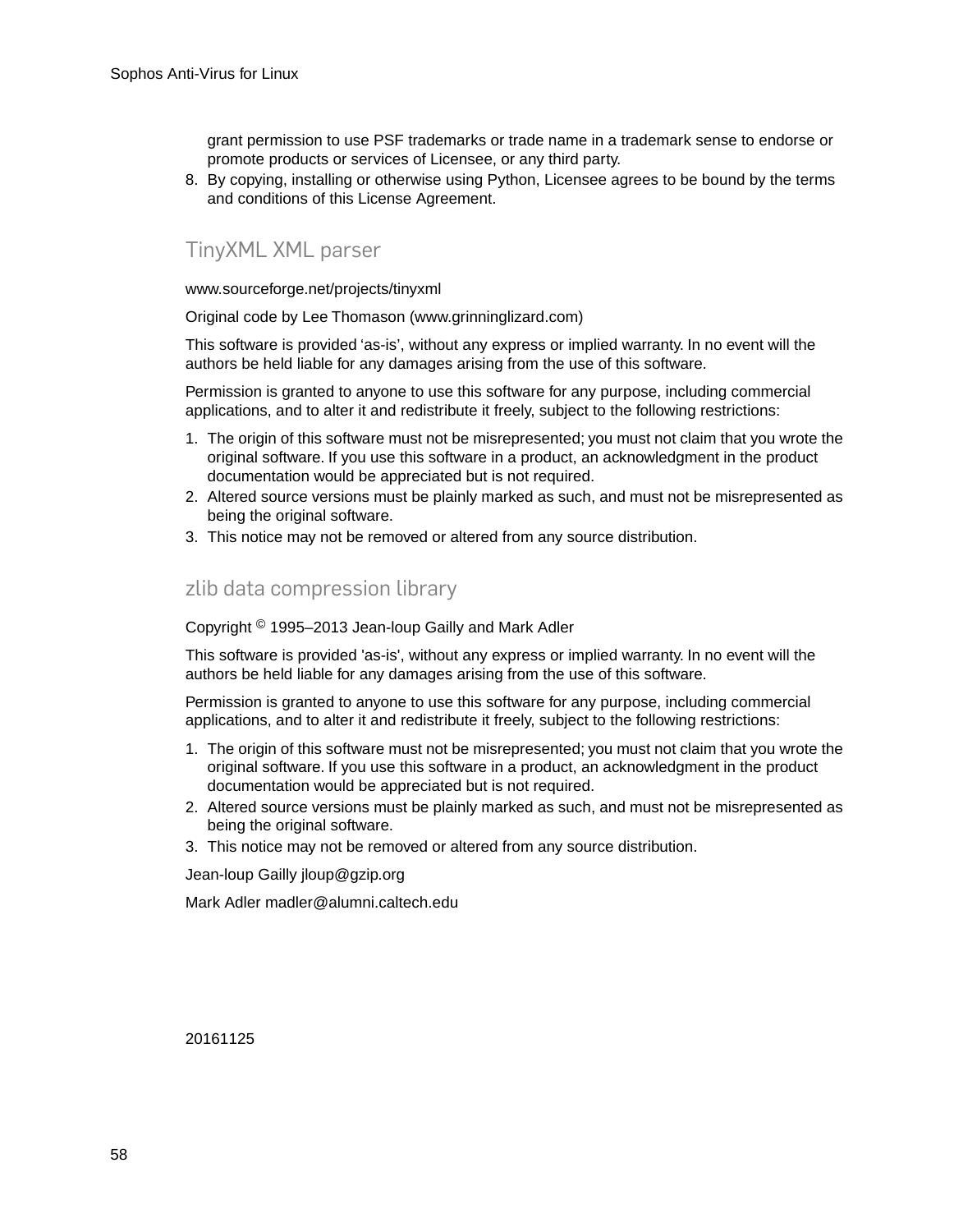## **Index**

#### **A**

accessing disks [43](#page-42-2) alerts [14,](#page-13-1) [26–27](#page-25-2) command-line [14,](#page-13-1) [27](#page-26-2) desktop pop-up [14](#page-13-1), [26](#page-25-2) email [27](#page-26-3) analyses of viruses [16](#page-15-3) archives [11–12](#page-10-2) on-demand scans [11–12](#page-10-2)

#### **B**

backups of scanned files [42](#page-41-2) boot sectors [10](#page-9-2), [18](#page-17-1), [43](#page-42-2) disinfecting [18](#page-17-1) infected [43](#page-42-2) on-demand scans [10](#page-9-2)

#### **C**

character encoding [36](#page-35-1) cleaning up infected files [17,](#page-16-2) [37](#page-36-3) cleanup information [16](#page-15-3) command-line alerts [14,](#page-13-1) [27](#page-26-2) computer, on-demand scans [10](#page-9-3) configuring Sophos Anti-Virus [6](#page-5-5) customized kernels [21](#page-20-3)

#### **D**

deleting infected files [17–18](#page-16-3) desktop pop-up alerts [14](#page-13-1), [26](#page-25-2) directories, on-demand scans [10](#page-9-4) disinfecting [17–18](#page-16-4) boot sectors [18](#page-17-1) infected files [17](#page-16-4) disk space insufficient [40](#page-39-2) disks, accessing [43](#page-42-2)

#### **E**

email alerts [27](#page-26-3) Enterprise Console [6](#page-5-5) error codes [45](#page-44-2) excluding items [13](#page-12-0), [35–36](#page-34-3) character encoding [36](#page-35-1) on-access scanning [35](#page-34-3) on-demand scans [13](#page-12-0)

#### **F**

file types, on-demand scans [11,](#page-10-3) [13](#page-12-1) files, on-demand scans [10](#page-9-4) filesystems, on-demand scans [10,](#page-9-5) [12](#page-11-0) fragment reported, viruses [43](#page-42-3)

#### **I**

infected boot sectors [43](#page-42-2) infected files [16–18](#page-15-4), [37](#page-36-3) cleaning up [17,](#page-16-2) [37](#page-36-3) deleting [17–18](#page-16-3) disinfecting [17](#page-16-4) quarantining [16](#page-15-4)

#### **K**

kernels [21](#page-20-4) customized [21](#page-20-3) new releases [21](#page-20-4)

#### **L**

Live Protection [34](#page-33-3) log, Sophos Anti-Virus [30](#page-29-1) configuring [30](#page-29-1)

#### **M**

man page not found [40](#page-39-3)

#### **N**

No manual entry for … [40](#page-39-3)

#### **O**

on-access scanning [8](#page-7-4), [35](#page-34-3) excluding items [35](#page-34-3) Fanotify [35](#page-34-4) on-demand scans [10–13](#page-9-6), [22](#page-21-3) archives [11–12](#page-10-2) boot sectors [10](#page-9-2) computer [10](#page-9-3) directories [10](#page-9-4) excluding items [13](#page-12-0) file types [11](#page-10-4), [13](#page-12-1) files [10](#page-9-4) filesystems [10](#page-9-5), [12](#page-11-0) remote computers [12](#page-11-1) scheduled scans [22](#page-21-3)